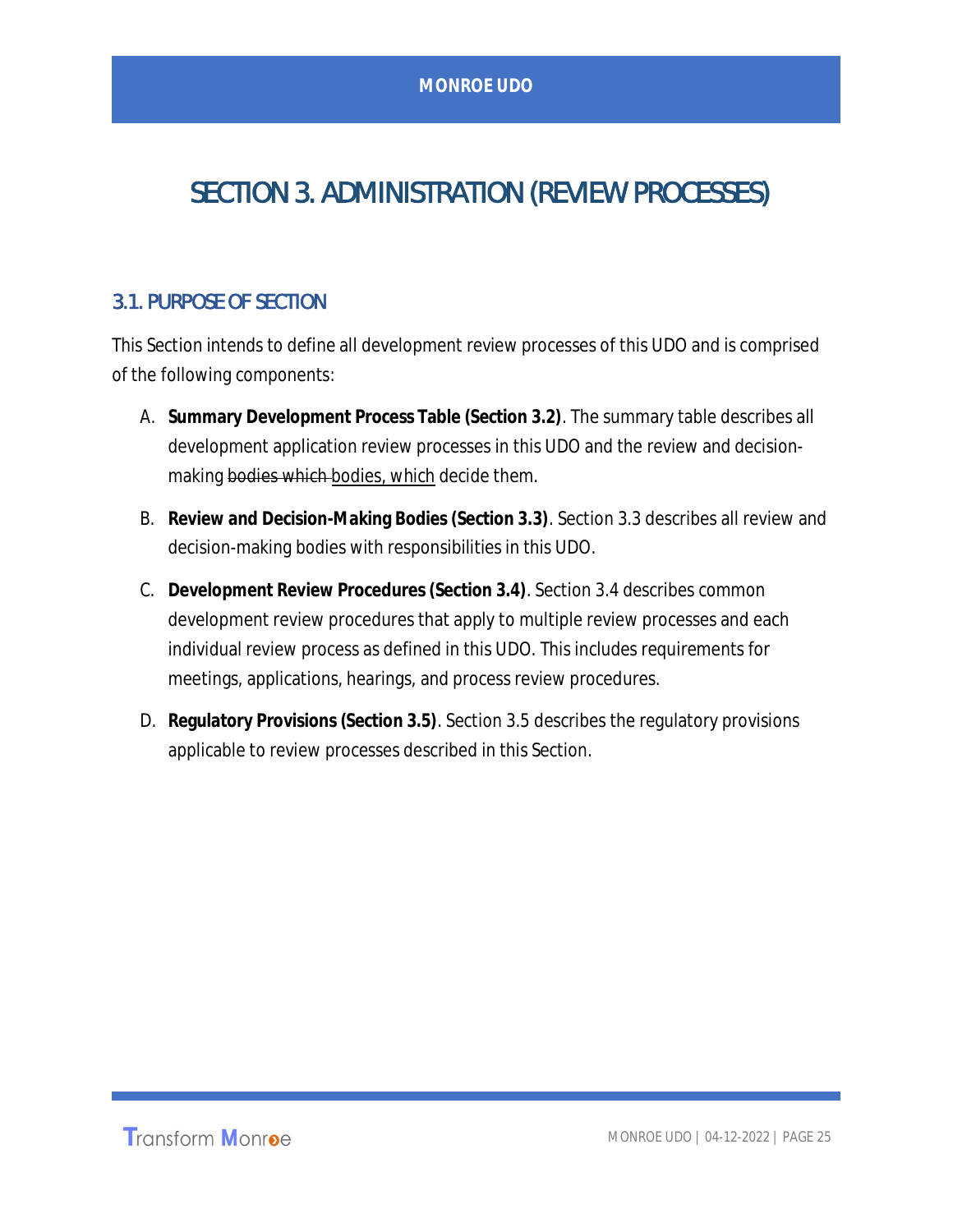## 3.2. SUMMARY DEVELOPMENT PROCESS TABLE.

The summary development process table lists each development review process under this UDO and the review and decisionmaking bodies involved in the decision making process. Processes are organized by legislative, quasi-judicial and administrative processes.

| SUMMARY DEVELOPMENT PROCESS TABLE                      |                |                                   |                                  |                        |                          |              |                                                  |
|--------------------------------------------------------|----------------|-----------------------------------|----------------------------------|------------------------|--------------------------|--------------|--------------------------------------------------|
| <b>REVIEW PROCESS</b>                                  | <b>SECTION</b> | REVIEW AND DECISION-MAKING BODIES |                                  |                        |                          |              |                                                  |
|                                                        |                | <b>Director</b>                   | Technical<br>Review<br>Committee | Board of<br>Adjustment | Planning<br><b>Board</b> | City Council | <b>Historic</b><br><b>District</b><br>Commission |
| <b>LEGISLATIVE PROCESS</b>                             |                |                                   |                                  |                        |                          |              |                                                  |
|                                                        |                |                                   |                                  |                        |                          |              |                                                  |
| Land Use Plan Amendment                                | 3.4.3.         | R                                 | $\mathsf{R}$                     |                        | <b>RR</b>                | D            |                                                  |
| Unified Development Ordinance<br><b>Text Amendment</b> | 3.4.4.         | R                                 |                                  |                        | <b>RR</b>                | D            |                                                  |
| Development Agreement                                  | 3.4.5.         | R                                 |                                  |                        |                          | D            |                                                  |

Transform Monroe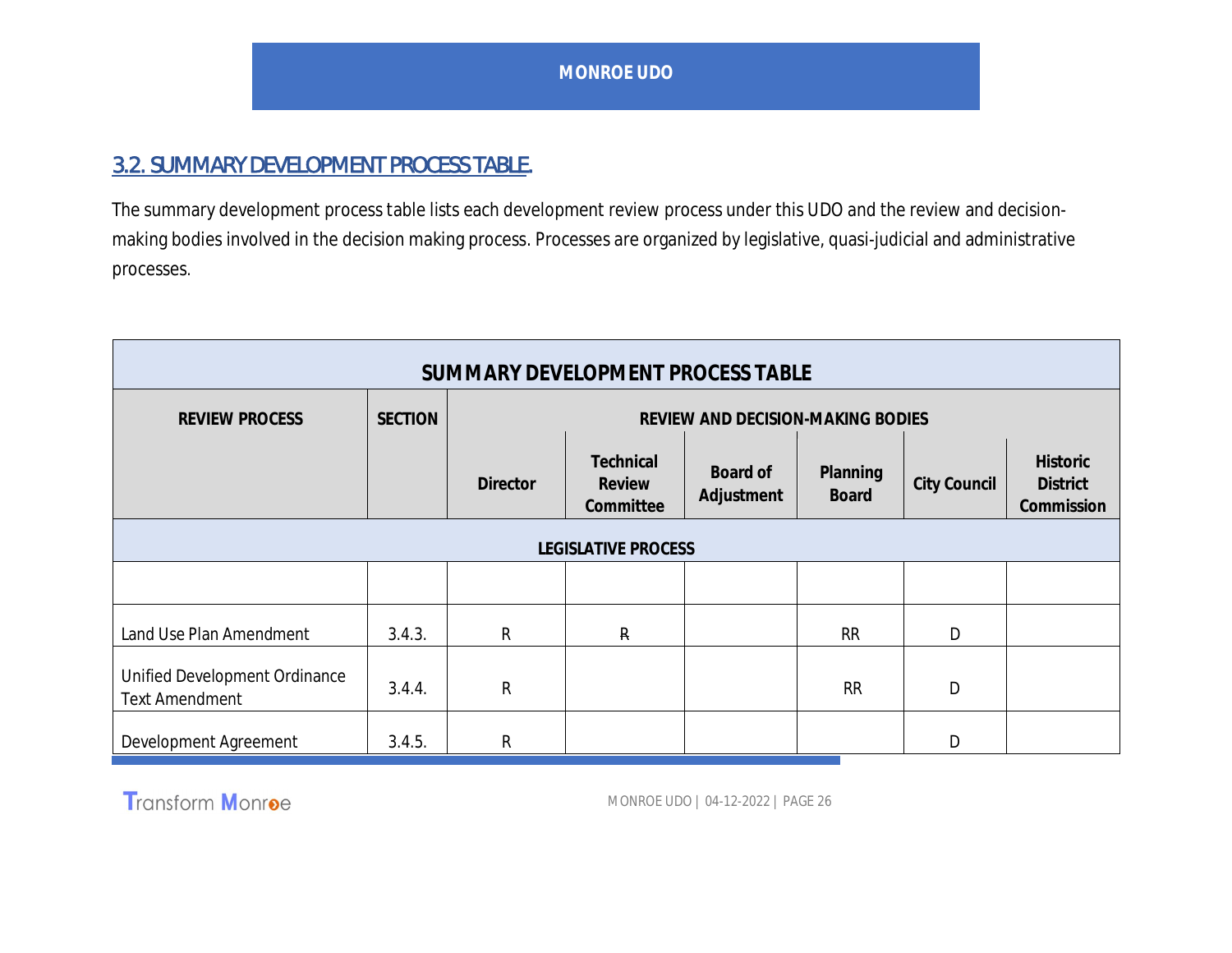|                                                |         |              | <b>MONROE UDO</b>             |   |    |             |   |
|------------------------------------------------|---------|--------------|-------------------------------|---|----|-------------|---|
| Zoning Map Amendment<br>(Rezoning)             | 3.4.6.  | ${\sf R}$    | ${\sf R}$                     |   | RR | $\mathsf D$ |   |
| Planned Development                            | 3.4.7.  | R            | ${\sf R}$                     |   | RR | $\mathsf D$ |   |
| Vested Rights Certificate                      | 3.4.8.  | $\mathsf R$  |                               |   |    | D           |   |
|                                                |         |              | <b>QUASI-JUDICIAL PROCESS</b> |   |    |             |   |
| Special Use Permit                             | 3.4.9.  | R            | $\mathsf{R}$                  | D |    |             |   |
| Variance                                       | 3.4.10. | ${\sf R}$    |                               | D |    |             |   |
| Appeals                                        | 3.4.11. | ${\sf R}$    |                               | D |    |             |   |
| Temporary Use Permit (60 Days<br>Or More)      | 3.4.18. | ${\sf R}$    |                               | D |    |             |   |
| Certificate of Appropriateness<br>(Major Work) | 3.4.12. | $\mathsf{R}$ |                               |   |    |             | D |
|                                                |         |              | <b>ADMINISTRATIVE PROCESS</b> |   |    |             |   |
| Certificate of Appropriateness<br>(Minor Work) | 3.4.13. | D            |                               |   |    |             |   |
| Minor Subdivision Final Plat                   | 3.4.14. | D            | ${\sf R}$                     |   |    |             |   |

Transform Monroe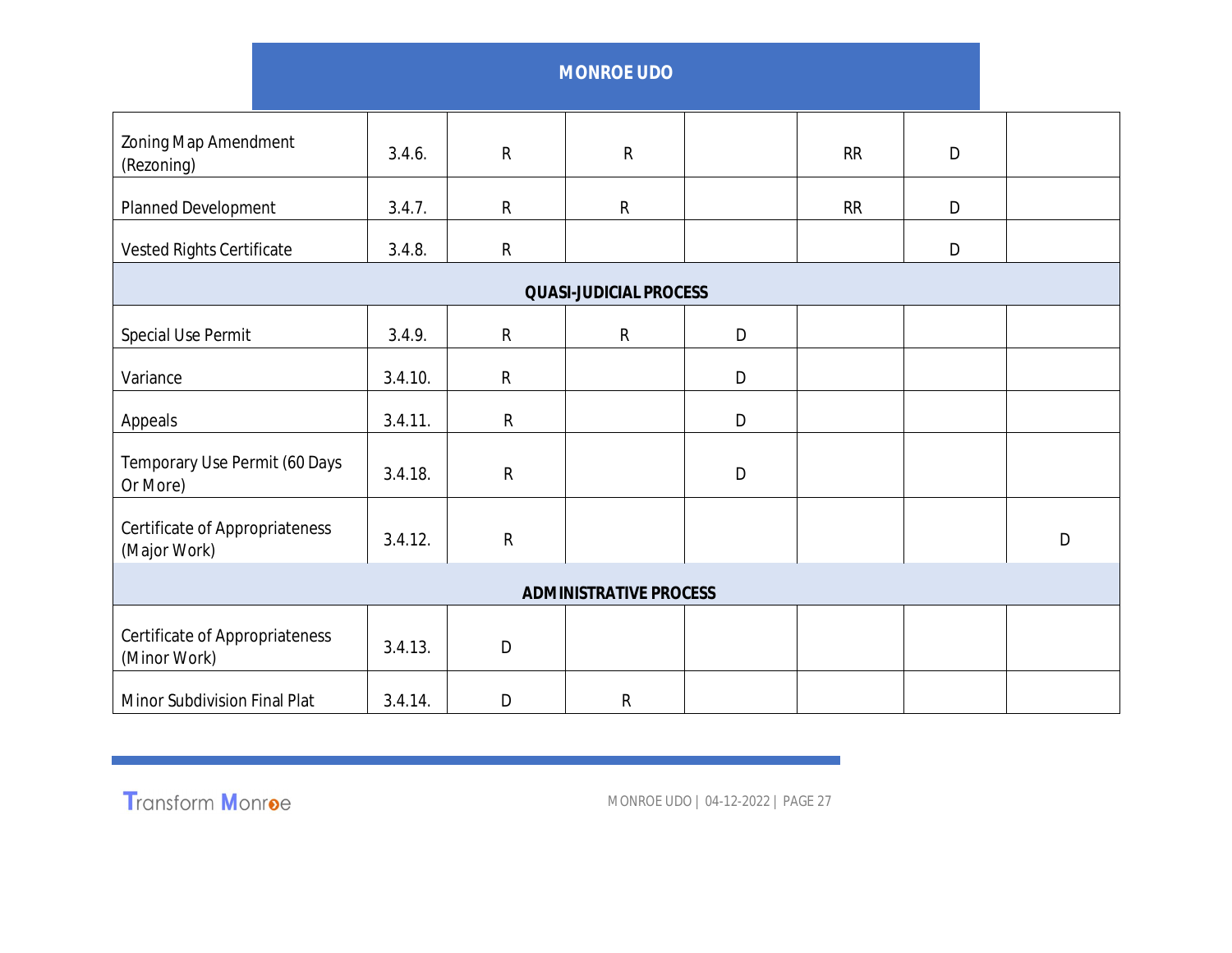| <b>Major Subdivision Preliminary</b><br>Plat                           | 3.4.15. | D            | $\mathsf{R}$ |  |  |  |  |
|------------------------------------------------------------------------|---------|--------------|--------------|--|--|--|--|
| Major Subdivision Final Plat                                           | 3.4.16. | D            | $\mathsf{R}$ |  |  |  |  |
| Site and<br>Development<br>Plan                                        | 3.4.17. | $\mathsf{R}$ | D            |  |  |  |  |
| Temporary Use Permit (Less Than                                        | 3.4.19. | $\mathsf{D}$ |              |  |  |  |  |
| 60 Days)                                                               |         |              |              |  |  |  |  |
| <b>Zoning Permit</b>                                                   | 3.4.20. | D            |              |  |  |  |  |
| Parking Plan                                                           | 3.4.21. | D            | ${\sf R}$    |  |  |  |  |
| KEY: $R = REVIEW$ , $RR = REVIEW AND RECOMMEND$ , $D = FINAL DECISION$ |         |              |              |  |  |  |  |
|                                                                        |         |              |              |  |  |  |  |

Transform Monroe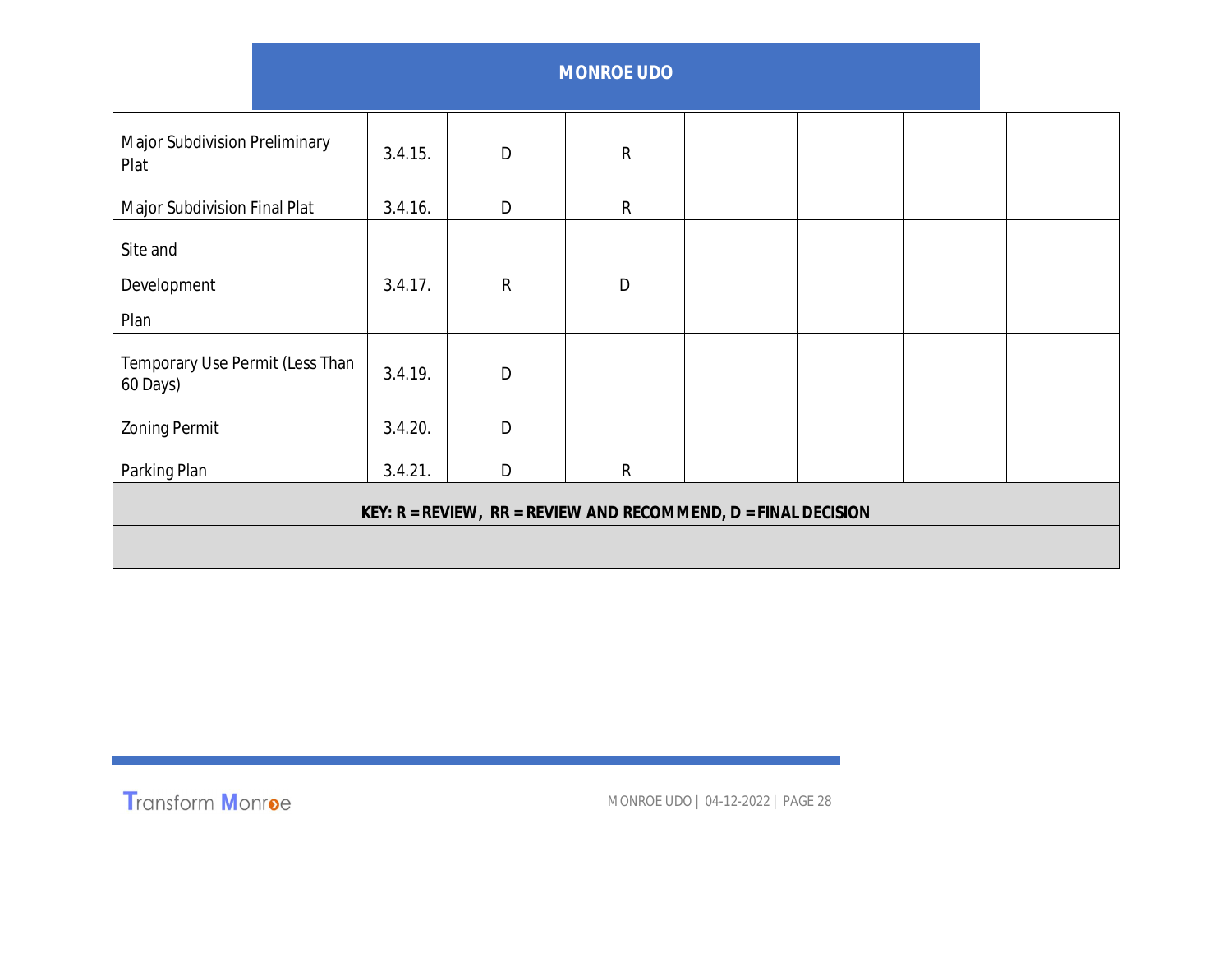## 3.3. REVIEW AND DECISION-MAKING BODIES

The following review and decision-making bodies have powers and duties in administering review processes in this UDO:

- A. Planning and Development Director (Director) Section 3.3.1.
- B. Technical Review Committee (TRC) Section 3.3.2.
- C. Board of Adjustment (BOA) Section 3.3.3.
- D. Planning Board (PB) Section 3.3.4.
- E. Historic District Commission (HDC) Section 3.3.5.
- F. City Council (CC) Section 3.3.6.

#### 3.3.1. PLANNING AND DEVELOPMENT DIRECTOR (DIRECTOR)

A. **Designation and Responsibility.** The Planning and Development Director, who may be referred to in this UDO as the "*Director*", is an administrative official that leads the planning and development services staff of the City. The Director is authorized to act through aides and assistants and is responsible as the administrator of this UDO. The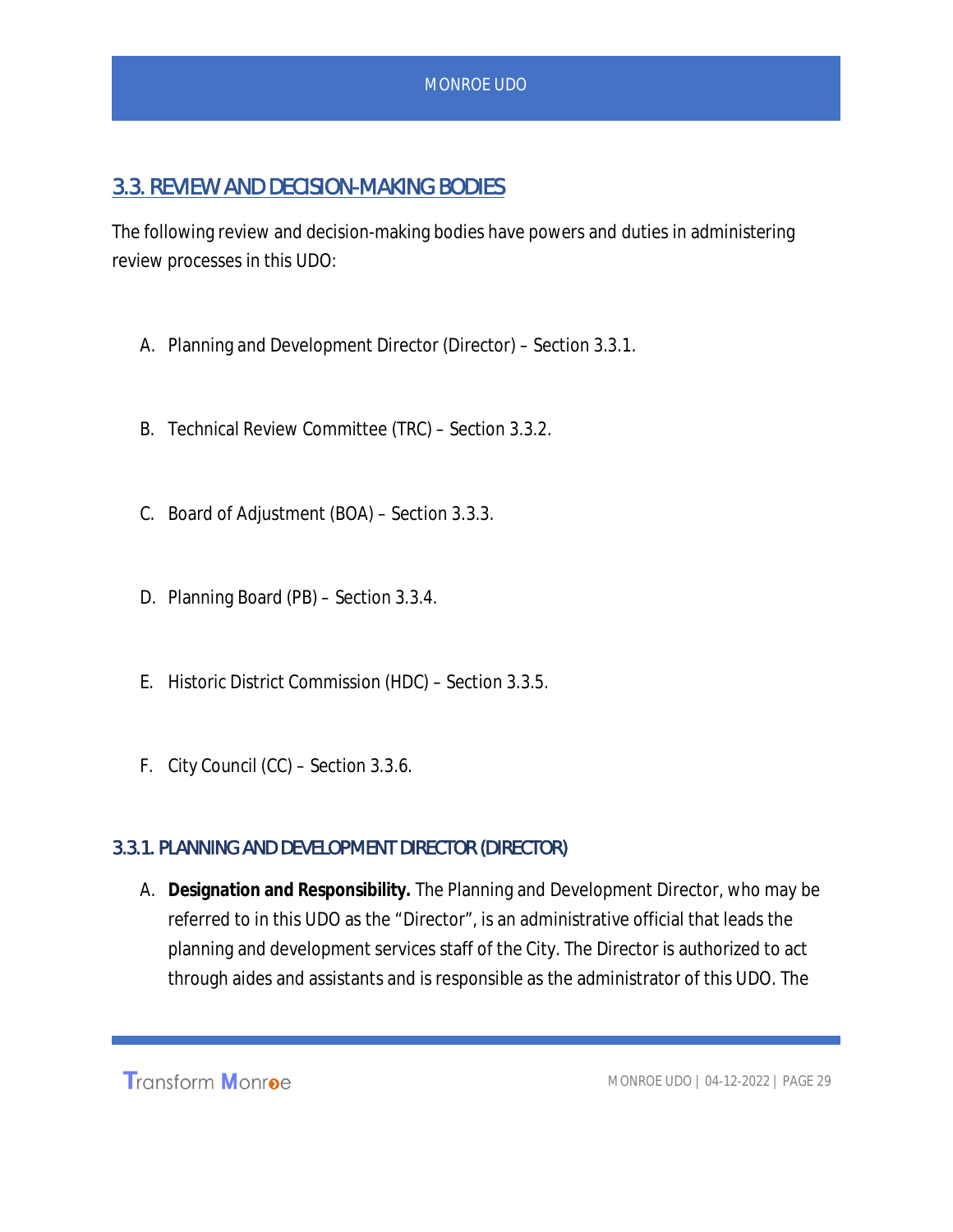Director shall administer and enforce this UDO and may request the assistance of any appropriate officer or agency of the City.

- B. **Powers and Duties**. The Director will have the following powers and duties:
	- 1. **Administration and Enforcement**. The Director will administer and enforce the provisions of this UDO.
	- 2. **Interpretation**. The Director will make written interpretations of this UDO setting forth the reasons and explanation therefore.
	- 3. **Zoning Map Amendment**. The Director will review general and conditional district rezoning requests.
	- 4. **UDO Text Amendment**. The Director will review amendments to the text of this UDO.
	- 5. **Land Use Plan Amendment.** The Director will review amendments to the future land use map within Forward Monroe.
	- 6. **Special Use Permit**. The Director will review special use permits.
	- 7. **Planned Development**. The Director will review planned development applications.
	- 8. **Variance**. The Director will review variance requests.
	- 9. **Vested Rights**. The Director will review requests to confirm a vested right for a property.
	- 10. **Appeals**. The Director will review appeals.
	- 11. **Certificate of Appropriateness**. The Director will review applications for Certification of Appropriateness for minor work.
	- 12. **Minor Subdivision Final Plat**. The Director will approve, approve with conditions, or deny minor subdivisions.
	- 13. **Major Subdivision Preliminary Plat.** The Director will review and approve, approve with conditions, or deny major subdivision preliminary plats for major subdivisions.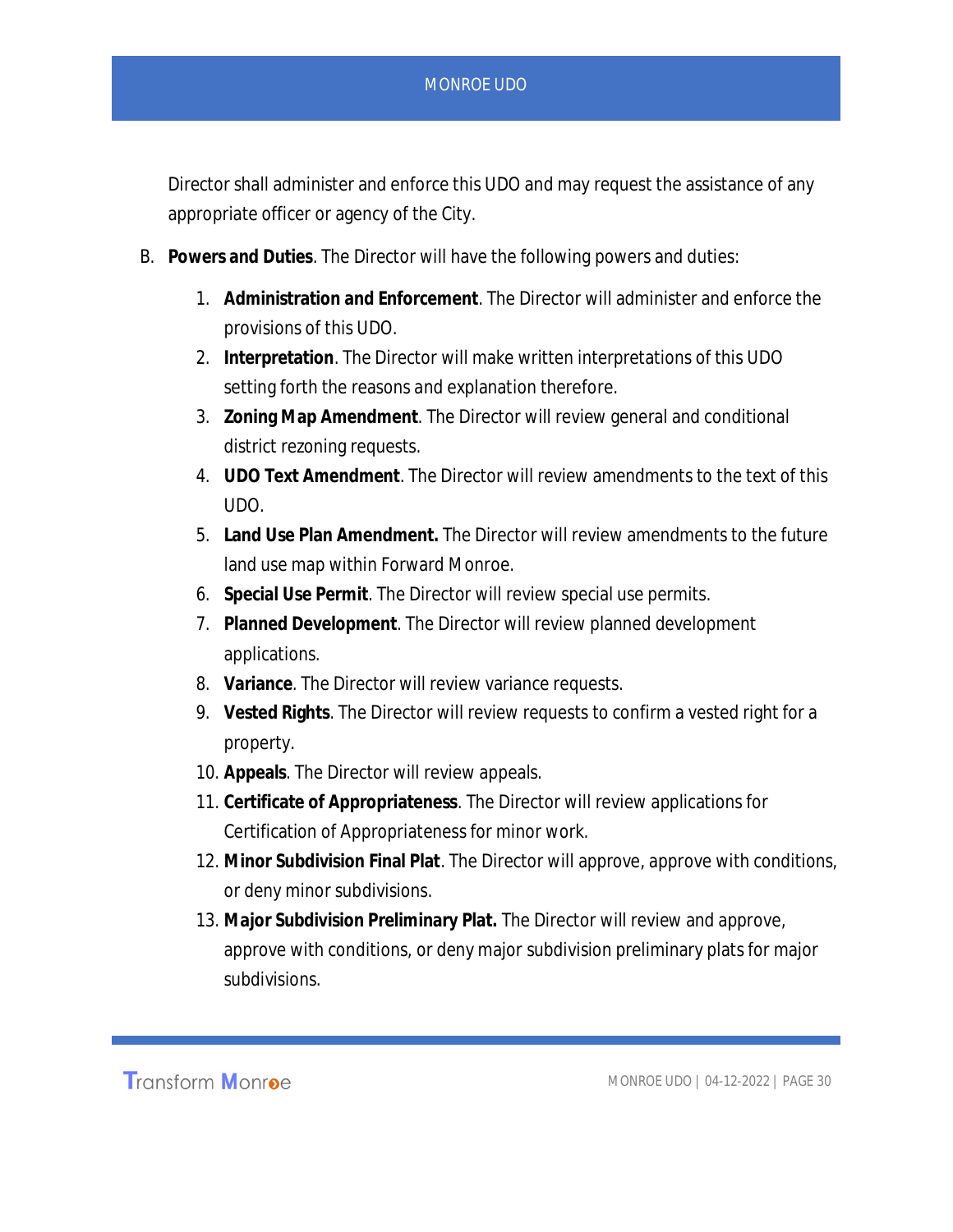- 14. **Major Subdivision Final Plat**. The Director will approve, approve with conditions, or deny final plats for major subdivisions.
- 15. **Site Plan Review**. The Director will review and upon recommendation by the TRC approve, approve with conditions or disapprove site plans.
- 16. **Temporary Use Permit**. The Director will review and approve or deny temporary use permits less than 60 days.
- 17. **Zoning Permit.** The Director will approve or disapprove zoning permit applications.
- 18. **Parking Plan**. The Director will approve or disapprove parking plans.
- 19. **Administrative Adjustment**. The Director may approve minor modifications administratively per G.S.160D-705(c).- Reserved.
- 20. **Changes to UDO**. The Director may correct typographical errors, numerical reference errors, spelling errors, and errors in section or page numbering, and may make other non-substantive editorial changes to the text of this ordinance without formal adoption by the CC, provided that if such changes do not change the meaning of the ordinance. Any changes made pursuant to this Section must be documented to the CC and made a part of their regular meeting minutes.

#### 3.3.2. TECHNICAL REVIEW COMMITTEE (TRC)

- A. **Designation and Responsibility**.
	- 1. The Technical Review Committee, referred to in this UDO as the "TRC", is an administrative body consisting of the various staff departments related to development at the City. The TRC shall be determined by the Director and may revised from time to time. Members of the TRC include Planning, Engineering, Building Standards, Fire, Energy Services, and Water Resources departments. Other City departments or outside agencies with specific expertise may be called upon to provide review and recommendation determined by the Director, depending on the nature and complexity of the development project to review.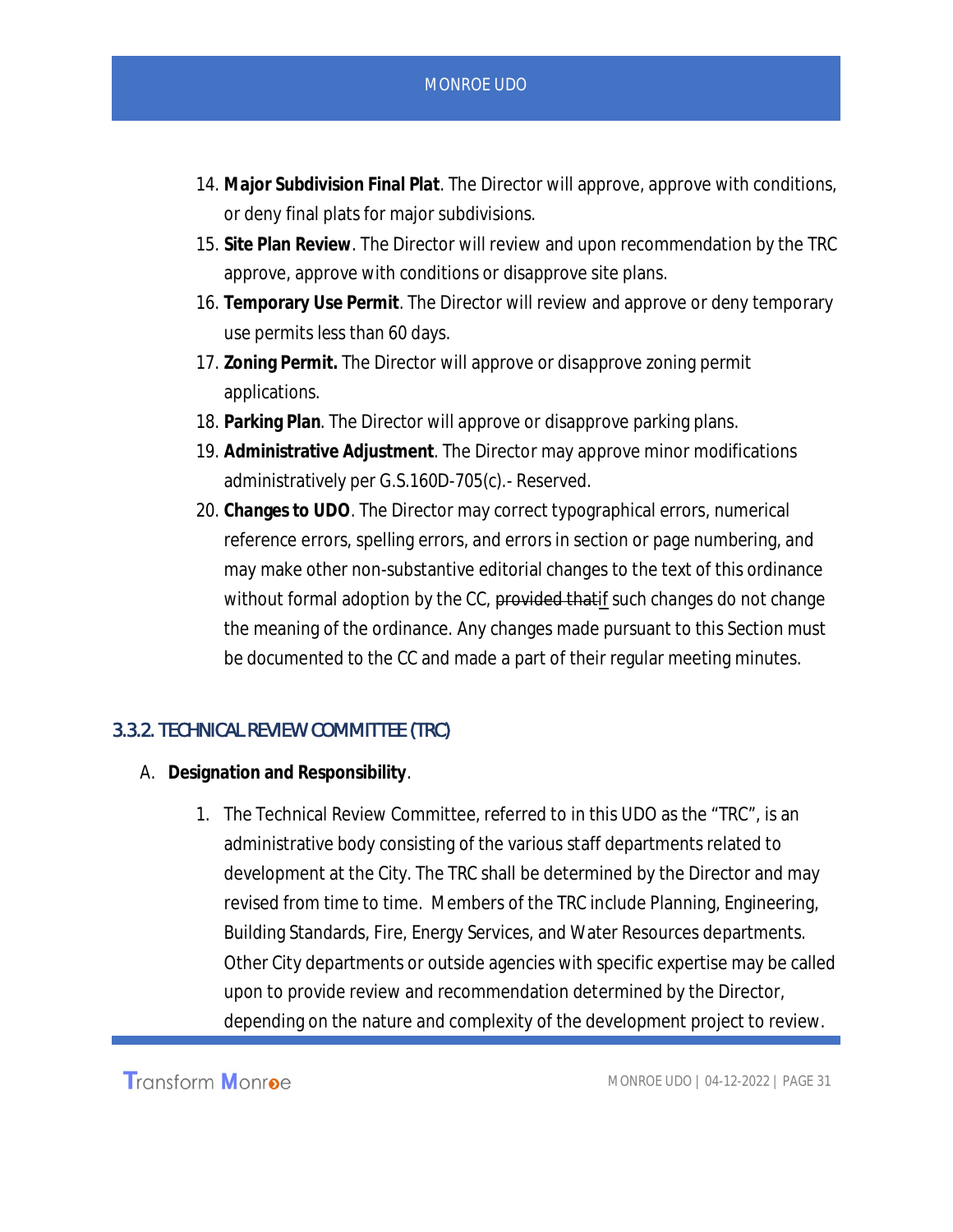- B. **Powers and Duties**. The TRC has the following powers and duties:
	- 1. **Zoning Map Amendment.** The TRC will review general and conditional district rezoning requests.
	- 2. **Land Use Plan Amendment**. The TRC will review amendments to the future land use map within Forward Monroe.
	- 3. **Special Use Permit**. The TRC will review special use permits.
	- 4. **Planned Development**. The TRC will review planned development applications.
	- 5. **Minor Subdivision Final Plat**. The TRC will review minor subdivision plats.
	- 6. **Major Subdivision Preliminary Plat**. The TRC will review preliminary plats for major subdivisions.
	- 7. **Major Subdivision Final Plat**. The TRC will review final plats for major subdivisions.
	- 8. **Site Plan.** The TRC will review and approve and or deny site plans.

#### 3.3.3. BOARD OF ADJUSTMENT (BOA)

- A. **Appointment and Terms of Board of Adjustment.**
	- 1. Generally. The Board of Adjustment (BOA) shall consist of at least seven (<del>5</del>7) regular members, appointed by CC<sub>1</sub>, and at least two alternate members also appointed by CC.
		- a. Members of the BOA shall be residents of the city and shall be appointed by CC; one member may reside outside of the City but within the extraterritorial jurisdiction (ETJ)
		- b. Each alternate member, while attending any regular or special meeting of the BOA and only while serving in the absence of any regular member, shall exercise all the powers and duties of a regular member.
	- 2. **Member Term**. BOA members shall be appointed for three-year staggered terms expiring on December 31st.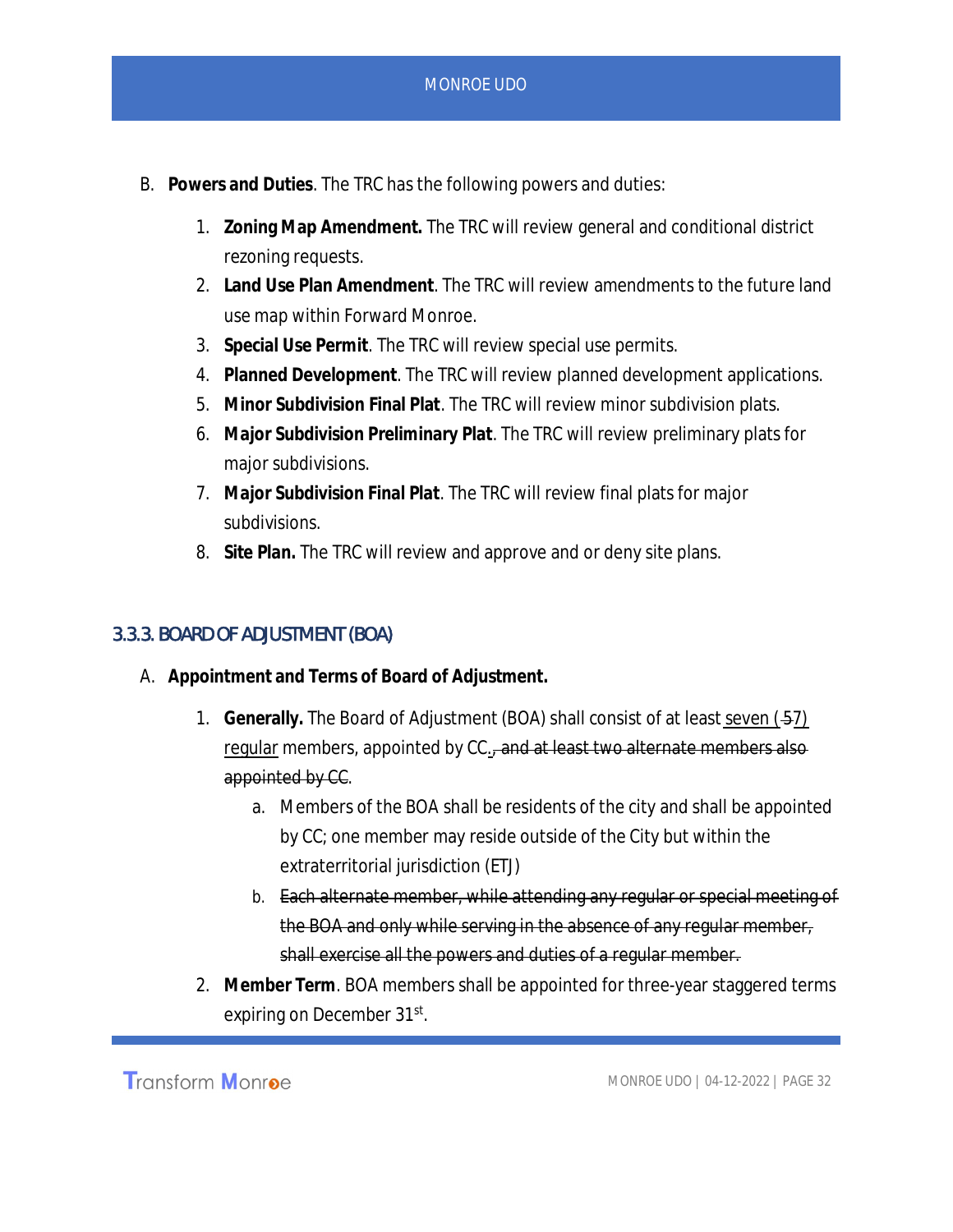- a. Members may serve two consecutive terms.
- b. Any vacancy in the membership shall be filled for the unexpired term.
- c. Members may continue to serve until their successors have been appointed.
- B. **Rules of Procedure.**
	- 1. **Generally**. The BOA shall adopt rules for the transaction of its business and shall keep a record of its members' attendance and its resolutions, discussions, findings and recommendations, which record shall be public record.
	- 2. **Meetings of the Board of Adjustment**. The BOA shall adopt a regular meeting schedule.
		- a. In addition, the BOA may hold such special meetings as the conduct of its business may require. All meetings and hearings shall be open to the public.
	- 3. **Quorum**. No official business of the BOA may be conducted without a quorum present.
	- 4. **Participating and Voting**. The concurring vote of four-fifths of the board shall be necessary to grant a variance. A majority of the members shall be required to decide any other quasi-judicial matter or to determine an appeal made in the nature of certiorari.
		- a. For the purposes of this subsection, vacant positions on the board and members who are disqualified from voting on a quasi-judicial matter shall not be considered members of the board for calculation of the requisite majority if there are no qualified alternates available to take the place of such members.
		- b. Once a member is physically present at a BOA meeting, any subsequent failure to vote will be recorded as an affirmative vote unless the member has recused himself or herself, or been excused in accordance with the paragraph below.

**Transform Monroe**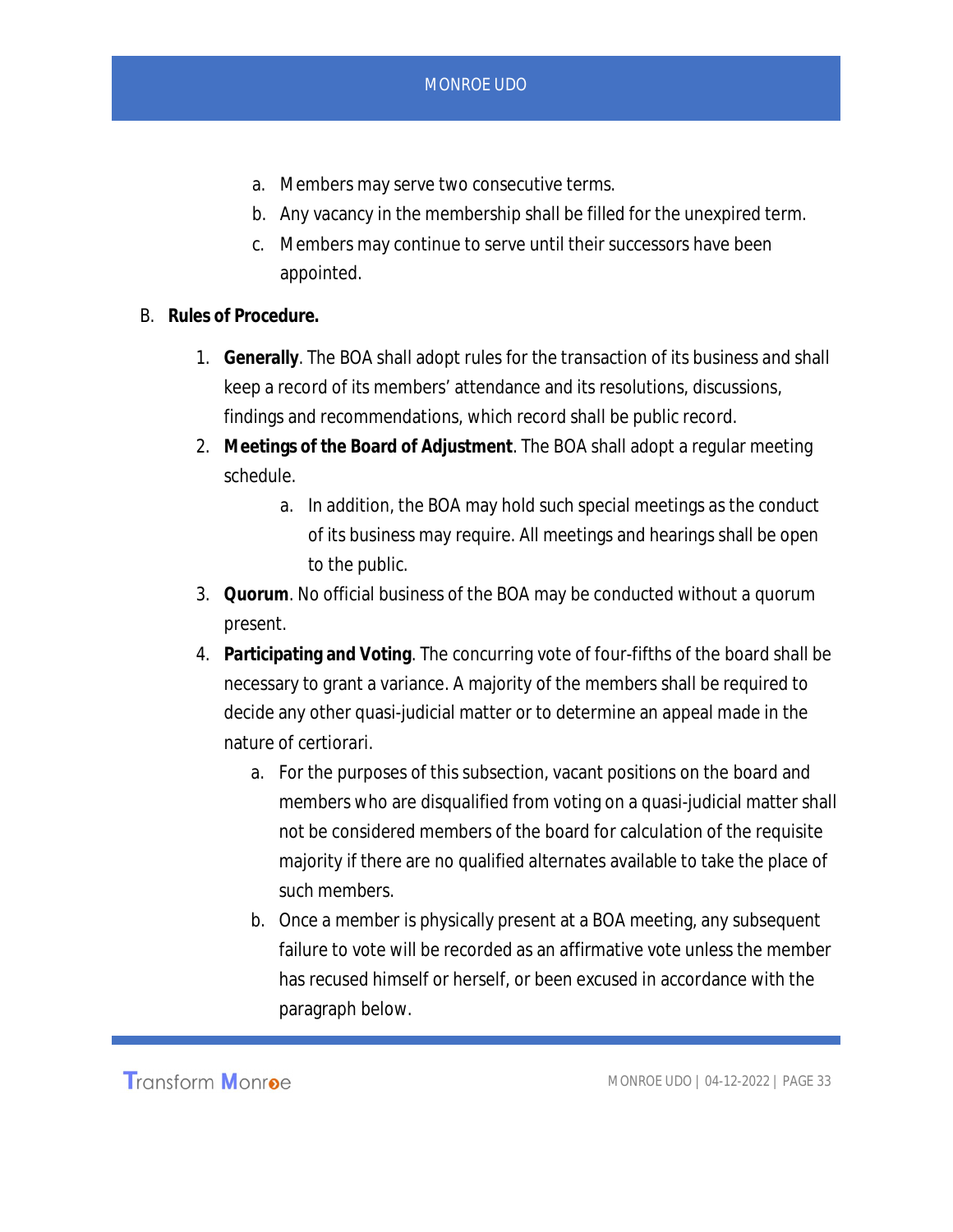- c.  $\epsilon$ . A member shall not participate in or vote on any quasi-judicial matter in a manner that would violate affected persons' constitutional rights to an impartial decision maker. Impermissible violations of due process include, but are not limited to, a member having a fixed opinion prior to hearing the matter that is not susceptible to change, undisclosed ex parte communications, a close familial, business, or other associational relationship with an affected person, or a financial interest in the outcome of the matter. For purposes of this section, a "close familial relationship" means a spouse, parent, child, brother, sister, grandparent, or grandchild. The term includes the step, half, and in-law relationships. In addition, a member who was not present at the hearing at which evidence relevant to the matter at issue was taken shall not vote on the matter.
- 5. **d. Board Member Attendance**. Any member of the BOA who misses more than three consecutive regular <del>meetings, meetings</del> or more than half of the regular meetings in a calendar year shall be subject to removal and replacement by CC..
- C. **Powers and Duties**. The BOA shall have all the powers and duties as authorized by state law, and in the manner provided for in this UDO. Generally, such power and duties shall include, but not be restricted to, the following:
	- 1. Special Use Permits.
	- 2. Variances.
	- 3. Temporary Use Permit (60 Day or more)
	- 4. Appeals.
- D. **Reconsideration of BOA Action.**
	- 1. Whenever the BOA disapproves an application on any basis other than the failure of the applicant to submit a complete application, such action may not be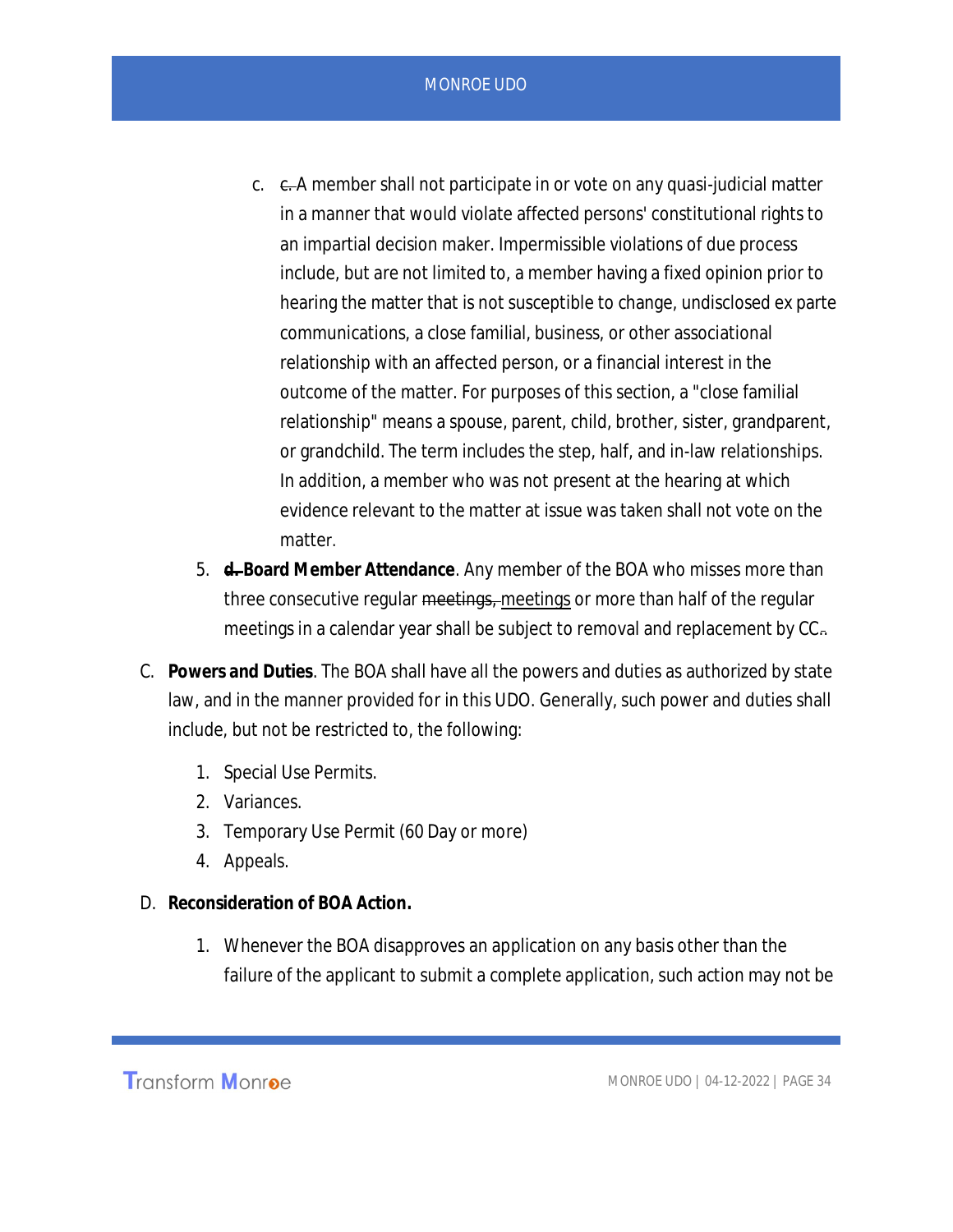reconsidered by the respective board for a period of one year unless the applicant clearly demonstrates that:

- a. Circumstances affecting the property that is the subject of the application have substantially changed; and/or
- b. New information is available that could not with reasonable diligence have been presented at a previous hearing. A request to be heard on this basis must be filed with the administrator within the time period for an appeal to superior court. However, such a request does not extend the period within which an appeal must be taken.
- 2. Notwithstanding subsection (1), the BOA may at any time consider a new application affecting the same property that an application has been previously denied for. A new application is one that differs in some substantial way from the one previously considered.

#### 3.3.4. PLANNING BOARD (PB)

- A. **Appointment and Terms of Planning Board Members.**
	- 1. **Generally**. The Planning Board (PB) shall consist of eleven seven (7) regular members appointed by CC.
		- a. Members shall be residents of the City of Monroe and shall be appointed by CC; one member may reside outside of the City but within the extraterritorial jurisdiction (ETJ)
		- b. In addition to the forgoing regular members, one member of the Monroe Youth Council shall serve as an ex officio, non-voting, uncompensated member. The Monroe Youth Council shall select the Youth Council ex officio member at the time it elects officers annually.
		- c. Alternate members shall be appointed for the same term, at the same time, and in the same manner as a regular member.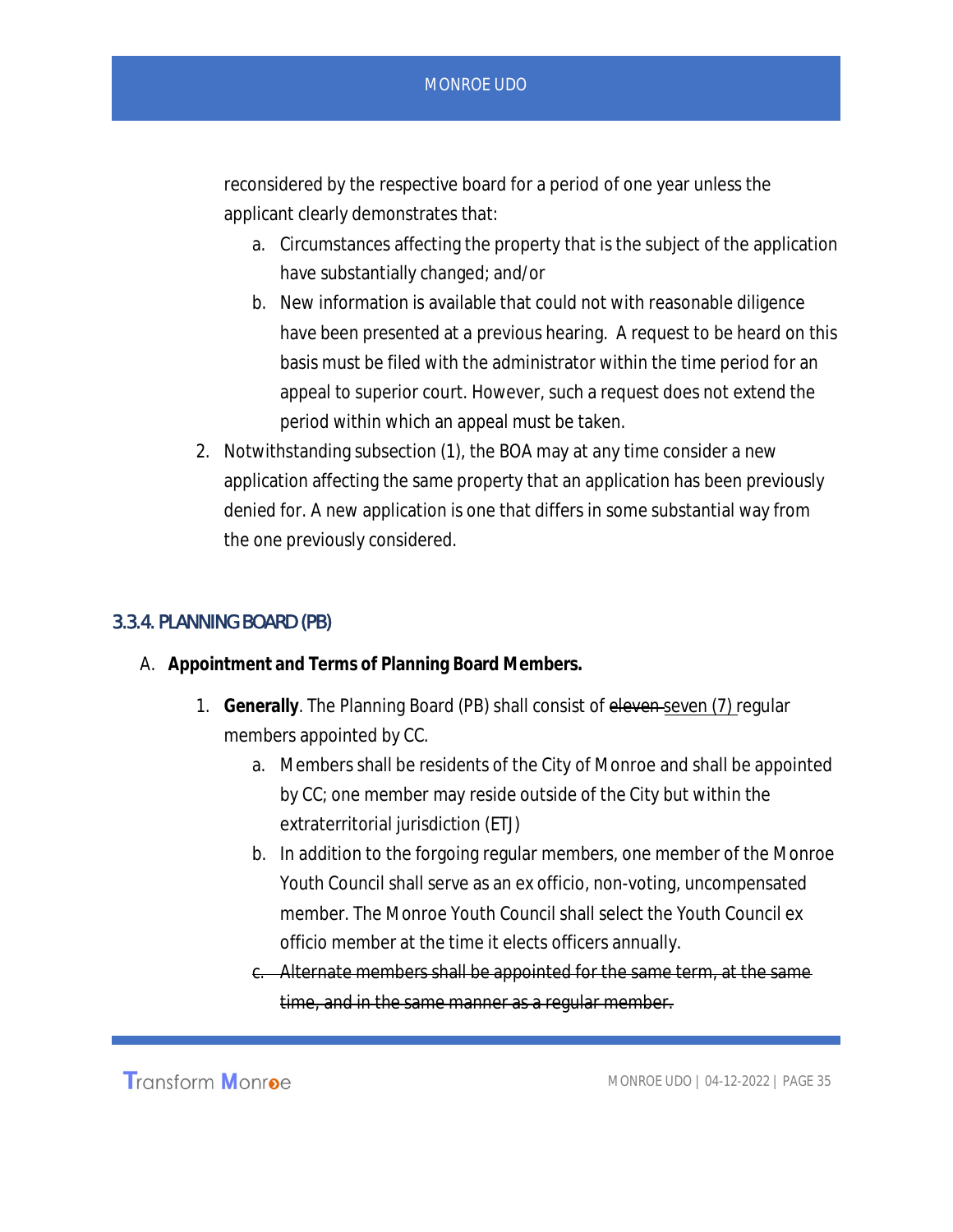- d. Each alternate member, while attending any regular or special meeting of the PB and serving in the absence of any regular member, shall exercise all the powers and duties of a regular member.
- e. Alternate members shall serve on the PB in the absence or temporary disqualification of any regular member or to fill a vacancy pending appointment of a member. Each alternate member serving on behalf of any regular member has all the powers and duties of a regular member.
- f. Alternate members shall not serve in the absence or temporary disqualification of the member who is a resident of the extraterritorial zoning jurisdiction, nor shall alternate members fill the vacancy of the position to be occupied by the resident of the extraterritorial zoning jurisdiction. Members may be removed for cause by the CC.
- 2. **Member Terms.** PB members shall be appointed for four-year staggered terms expiring on December 31st.
	- a. Members may serve two consecutive terms.
	- b. Any vacancy in the membership shall be filled for the unexpired term.
	- c. Members may continue to serve until their successors have been appointed.
- B. **Rules of Procedure**.
	- 1. **Generally.** The PB shall adopt rules for transaction of its business and shall keep a record of its members' attendance and of its resolutions, discussions, findings, and recommendations, which shall be a public record.
	- 2. **Meetings of the Planning Board**. The PB shall adopt a regular meeting schedule.
		- a. The PB may hold such special meetings as conduct of its business may require.
		- b. All meetings shall be open to the public.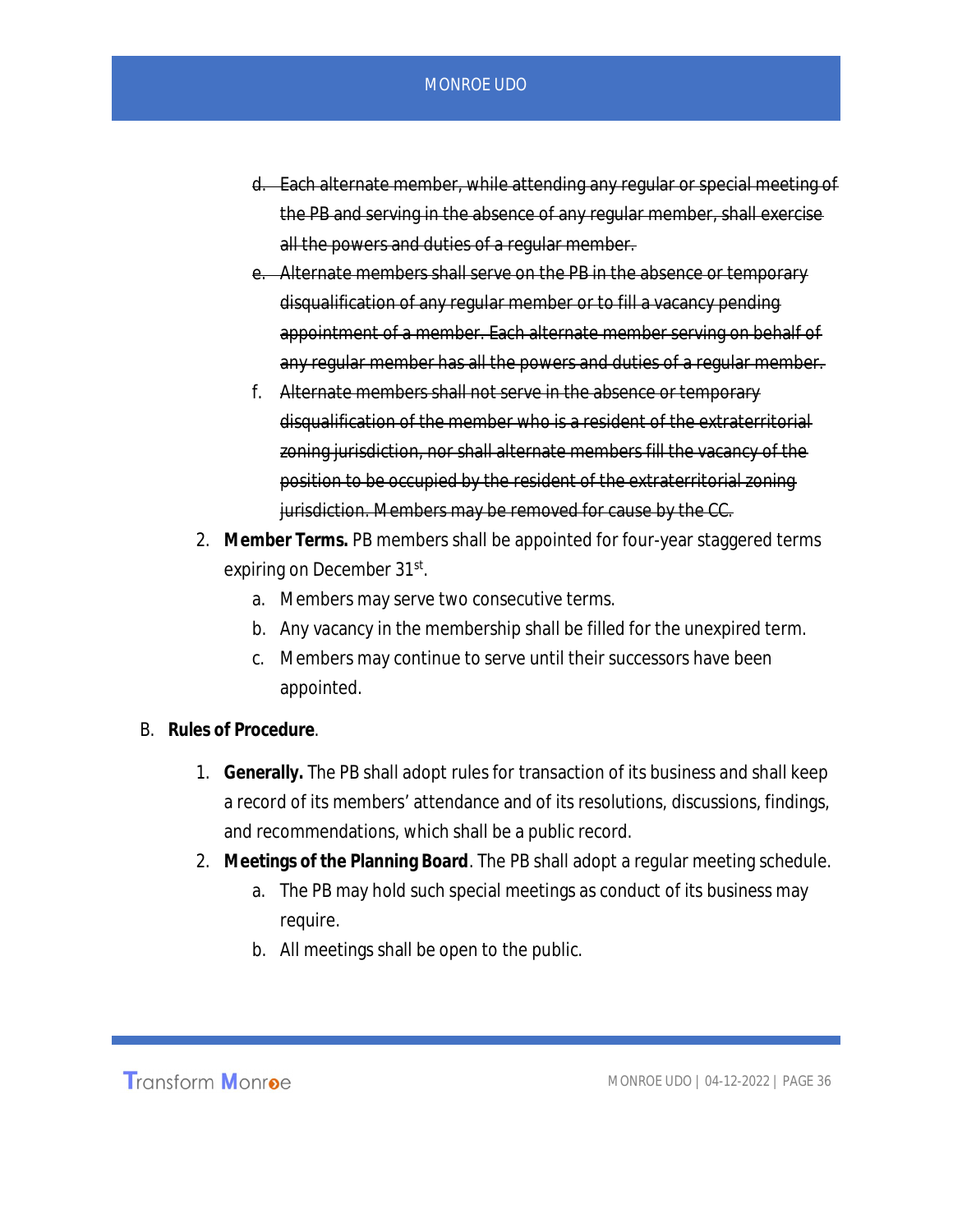- c. The PB shall keep minutes of its proceedings, showing the vote of each member upon every action or, if absent or failing to vote, indicate such fact.
- d. Unless otherwise provided by law, all records and minutes shall be public record.
- 3. **Quorum.** No official business of the PB may be conducted without a quorum present.
- 4. **Participating and Voting**. The concurring vote of a majority of the board shall be required on all matters. A majority of the members shall be required to decide any other quasi-judicial matter or to determine an appeal made in the nature of certiorari.
	- a. For the purposes of this subsection, vacant positions on the board and members who are disqualified from voting on a quasi-judicial matter shall not be considered members of the board for calculation of the requisite majority if there are no qualified alternates available to take the place of such members.

Once a member is physically present at a PB meeting, any subsequent failure to vote will be recorded as an affirmative vote unless the member has recused himself or herself, or been excused in accordance with the paragraph below.

b. Members shall not vote on any advisory or legislative decision regarding a development regulation where the outcome of the matter being considered is reasonably likely to have a direct, substantial, and readily identifiable financial impact on the member. An appointed board member shall not vote on any zoning amendment if the landowner of the property subject to a rezoning petition or the applicant for a text amendment is a person with whom the member has a close familial, business, or other associational relationship. For purposes of this section, a "close familial relationship" means a spouse, parent, child, brother, sister, grandparent, or grandchild.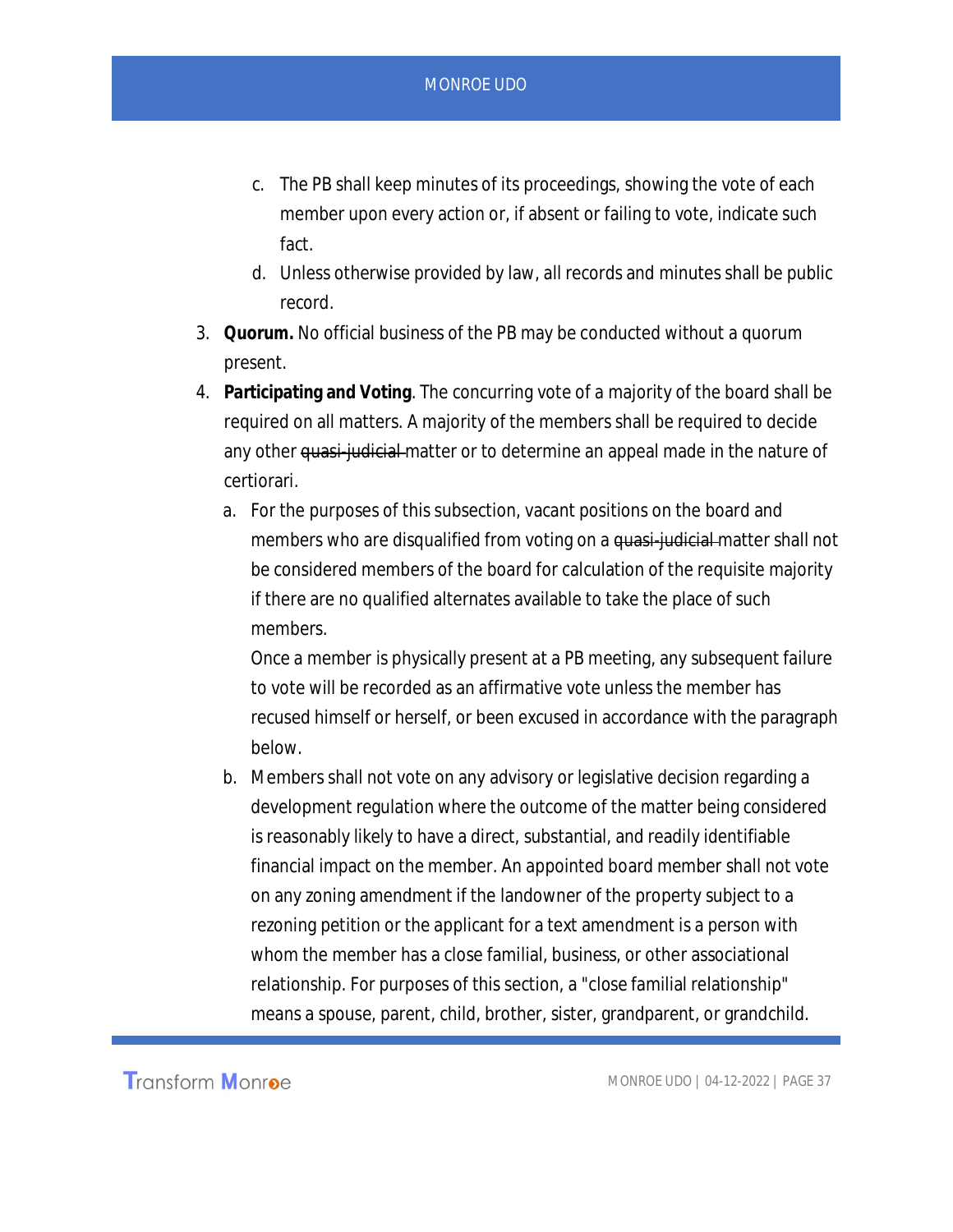The term includes the step, half, and in-law relationships. In addition, a member who was not present at the hearing at which evidence relevant to the matter at issue was taken shall not vote on the matter.

- 5. **Attendance**. Any member of the PB who misses more than three (3) consecutive regular meetings or more than half the regular meetings in a calendar year shall be subject to removal and replacement by the CC.
- C. **Powers and Duties.** The following shall be the responsibility of the PB:
	- 1. **Generally**. The PB shall provide an advisory function, except where otherwise noted, to assist in making decisions pertaining to amendments to the comprehensive plan and this UDO, and applications for development approval.
	- 2. **Prepare Plans.** The PB shall prepare and recommend to the CC, and from time to time amend and revise a recommended comprehensive and coordinated plan for the physical, social, and economic development of the area. It shall prepare and recommend to the CC policies, ordinances, administrative procedures and other means for promotion of the orderly development along lines indicated in the comprehensive plan and advise it concerning proposed amendments of such ordinances.
	- 3. **Zoning Map Amendment.** The PB shall review and recommend to CC general and conditional district rezoning requests.
	- 4. **UDO Text Amendment**. The PB shall review and recommend to CC proposed UDO text amendments.
	- 5. **Land Use Plans**. The PB shall review and recommend to CC proposed land use plans and amendments.
	- 6. **Planned Development**. The PB shall review and recommend to CC proposed planned developments.
	- 7. **Other Duties**. The PB may perform any other duties that may lawfully be assigned to it.

Transform Monroe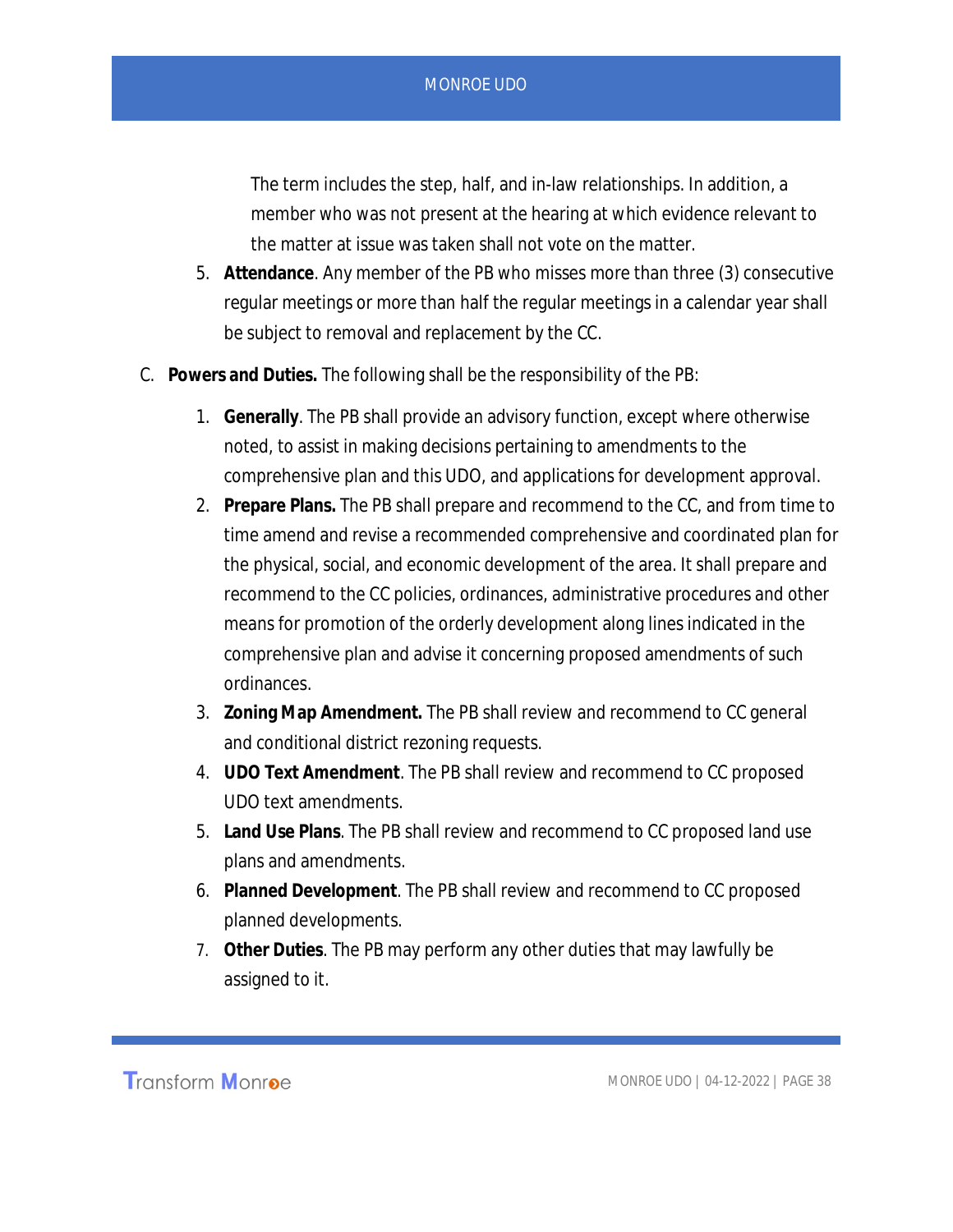## 3.3.5. HISTORIC DISTRICT COMMISSION (HDC)

- A. **Appointments and Terms of Historic District Commission.**
	- 1. **Generally.** The purpose of the *Historic District Commission* (HDC) is to identify, protect, and preserve Monroe's historic architectural resources and to educate the public upon those resources and historic preservation.
		- a. The HDC serves as an advisory board to the CC and as a quasi-judicial body which body, which makes decisions on proposals for exterior changes to or demolition of any properties as well as new construction within Historic Districts.
		- b. The HDC consists of seven (7) regular members appointed by the  $CC$ ; two (2) additional members may be appointed as alternates.
	- 2.
	- 3. **Member Terms**. Members of the HDC shall serve terms of four (4) years. A member may be reappointed for a second consecutive term, but after two (2) consecutive terms a member shall be ineligible for reappointment until one (1) calendar year has elapsed from the date of the termination of their second term.
	- 4. **Qualifications**. All members of the HDC shall be residents of the territorial zoning jurisdiction of the city, and a majority of the members shall have demonstrated special interest, experience or education in history or architecture.
- B. **Rules of Procedure.**
	- 1. **Generally.** The HDC shall adopt rules for the transaction of its business and shall keep a record of its members' attendance and its resolutions, discussions, findings and recommendations, which record shall be public record.
	- 2. **Meetings.** The HDC shall adopt a regular meeting schedule. In addition, the HDC may hold such special meetings as the conduct of its business may require. All meetings and hearings shall be open to the public.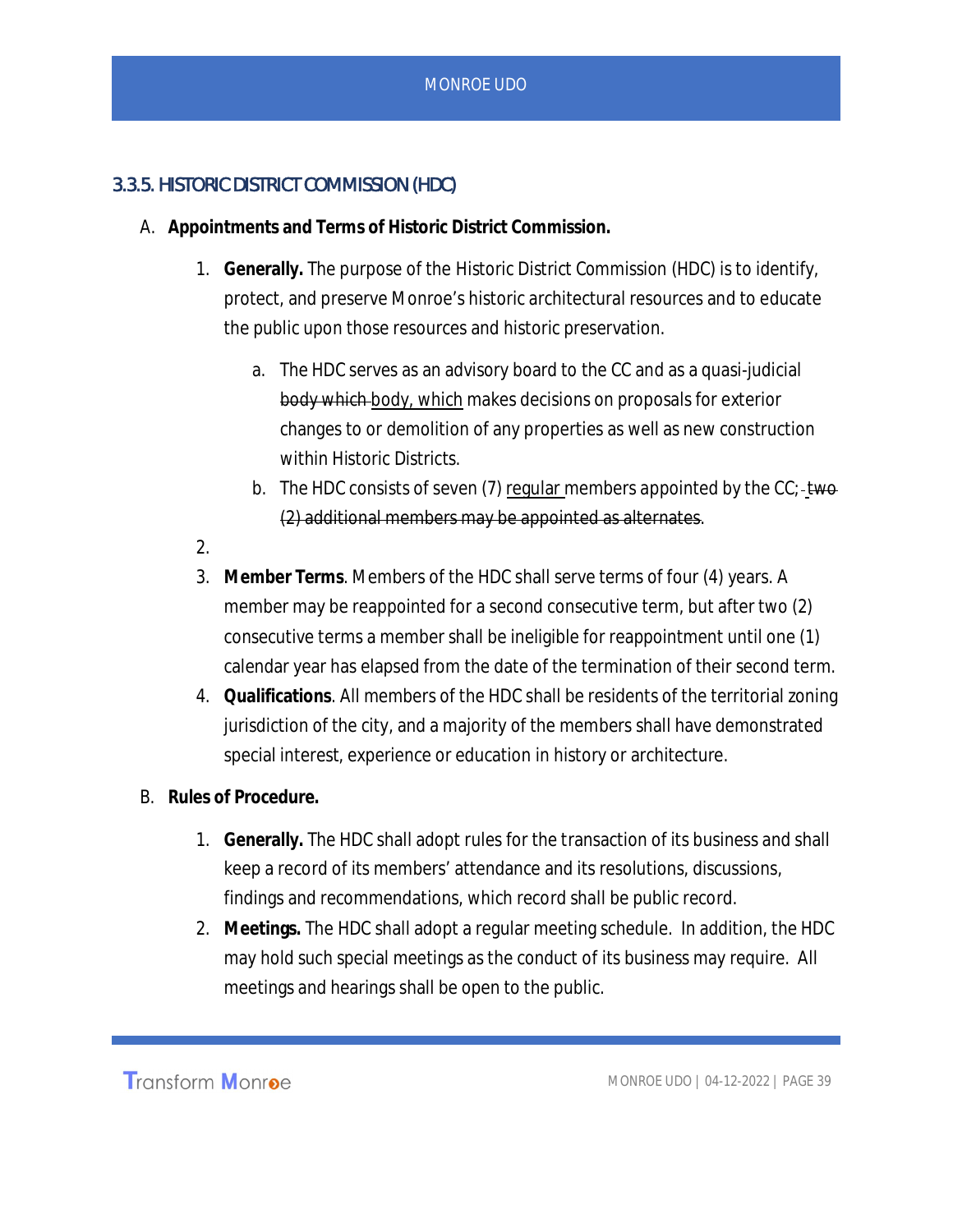- 3. **Quorum**. No official business of the HDC may be conducted without a quorum present.
- 4. **Participating and Voting**. The majority of the HDC board shall be necessary on all decisions.
	- a. For the purposes of this subsection, vacant positions on the board and members who are disqualified from voting on a quasi-judicial matter shall not be considered members of the board for calculation of the requisite majority if there are no qualified alternates available to take the place of such members.

Once a member is physically present at a HDC meeting, any subsequent failure to vote will be recorded as an affirmative vote unless the member has recused himself or herself, or been excused in accordance with the paragraph below.

- b. A member shall not participate in or vote on any quasi-judicial matter in a manner that would violate affected persons' constitutional rights to an impartial decision maker. Impermissible violations of due process include, but are not limited to, a member having a fixed opinion prior to hearing the matter that is not susceptible to change, undisclosed ex parte communications, a close familial, business, or other associational relationship with an affected person, or a financial interest in the outcome of the matter. For purposes of this section, a "close familial relationship" means a spouse, parent, child, brother, sister, grandparent, or grandchild. The term includes the step, half, and in-law relationships. In addition, a member who was not present at the hearing at which evidence relevant to the matter at issue was taken shall not vote on the matter.
- 5. 5. **Attendance.** Any member of the HDC who misses more than three (3) consecutive meetings, or more than half the regular meetings in a calendar year shall be subject to removal and replacement by the CC.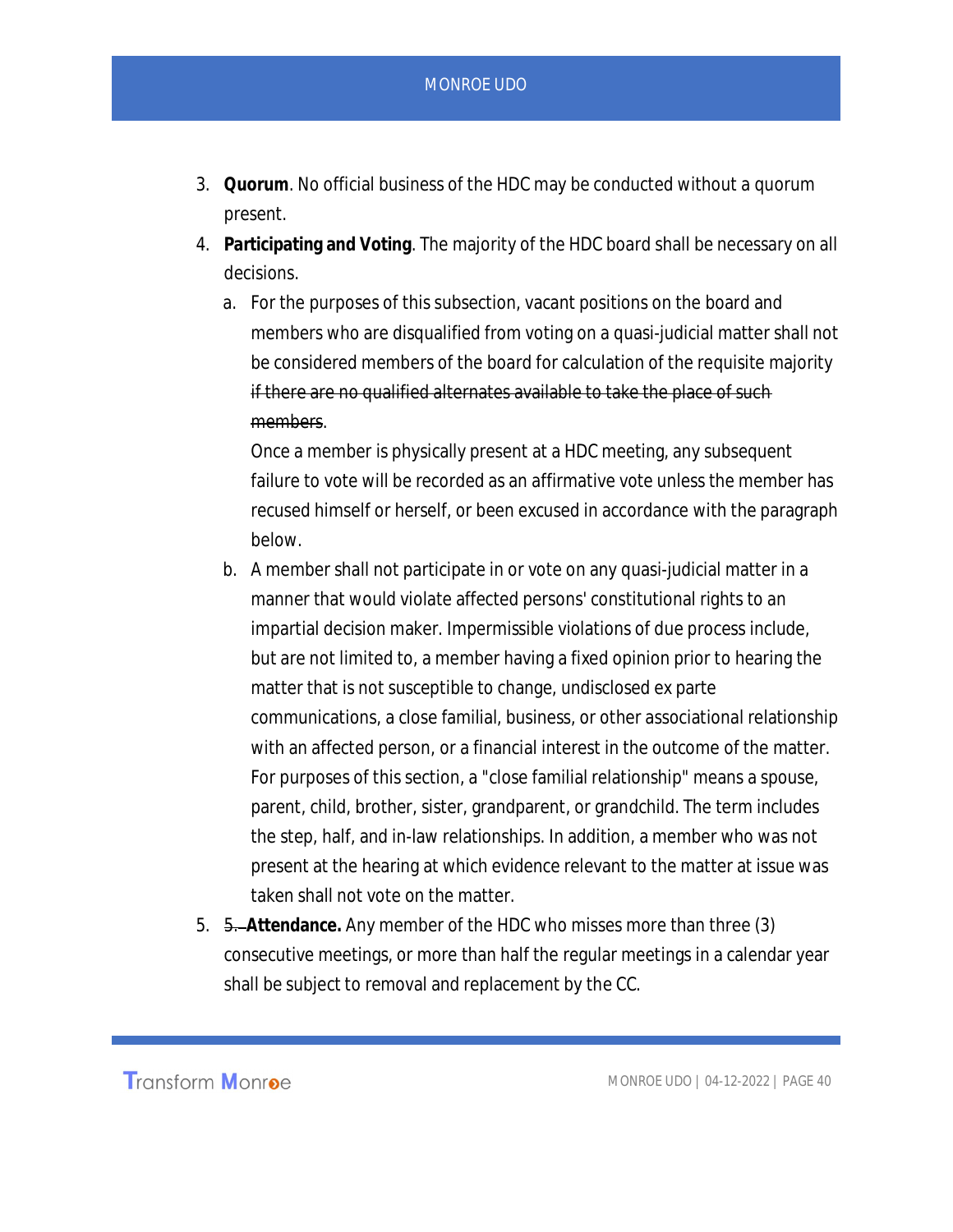- 6. 6. **Annual Report.** An annual report shall be prepared and submitted by June 30 of each year to the CC. The annual report shall include a comprehensive and detailed review of the activities, problems and actions of the HDC, as well as any budget requests and/or recommendations.
- 7. 7. **Minutes.** The HDC shall keep permanent minutes of all its meetings. The minutes shall record attendance of its members and its resolutions, findings, recommendations, and actions. The minutes of the commission shall be a public record.
- C. **Powers and Duties.** The Historic District Commission is authorized and empowered to undertake such actions reasonably necessary to the discharge and conduct of its duties and responsibilities.
	- 1. To recommend to the PB, districts or areas to be designated by ordinance as "historic districts."
	- 2. To recommend to the PB that designation of any district or area as a historic district be revoked or removed.
	- 3. To consider and approve or deny applications for Certificates of Appropriateness (COA) for major work.
	- 4. To give advice to property owners concerning the treatment of the historical and visual characteristics of their properties located within a district, such as color schemes, gardens and landscape features, and minor decorative elements.
	- 5. To propose to the CC changes to this subchapter or any related ordinance and to propose new ordinances or laws relating to a historic district or relating to the total program for the development of the historical resources of the city and its environs.
	- 6. To cooperate with other city boards or commissions or other governmental units; to offer or request assistance, aid, guidance or advice concerning matters under its purview of mutual interest.

Transform Monroe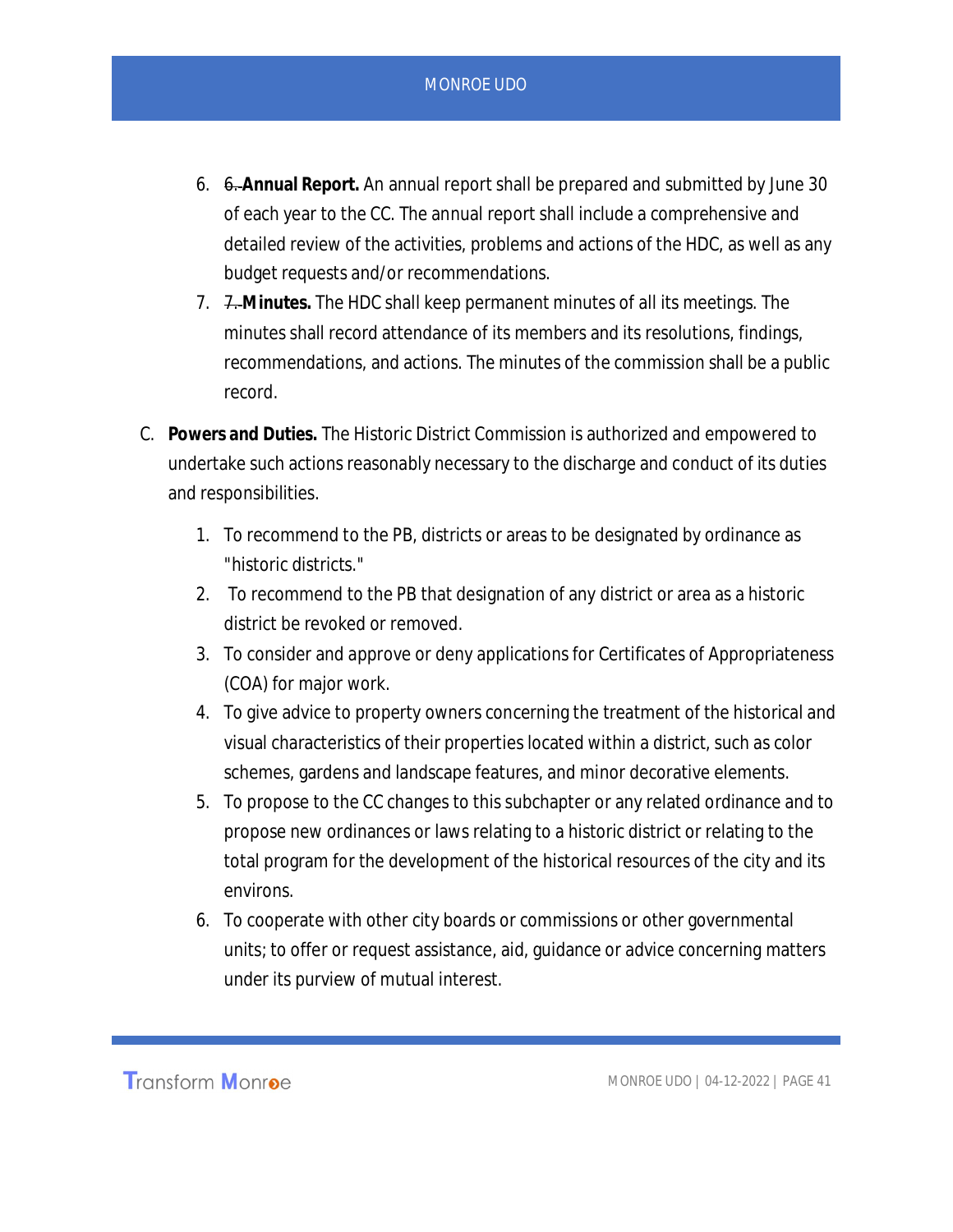- 7. To publish information about, or otherwise inform the owners of properties within a district of any matters pertinent to its duties, organization, procedures, responsibilities, functions or requirements.
- 8. To undertake programs of information, research or analysis relating to any matters under its purview.
- 9. To report violations of this subchapter or related ordinances to the local official responsible for enforcement.
- 10. To assist city staff in obtaining the services of private consultants to aid in carrying out programs of research or analysis.
- 11. To recommend to the CC and the state districts worthy of national, state or local recognition.
- 12. To initiate and participate in negotiations with owners and other parties in an effort to find means of preserving buildings scheduled for demolition.
- 13. To establish guidelines under which the Director may approve certificates of appropriateness for minor work. No application shall be denied without first being considered by the commission.
- 14. To conduct hearings on applications for certificates of appropriateness.
- 15. To organize itself and conduct its business by whatever legal means it deems proper.
- 16. To exercise such other powers and perform such other duties as are required elsewhere by this subchapter, the General Statutes of North Carolina or the CC.

## 3.3.6 CITY COUNCIL (CC)

- A. **Purpose and Intent.** The CC is the elected body of the City of Monroe. Additional information for CC may be found in Chapter 30 of the Monroe, North Carolina, Code of Ordinances.
- B. **Responsibilities.** The CC shall review and decide applications for:
	- 1. Annexation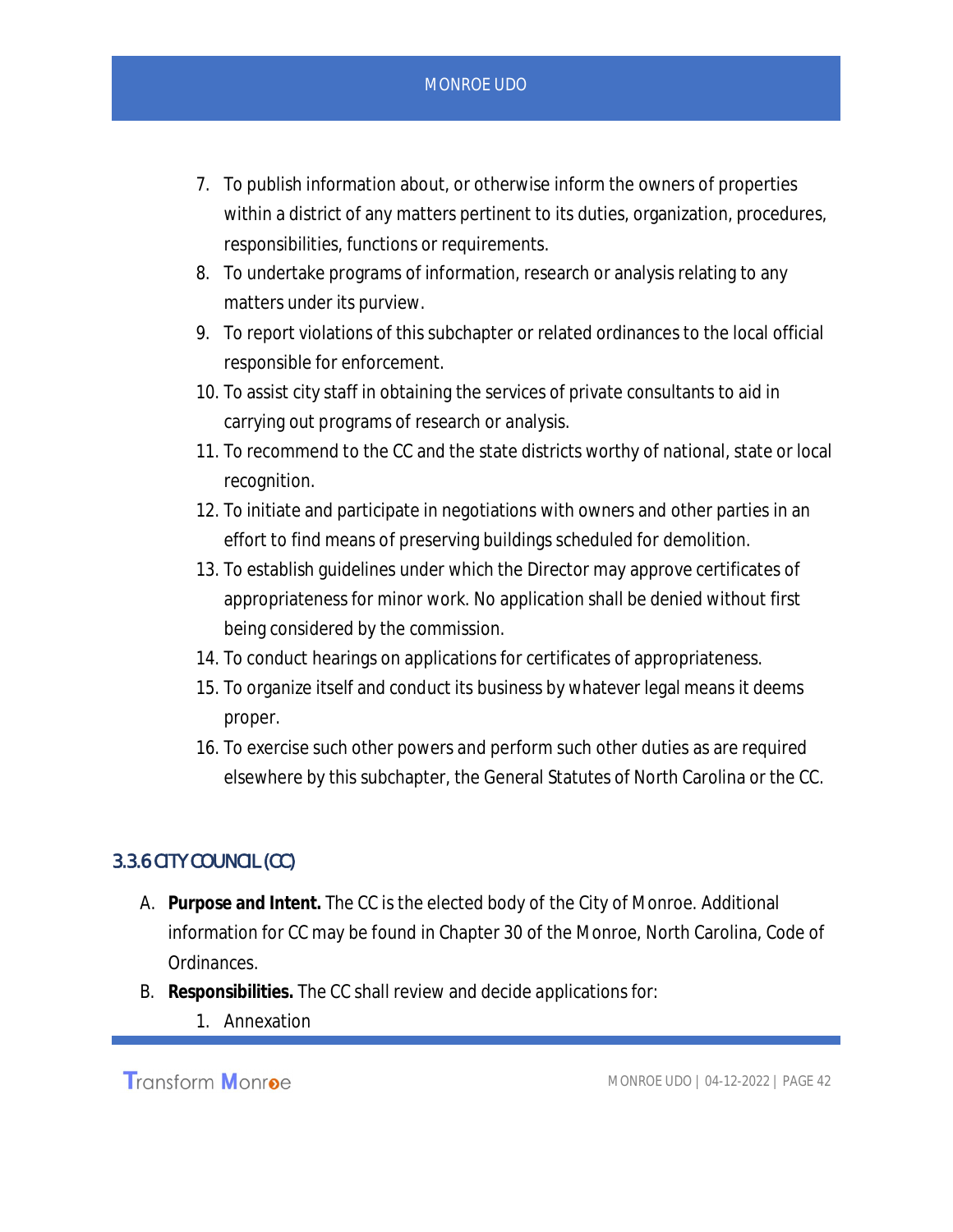- 2. Land Use Plans and Amendments
- 3. Unified Development Ordinance Amendments
- 4. Development Agreements
- 5. Zoning Map Amendments
- 6. Planned Developments
- 7. Vested Rights

## 3.4. REVIEW PROCESSES

#### 3.4.1. DEVELOPMENT REVIEW PROCEDURES

- A. **Purpose and Intent**.
	- 1. This Section describes the standard procedural steps and rules generally applicable to all development applications reviewed under this UDO.
	- 2. The procedures provided in this Section are utilized by the City for the processing of applications for development permits or approvals.
	- 3. It is the intent of this Section to establish a uniform set of procedures for development applications to be more effective and efficient for applicants, adjacent properties, elected officials and City staff.
	- 4. The use made of property may not be substantially changed, and substantial clearing, grading, or excavation may not be commenced, and buildings or other substantial structures may not be constructed, erected, moved, or substantially altered except in accordance with and pursuant to this UDO.
	- 5. Any deviation from these procedures, other than those required by statute, shall not be grounds for invalidating an otherwise valid decision.
- B. **Pre-Application Meeting**.
	- 1. The purpose of a pre-application meeting is to provide an opportunity for the applicant to meet with City staff to learn about the submittal requirements, procedures, and standards applicable to a particular development application.
	- 2. The pre-application meeting also provides an opportunity for City staff to become familiar with the proposed project, and offer preliminary comments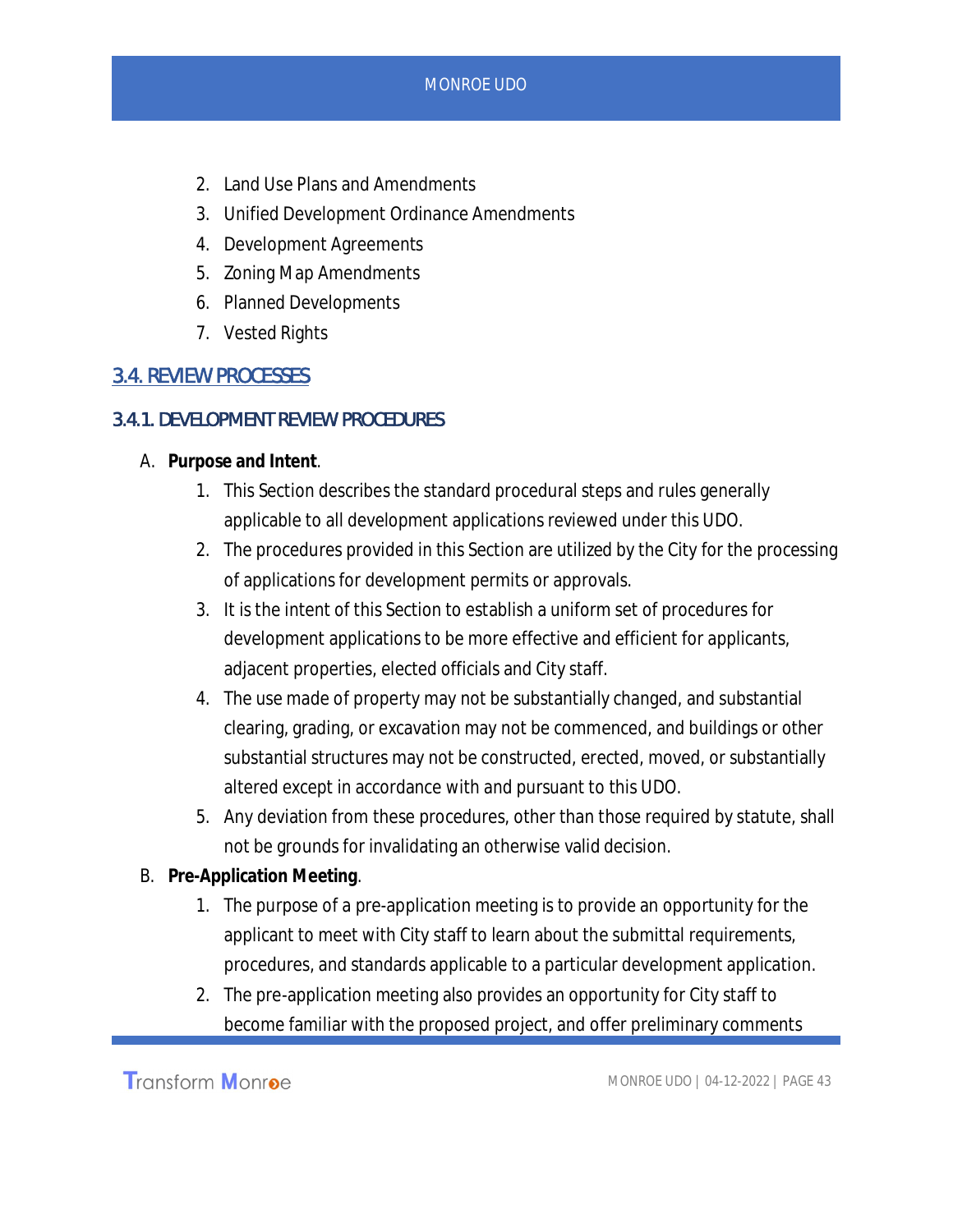about the scope of the proposed development, as it relates to the standards in this Ordinance.

- 3. The pre-application meeting is not required but is encouraged.
- C. **Applications.**
	- 1. Development applications reviewed under this Ordinance shall be submitted by the landowner, contract purchaser, agent, or other person having a recognized property interest in the land on which development is proposed.
	- 2. City staff shall establish application content and forms, which shall be maintained by the Director. The Director may change requirements for submission of required information when, in the Director's opinion, such information is otherwise available or is not necessary to review the application.
	- 3. The CC shall establish application fees, which shall be identified in the City's adopted fee schedule and may amend and update those fees as necessary.
	- 4. No application shall be considered for review until it is deemed complete. If the application is incomplete, the Director shall notify the applicant of their deficiencies. A complete application shall:
		- a. Contain all information and materials as required in the application form as designated by City staff;
		- b. Provide the number of copies required per the application;
		- c. Be signed by the person with the authority to file the application;
		- d. Be legible and printed to scale;
		- e. Include information in sufficient detail to evaluate whether or not the application complies with the applicable review standards in this Ordinance; and
		- f. Include the required fee for the particular type of application. If the application is incomplete, the Director shall notify the applicant of the deficiencies.
- D. **Neighborhood Meeting**. The purpose of the neighborhood meeting is to inform owners and occupants of nearby lands about a development application that is going to be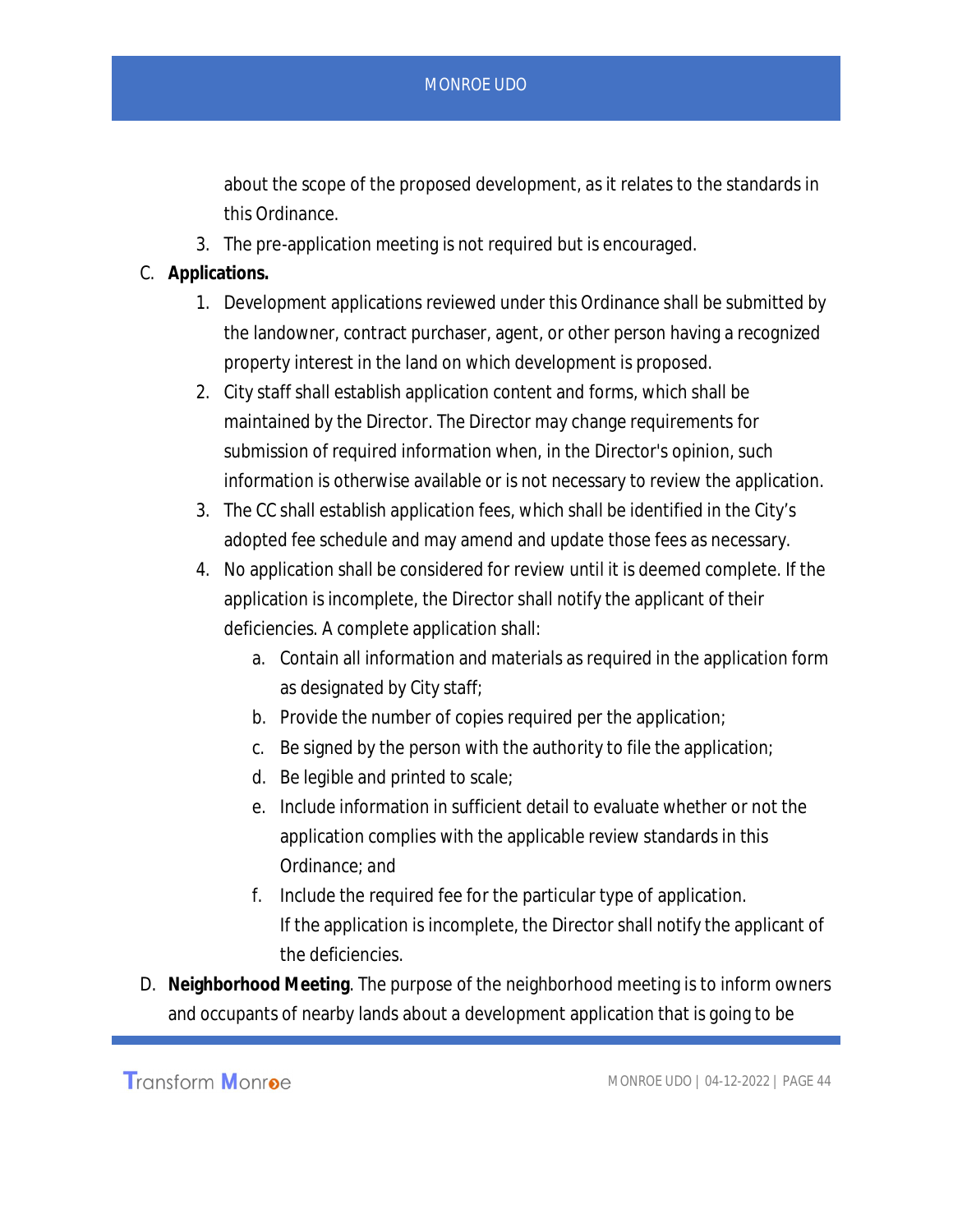reviewed at an upcoming public hearing. The neighborhood meeting also provides an opportunity for the applicant to hear comments and concerns about the development proposal prior to the public hearing process. The neighborhood meeting is intended to provide general awareness of development applications, and as a means of resolving potential conflicts and concerns with nearby landowners.

- 1. Neighborhood meetings are not required but are strongly encouraged.
- 2. Neighborhood meetings may be conducted up to ten (10) days prior to PB meeting and comply with the following procedures:
	- a. Applicant will notify at a minimum all property owners within 150 feet of the petitioned property via first class mail at least ten (10) days prior to the neighborhood meeting and shall include the following:
		- i. Date & time of meeting
		- ii. Location of the meeting
		- iii. Address/parcel number of the property being proposed for development.
		- iv. Property owners' and applicants' contact information and statement describing the purpose of the meeting.
	- b. Applicant will notify homeowner associations (if applicable).
	- c. If a neighborhood meeting is held it shall take place in a public or community space as close as possible to the site where the development is proposed.
- E. **Staff Review of Applications.**
	- 1. **Application.** City staff shall establish required application forms and associated required content. Applicants shall fully complete any required application and provide all associated required content.
	- 2. **Fees**. The CC shall establish and maintain required application fees. Fees may be updated as required. No formal action or approval shall be given until all required application fees are paid in full.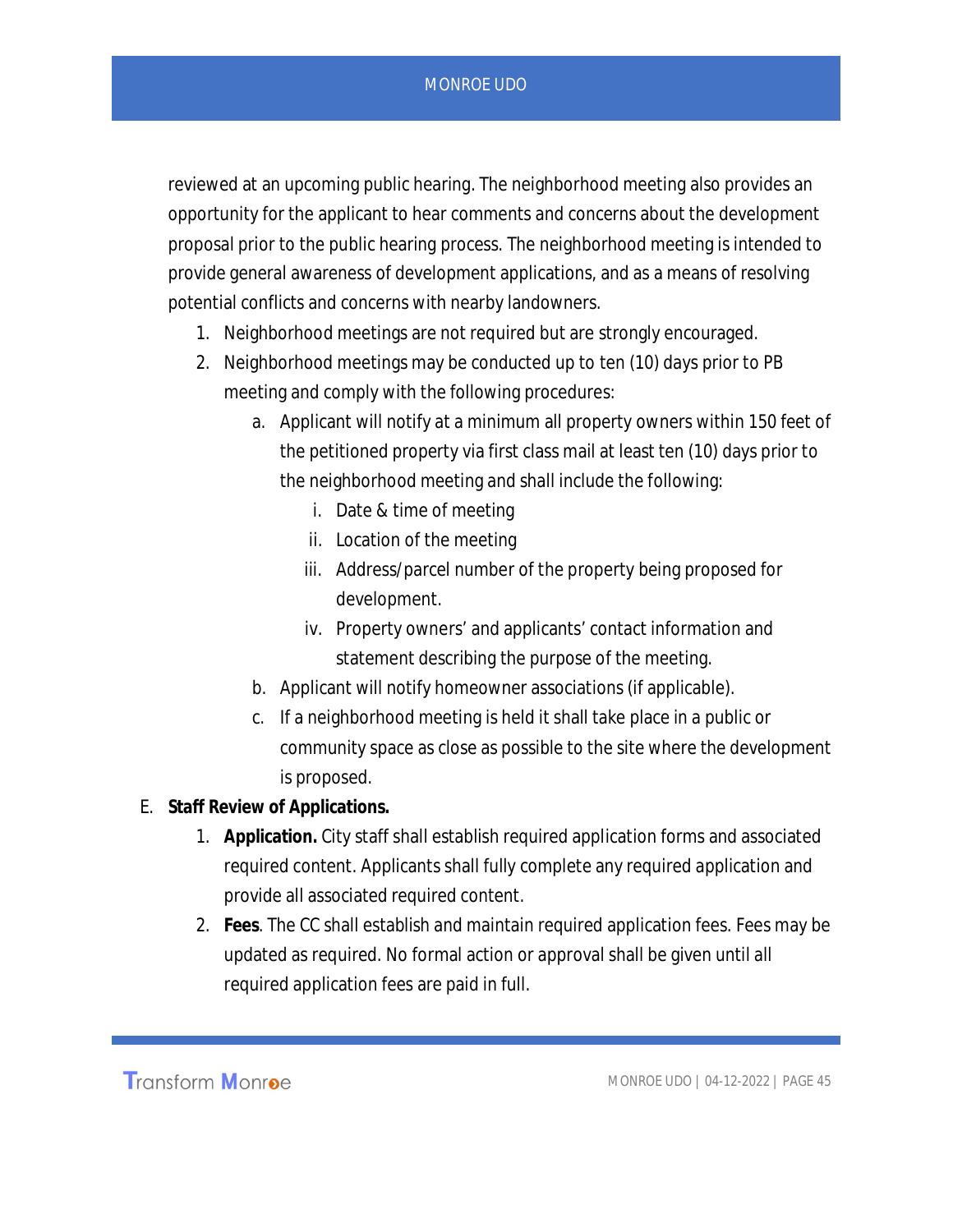- 3. **Application Submittal**. Applications and associated fees shall be submitted to the City for staff review. An application will not be considered officially submitted unless it is deemed complete.
- 4. **Completeness Review**. Upon receiving an application, the review authority responsible for initial review shall ensure that all required information is provided in the application.
	- a. Contains all information and materials as required for submittal of the particular type of application;
	- b. Provides the number of copies required for application submittal;
	- c. Is signed by the person with the authority to file the application;
	- d. Is legible and printed to scale;
	- e. Includes information in sufficient detail to evaluate whether or not the application complies with the applicable review standards in this Ordinance; and
	- f. The appropriate fee is submitted for the particular type of application.
- 5. **Formal Review**. After staff deems an application complete, the application shall be considered as officially submitted. Staff shall begin formal review of the application.
	- a. The application shall be distributed to all appropriate review bodies within the City.
	- b. Each appropriate review body shall review and comment on the application. If any deficiencies exist, review bodies shall contact the applicant and inform them of said deficiencies. The applicant shall be provided opportunity to discuss any deficiencies and resubmit any required information in the form of a resubmittal.
	- c. Upon receiving all required information, the appropriate review body shall deem the application complete through formal review and summarize its findings in a staff report to be reviewed by the decision body and discussed at a public hearing (if required).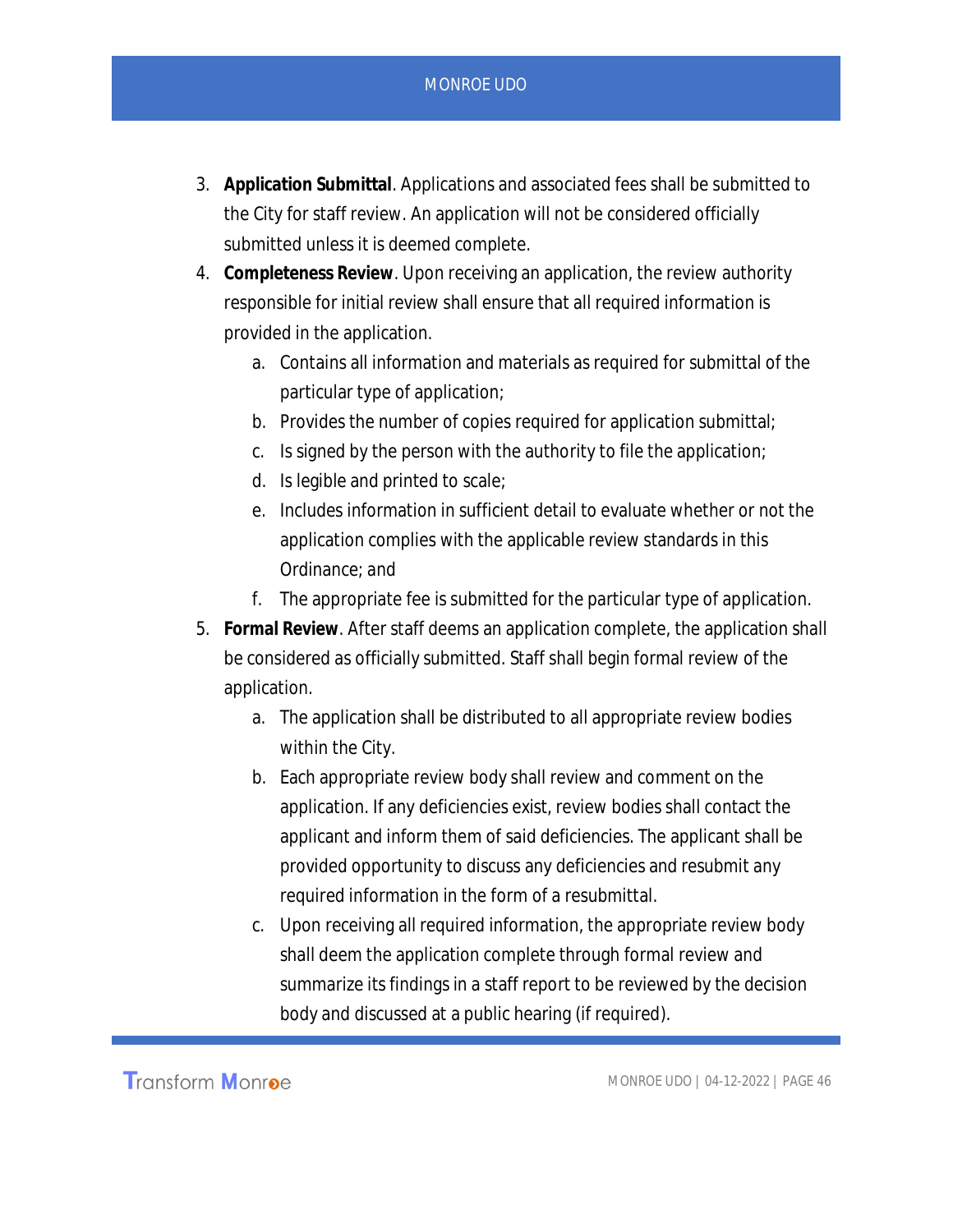- 6. **Conflicts of Interest**. No staff member shall make a final decision on an administrative decision required by G.S. 160D if the outcome of that decision would have a direct, substantial, and readily identifiable financial impact on the staff member or if the applicant or other person subject to that decision is a person with whom the staff member has a close familial, business, or other associational relationship.
- F. **Public Meeting and Hearing Notice Requirements**
	- 1. **Public Meetings and Public Hearings**. Public Meetings and Public Hearings shall comply with the Quasi-Judicial and Legislative provisions below.
	- 2. **Public Notice Requirements**. Notice shall be given as follows:

| <b>TABLE 3.4.1. PUBLIC NOTICE REQUIRMENTS</b>          |                                      |                                      |                                |                                |  |  |  |
|--------------------------------------------------------|--------------------------------------|--------------------------------------|--------------------------------|--------------------------------|--|--|--|
| <b>APPLICATION TYPE</b>                                | <b>APPROVING</b><br><b>AUTHORITY</b> | <b>TYPE OF REQUIRED NOTIFICATION</b> |                                |                                |  |  |  |
|                                                        |                                      | <b>PUBLISHED</b><br><b>NOTICE</b>    | <b>MAILED</b><br><b>NOTICE</b> | <b>POSTED</b><br><b>NOTICE</b> |  |  |  |
| LEGISLATIVE PROCESSES                                  |                                      |                                      |                                |                                |  |  |  |
| Land Use Plan Amendment                                | City Council                         | X                                    | X                              | $\chi$                         |  |  |  |
| <b>Unified Development</b><br>Ordinance Text Amendment | City Council                         | X                                    |                                |                                |  |  |  |
| Development Agreement                                  | City Council                         | X                                    |                                |                                |  |  |  |

#### Table 3.4.1.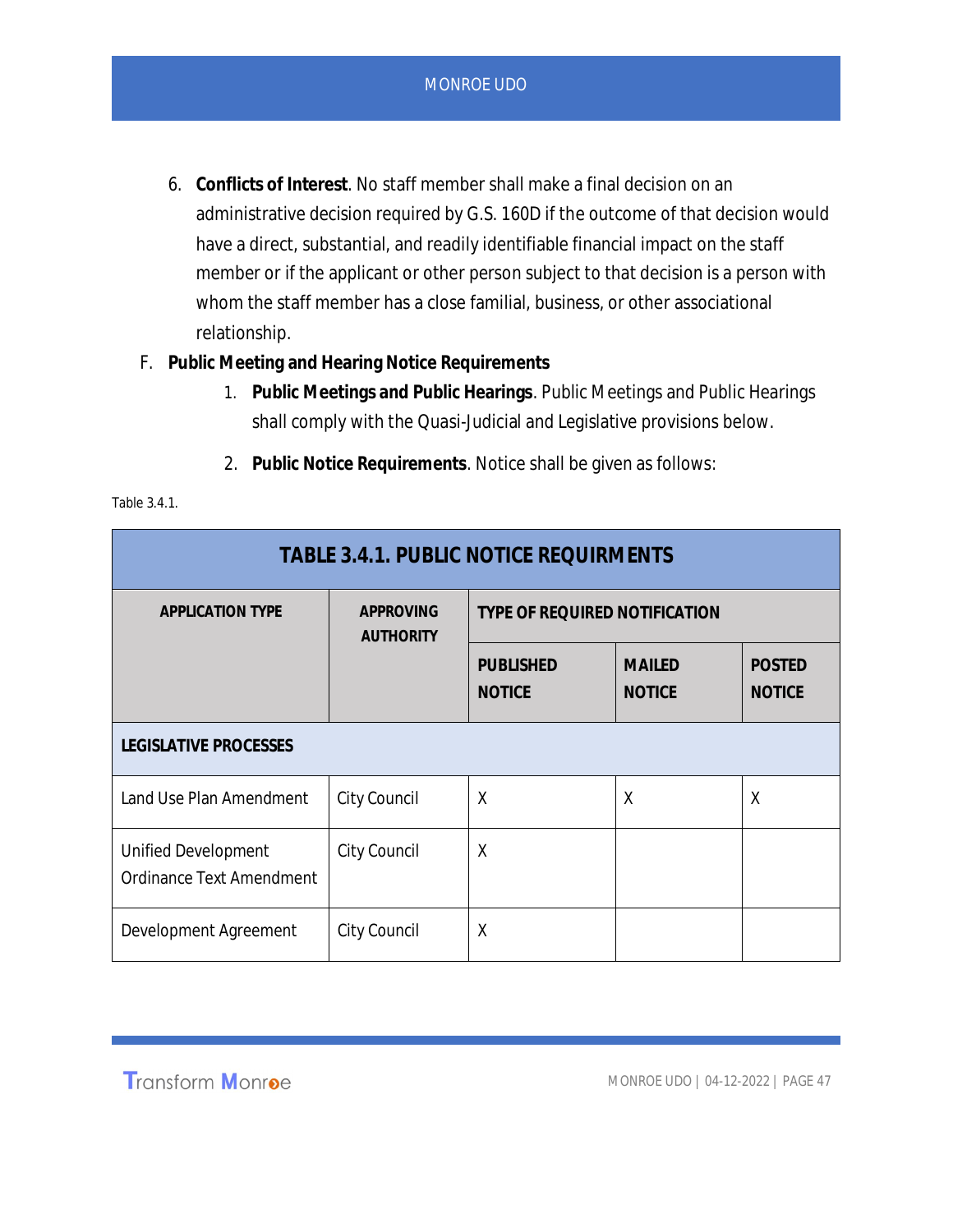| Zoning Map Amendment<br>(Rezoning)        | City Council                           | Χ                  | X       | χ                  |  |  |  |  |
|-------------------------------------------|----------------------------------------|--------------------|---------|--------------------|--|--|--|--|
| <b>Planned Development</b>                | City Council                           | χ                  | $\sf X$ | X                  |  |  |  |  |
| Vested Rights Certificate                 | City Council                           | $\pmb{\mathsf{X}}$ | χ       | χ                  |  |  |  |  |
| <b>QUASI-JUDICIAL PROCESS</b>             |                                        |                    |         |                    |  |  |  |  |
| Special Use Permit                        | Board of<br>Adjustment                 |                    | $\sf X$ | $\pmb{\mathsf{X}}$ |  |  |  |  |
| Variance                                  | Board of<br>Adjustment                 | χ                  | Χ       | X                  |  |  |  |  |
| Appeals                                   | Board of<br>Adjustment                 | $\pmb{\mathsf{X}}$ | χ       | X                  |  |  |  |  |
| Temporary Use Permit (60<br>Days or More) | Board of<br>Adjustment                 | χ                  | Χ       | χ                  |  |  |  |  |
| Certificate of<br>Appropriateness         | <b>Historic District</b><br>Commission | X                  | χ       | X                  |  |  |  |  |
| $KEY: X = Required$                       |                                        |                    |         |                    |  |  |  |  |

1. **Published Notice Requirements**. Published notices shall identify the date, time and place of the public meeting or hearing, describe the subject property by address, describe the scope of proposed development, and identify a method to contact the City for questions regarding the proposed development. In any

Transform Monroe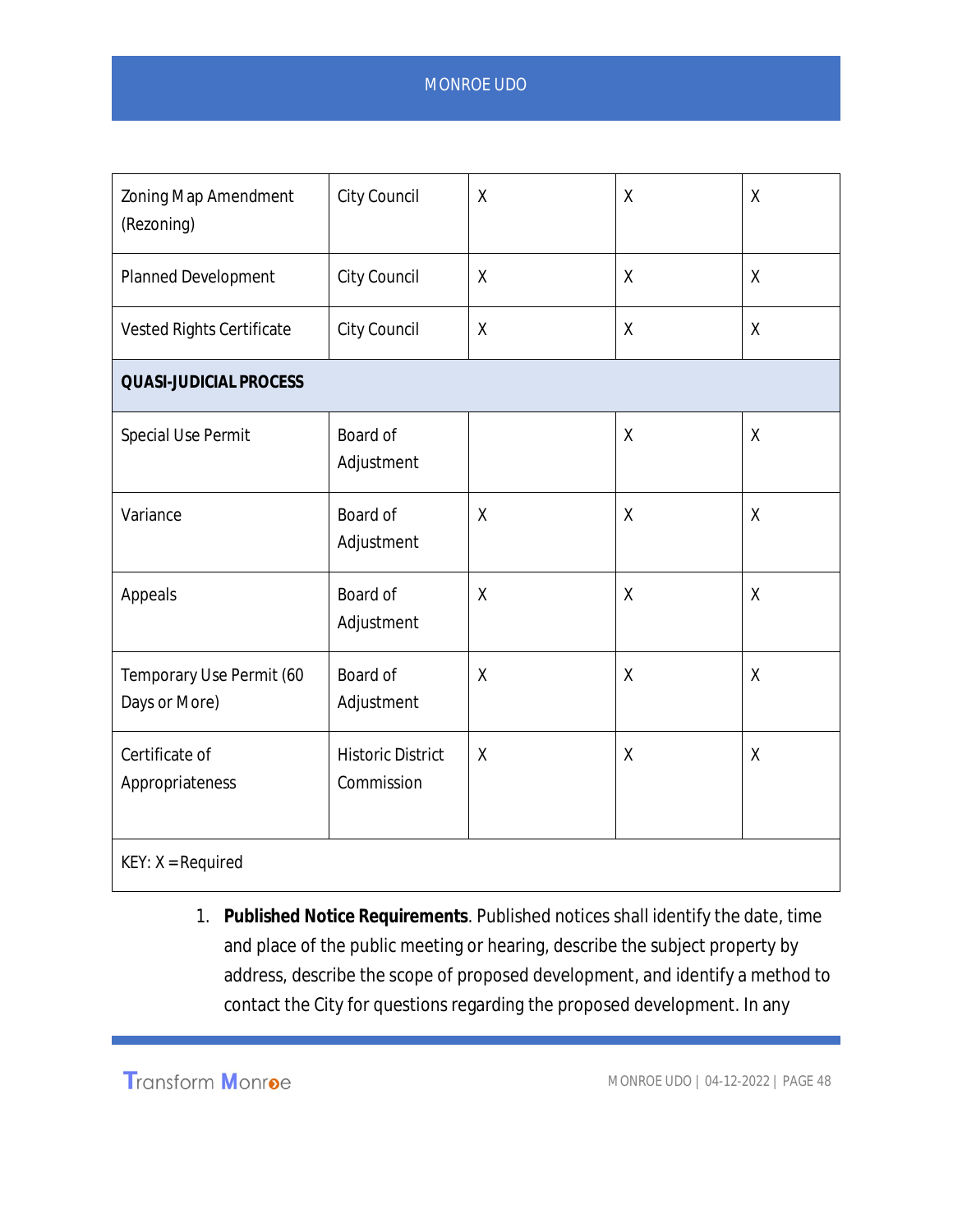instance where the provisions of G.S. 160D-601 require a published notice, the review authority shall ensure the required notice is published in a newspaper that is regularly published once per week and has general circulation within the City.

- 2. **Mailed Notice Requirements**. Mailed notices shall identify the date, time and place of the hearing, describe the subject property by address, describe the scope of proposed development, and identify a method to contact the City for questions regarding the proposed development. In any instance where the provisions of G.S. 160D-406 or -602 require a mailed notice, the review authority shall ensure the mailed notice is completed in accordance with the following:
	- a. Mailed notices shall be provided to the applicant, landowner, and all landowners entitled to receive notice in accordance with G.S. 160D-406 or -602;
	- b. The required mailed notice shall be sent via United States first class mail;
	- c. A copy of the mailed notice shall be kept in the offices of the review authority for public record purposes;
	- d. Notice shall be provided at least ten (10) days but not more than twentyfive (25) days prior to the date of the hearing.
- 3. **Posted Notice Requirements**. Posted notices shall identify the date, time and place of the public hearing, describe the subject property by address, describe the scope of proposed development, and identify a method to contact the City for questions regarding the proposed development. In any instance where the provisions of G.S. 160D-406 or -602 require a posted notice, the notice shall be place prominently on the site that is the subject of the hearing, or on an adjacent street or highway right-of-way, at least ten (10) days, but not more than twentyfive (25) days, prior to the date of the hearing.
- 4. **Legislative Public Hearings**. Legislative public hearing shall be held in accordance with all State law and comply with the following requirements:
	- a. Legislative public hearings are not quasi-judicial in nature.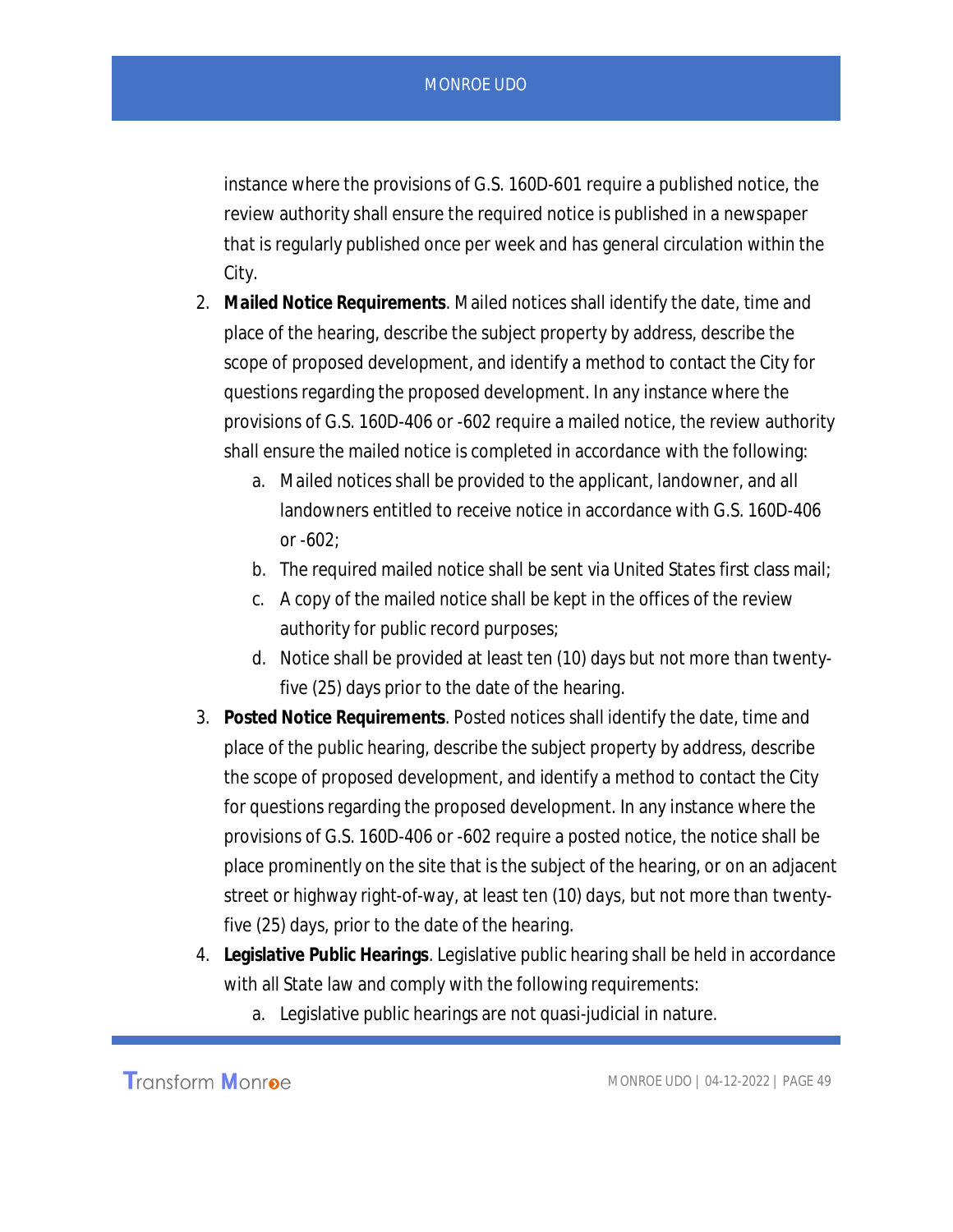- b. The legislative public hearing shall be open to the public and attendees shall be allowed opportunity to comment.
- c. The provisions of G.S. 160D-308, -309, -109, shall apply with respect to Oath, Conflicts of Interest and record keeping.
- d. Decisions for legislative public hearing applications shall be decided by a simple majority vote.
- e. The applicant may agree to modify the rezoning application, including plans and specifications submitted, in response to questions or comments by persons appearing at the public hearing or to suggestions or recommendations by the Planning staff or Planning Board.
- f. Unless such modifications are so substantial that the approving authority cannot reasonably be expected to perceive the nature and impact of the proposed changes without revised plans before it, the approving authority may approve the application with the stipulation that the permit will not be issued until plans reflecting the agreed upon changes are submitted to the Planning and Development Department.
- g. Where deemed appropriate by City Council, modifications may be referred back to the Planning Board for review, prior to further consideration. The City Council may choose one of the following options:
	- i. Continue the public hearing to a new date and time certain without further advertising; or
	- ii. Close the public hearing and re-publish notice of any future public hearings in accordance within this section.

Revisions may be made to an application during a public hearing in response to recommendations or suggestions of the review/approval authority. Any required or necessary modifications to the application shall be provided to City staff prior to issuance of any permit approvals.

5. **Quasi-Judicial Evidentiary Hearings**. Quasi-judicial evidentiary hearings shall be held in accordance with all State law and G.S. 160D-406. Quasi-judicial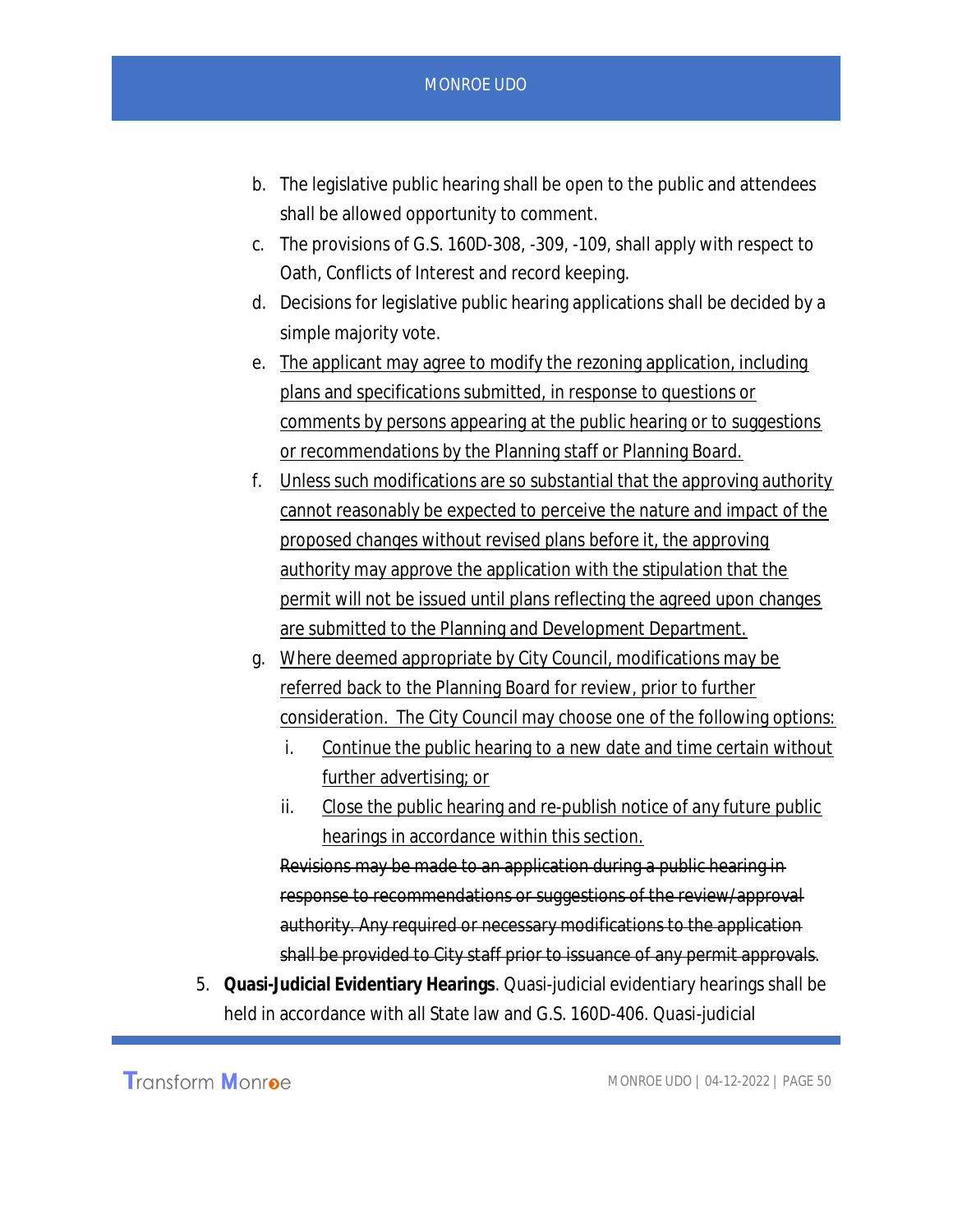evidentiary hearings and rulings must be based upon only the evidence received by the review/approval authority at the hearing and comply with the following requirements:

- a. Testimony and evidence may be provided by any party in attendance. The party shall be afforded a reasonable opportunity to provide testimony, ask questions, or cross examine an applicant and City staff.
- b. The administrator or staff to the review authority shall transmit to the review authority all applications, reports, and written materials relevant to the matter being considered and comply with G.S. 160D-406(c).
- c. The chair or officer of the review/approval authority may exclude or limit incompetent evidence and/or personal attacks.
- d. The applicant, City, and any person who would have standing to appeal the decision under G.S. 160D-14-2(d) shall have the right to participate as a party at the evidentiary hearing. Other witnesses may present competent, material, and substantial evidence that is not repetitive as allowed by the review authority.
- e. The review/approval authority shall act as a fact-finding body and make a decision in accordance with evidence presented.
- f. Ex parte communications are prohibited between applicant or affected party and a member of the review/approval authority.
- g. Any conflict of interest (perceived or actual) shall be disclosed and a review/decision authority member shall not participate in or vote on any quasi-judicial matter if a conflict of interest exists.
- G. **Conditions of Approval**. Conditions of approval shall comply with the following:
	- 1. Conditions of approval are limited to a conditional rezoning and quasi-judicial processes;

Transform Monroe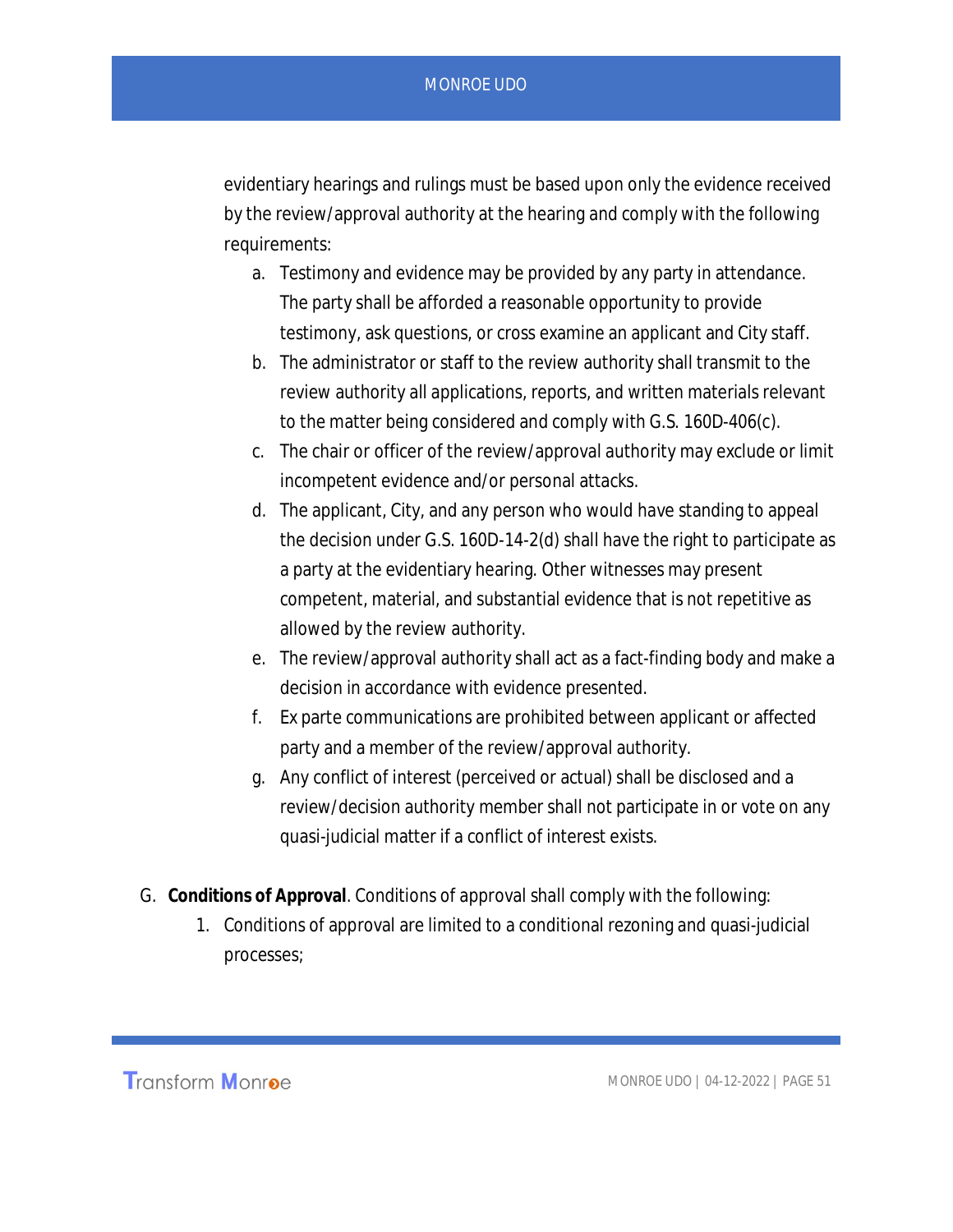- 2. Conditions of approval shall be limited to conditions necessary to ensure compliance with the UDO, or to prevent or mitigate adverse effects from the proposed development;
- 3. Any condition of approval shall be set forth in any official notice of decision or permit approval; and
- 4. Conditions of approval may be proposed by applicant, City staff, or the particular review/approval authority.
- 5. Only those conditions mutually approved by the CC and the applicant may be incorporated into a conditional district rezoning.
- H. **Timing.**
	- 1. **Continued Hearings**. The particular approval authority or applicant may continue a public or evidentiary hearing to a subsequent date. No further notice of a continued hearing need be published. A request to continue a hearing may be approved if the applicant needs additional time to gather additional information, gather additional public input, or prepare additional evidence.
	- 2. **Withdrawal**. An applicant may withdraw an application at any time and is subject to any incurred fees.
	- 3. **Subsequent Applications.** If a development application requiring a legislative public hearing is denied, no application proposing same or similar development on all or part of the same site shall be submitted within one (1) year after the date of denial. The Director of Planning and Development, or designee, may waive this requirement if the application has been significantly modified or there has been a significant change in the facts or circumstances since the previous request. For the purposes of this section, "the same or similar development" shall mean:
		- a. The same use type (s) in the same approximate location (s) as the denied application; or
		- b. The same use type (s) in the same approximate building configuration (e.g., building height, floor area, massing) as the denied application.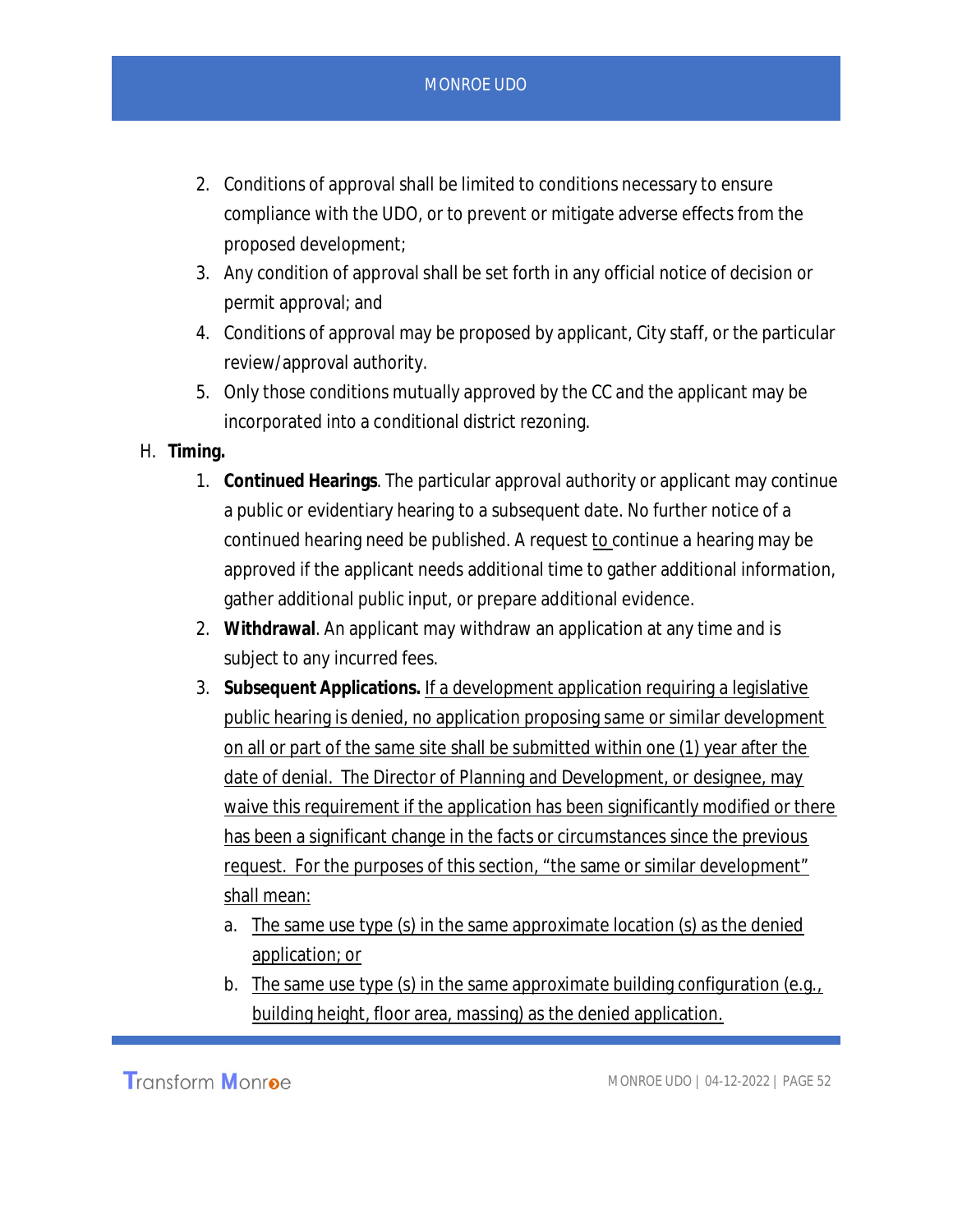4. If an application is denied, no application proposing the same or similar development on the land may be submitted within one year after the official date of denial.

#### 3.4.2. RESERVED

**\*\*THIS PORTION OF PAGE LEFT INTENTIONALLY BLANK\*\***

**Transform Monroe**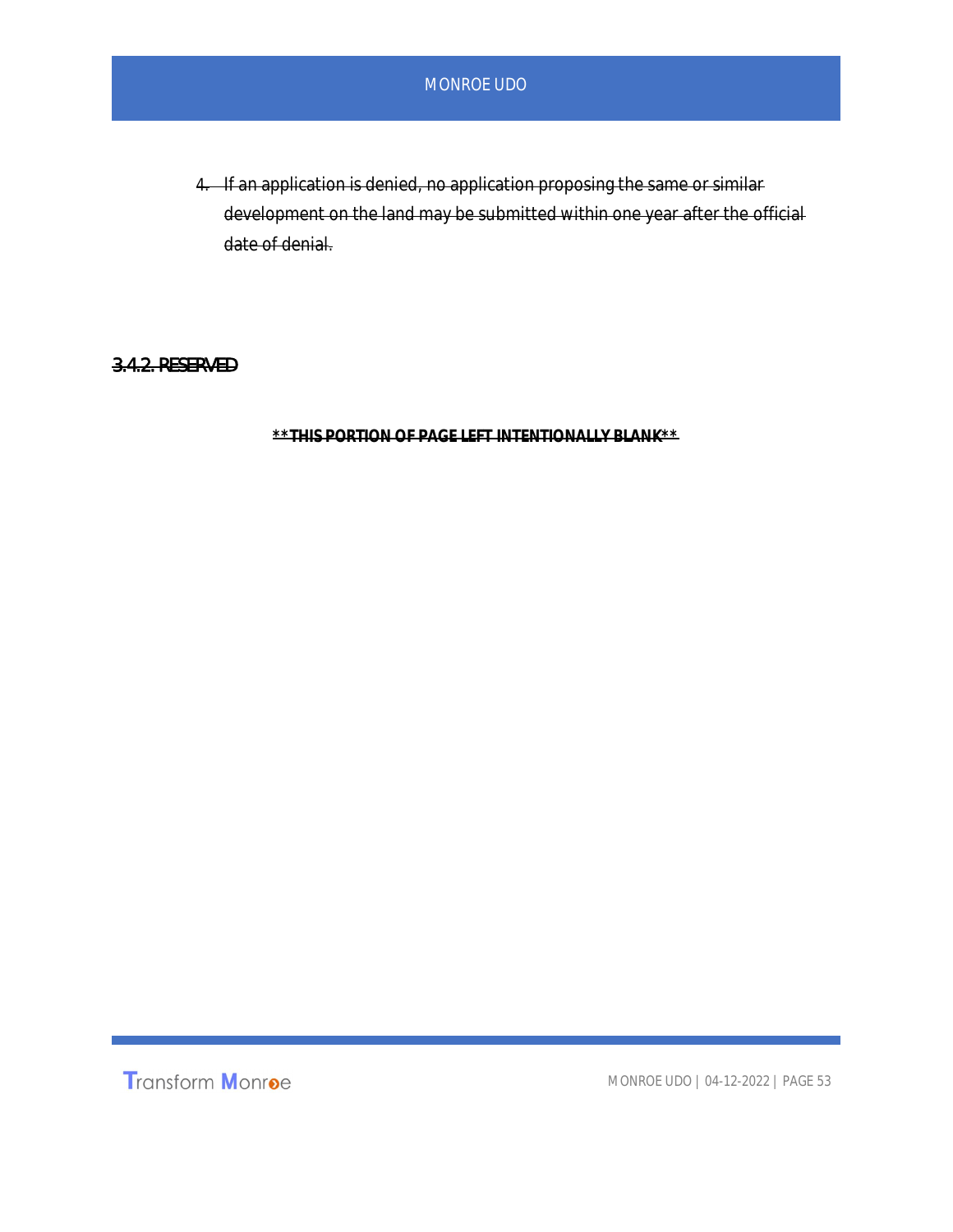### **3**.4.3. LAND USE PLAN AMENDMENT



- A. **Purpose**. The purpose of a land use plan amendment is to allow for modification of the land use character area (future land use) map within Forward Monroe, modifying the future land use of a subject property. This provides a uniform means to modify the Forward Monroe plan whenever a public necessity, changed conditions, or general welfare of the City require to do so.
- B. **Application.** A land use plan amendment shall be reviewed by the Director, PB, and approved in a public hearing by the CC. All applicable common application procedures defined in 3.4.1: Development Review Procedures must be met.
- C. **Review Process.** Changes to the future land use of a property shall occur through a public hearing process and shall be reviewed by the Planning and Development Department for consistency with the regulations of this UDO, Forward Monroe, and any other relevant City ordinances and adopted plans as defined in Section 3.4.1: Development Review Procedures. A staff report by the Planning and Development Department shall be provided to the PB and CC in their public hearings.

**Transform Monroe**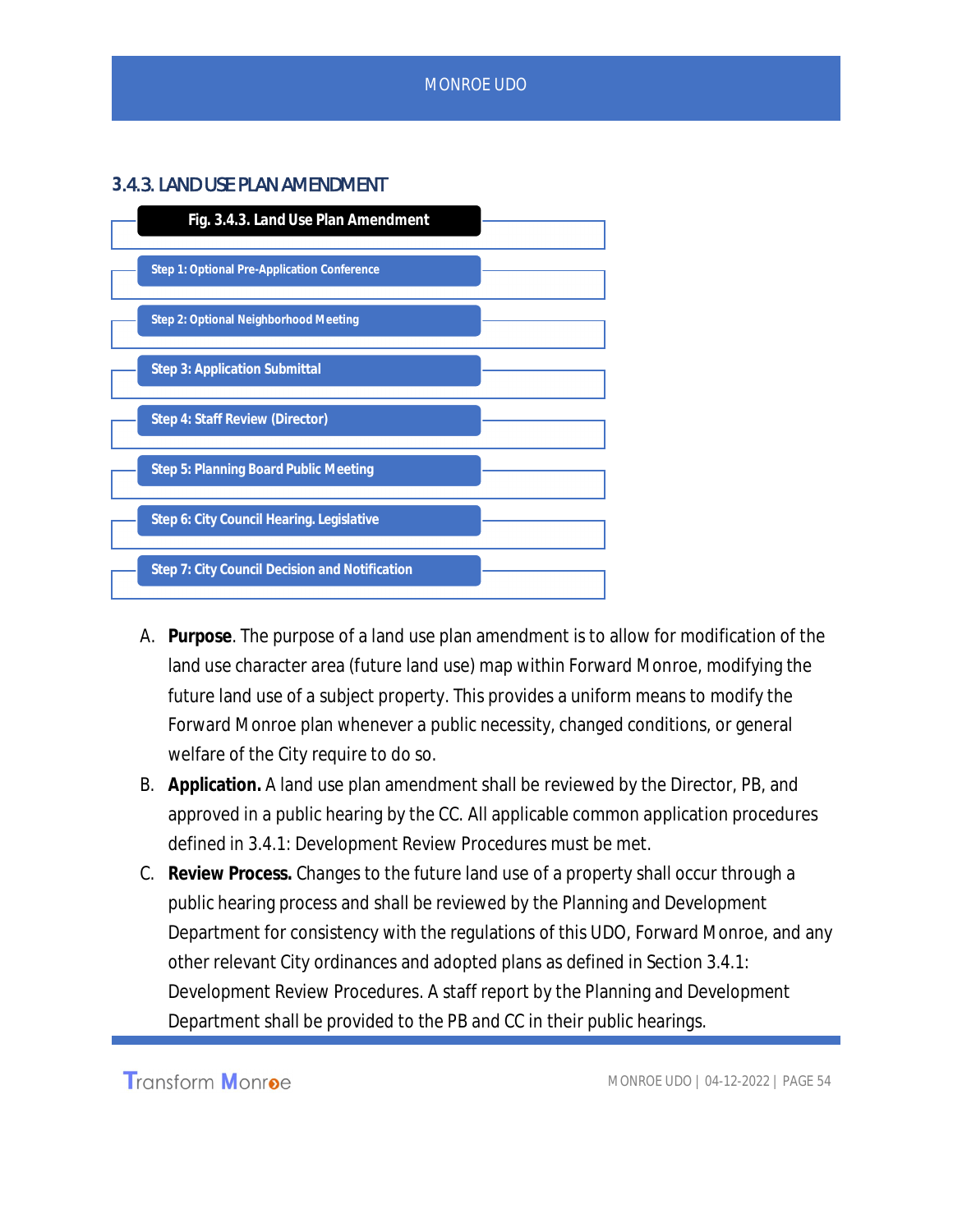- D. **Planning Board Public Meeting**.
	- 1. Criteria. The PB will review the proposed request in a public meeting.
	- 2. Decision. The PB shall vote to recommend approval of the request to CC or vote to recommend denial of the request to CC.
- E. **City Council Public Hearing.**
	- 1. Criteria. The CC will review the proposed request under legislative discretion, taking into consideration all relevant comments from City staff, TRC, and the PB.
- F. **Decision**. The CC shall adopt the amendment as proposed, adopt a revised amendment, deny the amendment or refer the amendment request back to the PB for further consideration.
- G. **Effect.** Any changes to the future land use map shall be made as soon as possible after the approval by CC.

#### **\*\*THIS PORTION OF PAGE LEFT INTENTIONALLY BLANK\*\***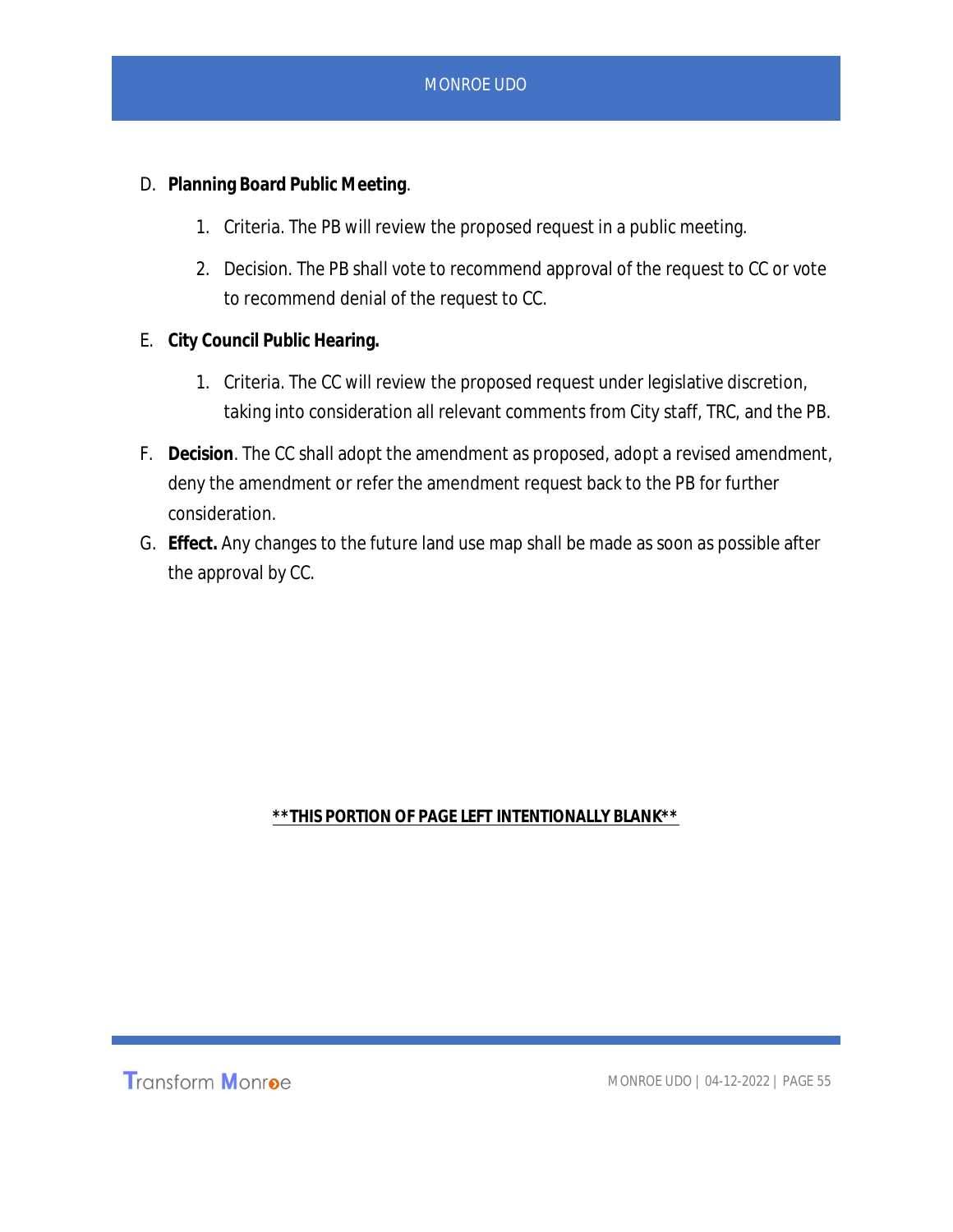## 3.4.4. UNIFIED DEVELOPMENT ORDINANCE TEXT AMENDMENT



- A. **Purpose**. The purpose of a UDO text amendment (text amendment) is to allow for a means to amend the text of this UDO.
- B. **Application.** A text amendment shall be reviewed by the Director and PB and be approved in a public hearing by the CC. A text amendment shall meet all applicable common application procedures defined in 3.4.1: Development Review Procedures
- C. **Review Process.** A text amendment shall occur through a public hearing process and shall be reviewed by the Planning and Development Department for consistency with the regulations of this UDO and any other relevant City ordinances and adopted plans as defined in Section 3.4.1: Development Review Procedures. A staff report by the Planning and Development Department shall be provided to the PB and CC.
- D. **Planning Board Public Meeting**.
	- 1. **Criteria**. The PB will review the proposed request in a public meeting.
	- 2. **Decision.** The PB shall vote to recommend approval of the request to CC or vote to recommend denial of the request to CC. A brief statement describing whether the action is consistent or inconsistent with approved plans.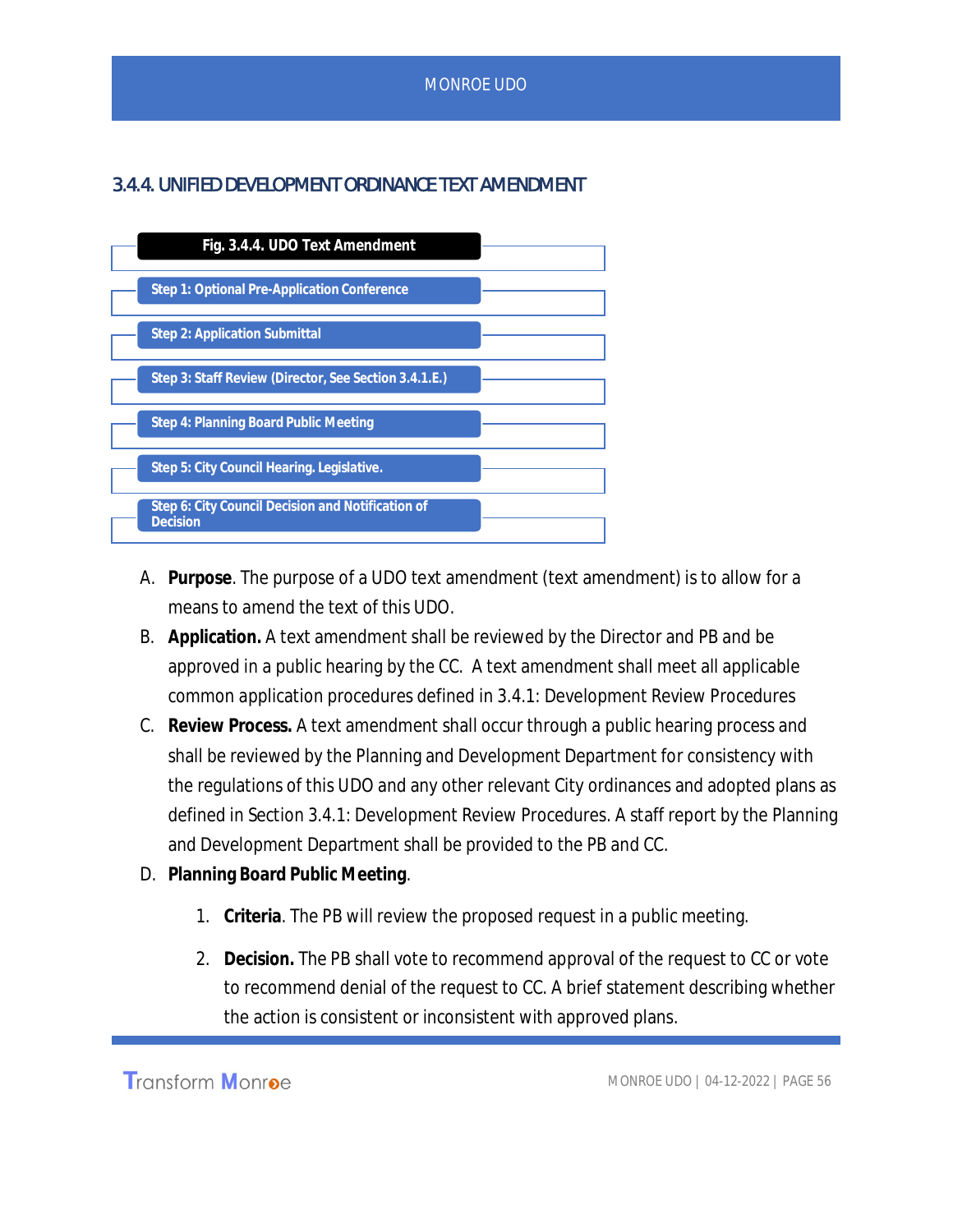- E. **City Council Public Hearing.**
	- 1. **Criteria.** The CC will review the proposed request under legislative discretion, taking into consideration all relevant comments from City staff and the PB.
	- 2. **Decision.** The CC shall vote for approval of the request or vote to deny the request. The CC may add additional requirement or modify proposed language with consent of the applicant.
		- a. The CC may approve the text amendment as requested, adopt a revised amendment, or deny the amendment.
		- b. A brief statement describing whether the action is consistent or inconsistent with approved plans.
- F. **Effect.** Any changes to the UDO text shall be made as soon as possible after approval of the application by CC.

**\*\*THIS PORTION OF PAGE LEFT INTENTIONALLY BLANK\*\***

**Transform Monroe**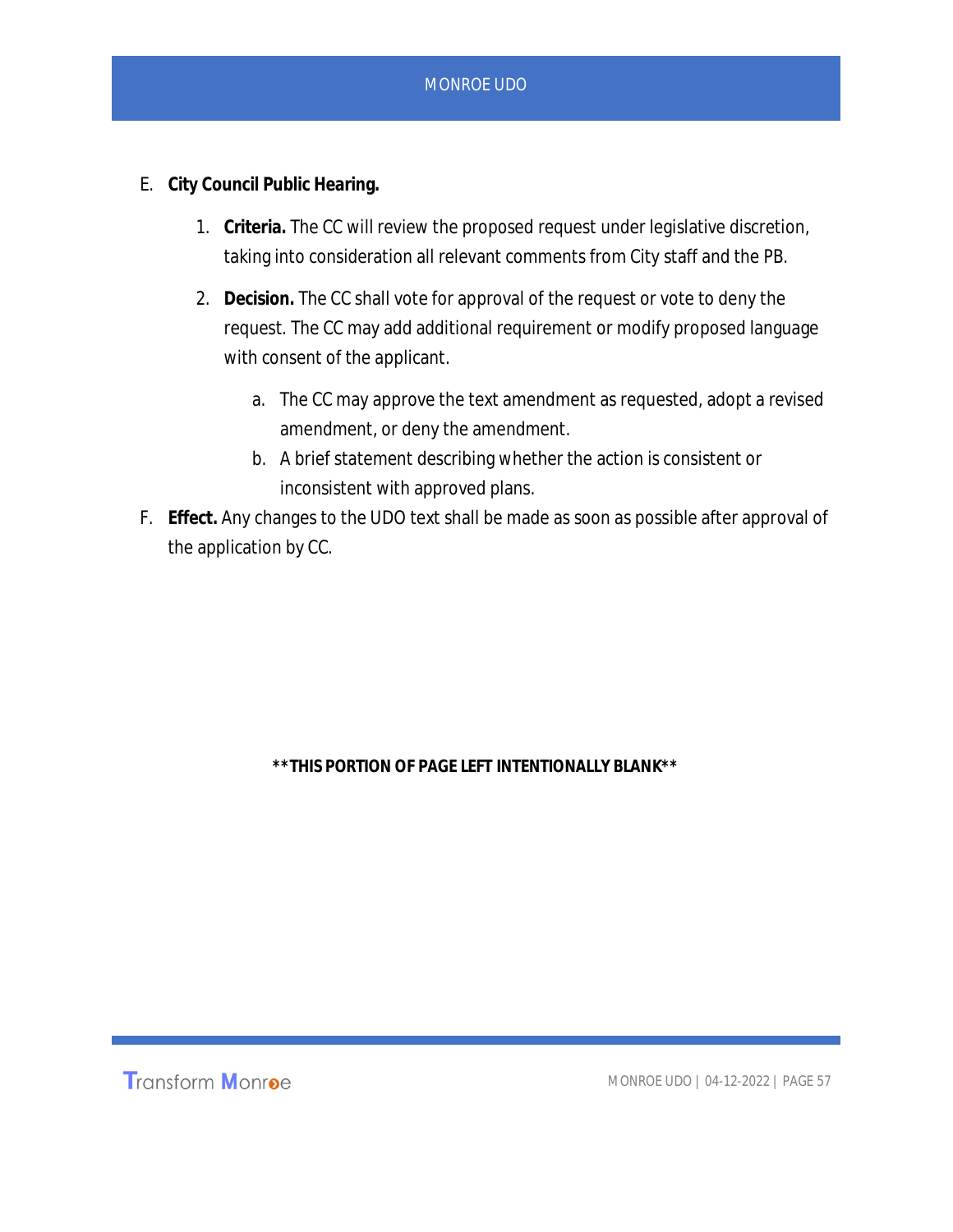## 3.4.5. DEVELOPMENT AGREEMENT



- A. **Purpose**. The purpose of a development agreement is to allow a process for the establishment and review of large-scale, multi-phased development projects with an expected build out date of several years.
- B. **Application.** A development agreement shall be reviewed by the Director and or their designee and approved in a public hearing by the CC and meet all applicable common application procedures defined in 3.4.1: Development Review Procedures
- C. **Review Process** Development agreements shall occur through a public hearing process and shall be reviewed by the Planning and Development Department for consistency with the regulations of this UDO and any other relevant City ordinances and adopted plans as defined in Section 3.4.1: Development Review Procedures. A staff report by the Planning and Development Department shall be provided to the CC.
- D. **City Council Public Hearing.**
	- 1. **Criteria.** The CC will review the proposed request under legislative discretion, taking into consideration all relevant comments from the Director.

Transform Monroe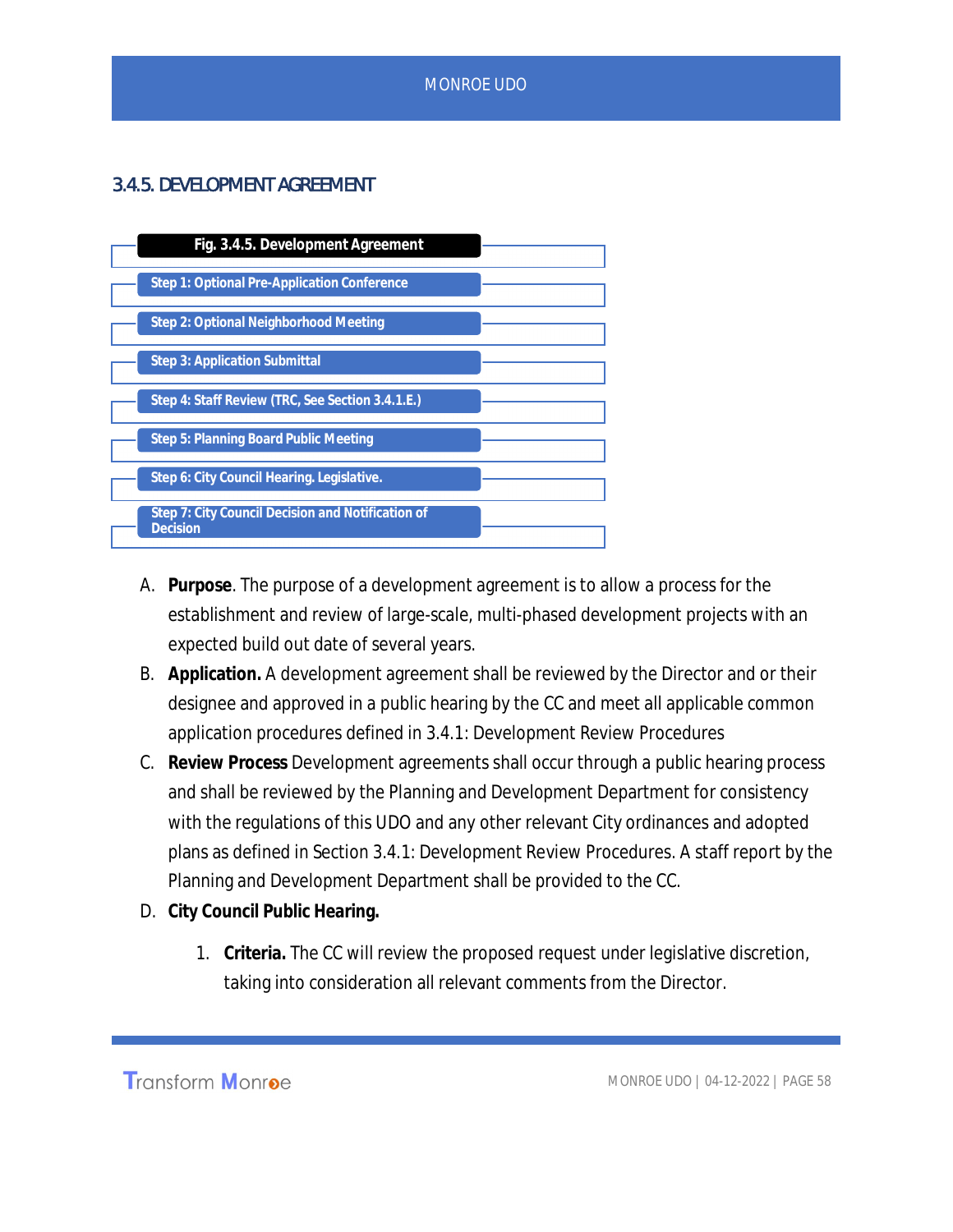- 2. **Decision.** The CC shall vote for approval of the request or vote to deny the request. The CC may add additional requirement or modify proposed language with consent of the applicant.
- E. **Development Agreement Review Standards**
	- 1. The City may not make any commitment that is unauthorized by general or local act and may not impose any unauthorized taxes or fees.
	- 2. Development agreements shall be reviewed once a year for compliance with the agreement on file.
	- 3. Development agreements may be amended or canceled by consent of all parties to the agreement.
	- 4. Development agreements shall last for the duration of its agreed upon term.

**\*\*THIS PORTION OF PAGE LEFT INTENTIONALLY BLANK\*\***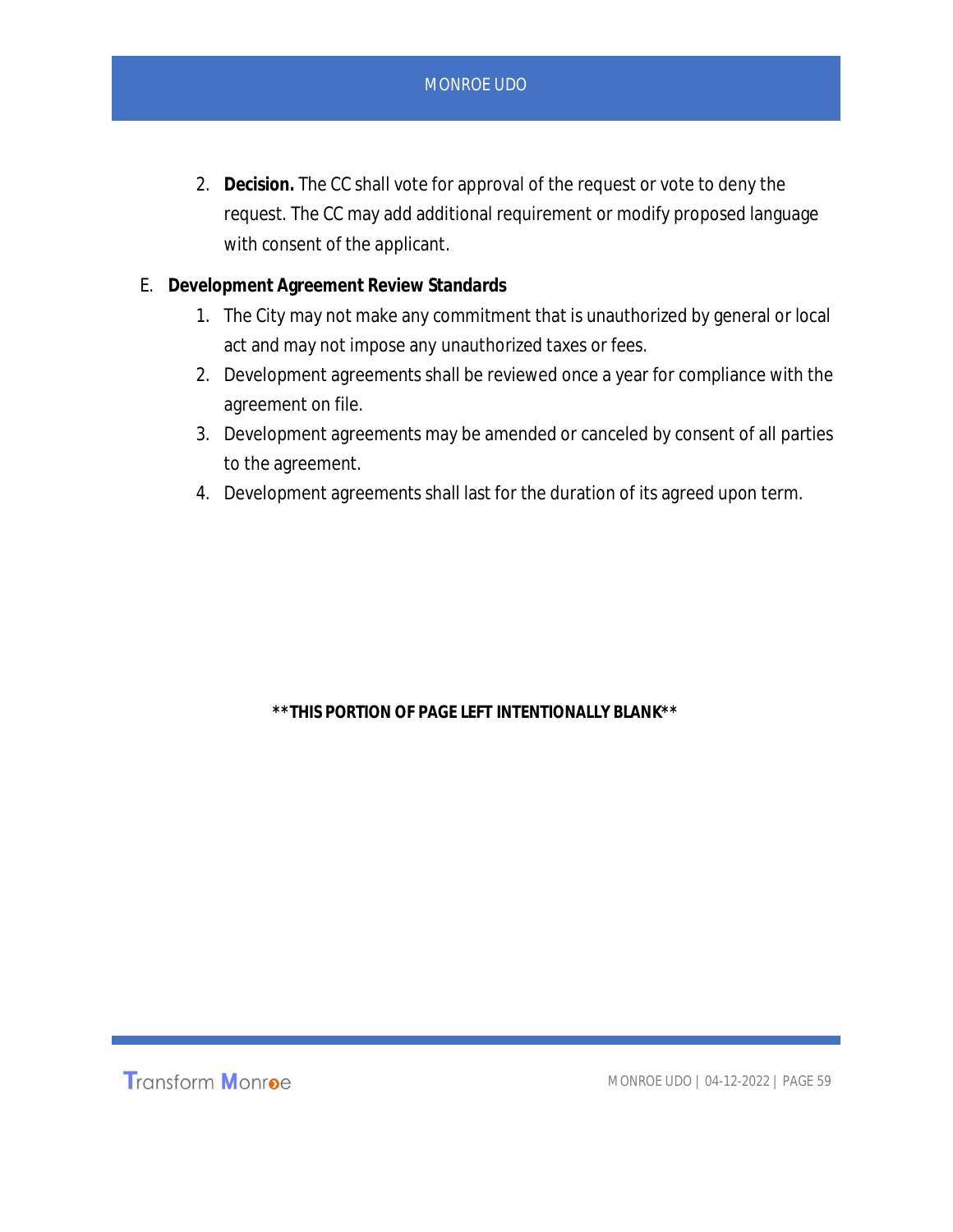## 3.4.6. ZONING MAP AMENDMENT (REZONING)



- A. **Purpose**. The purpose of a zoning map amendment (rezoning) is to review and decide upon a proposed amendment to the Official Zoning Map.
- B. **Application Applicability.** This procedure sets out the requirements for amendments to the zoning district designation of land within the City's jurisdiction as well as for land coming into the City's jurisdiction via annexation in accordance with the standards in Sections 160D-701 through 160D-706 of the North Carolina General Statutes. Zoning districts on the Official Zoning Map may be amended per the requirements of this Section. A zoning map amendment shall be reviewed by the TRC and the PB. A PB public meeting is required. CC has final decision making authority. All applicable common application procedures defined in 3.4.1: Development Review Procedures, must be met. If the rezoning application submitted to Planning and Development does not conform to all applicable regulations, the applicant shall resubmit the plans to Planning and Development for redistribution and review. The following may submit an application for an amendment in each respective situation:

**Transform Monroe**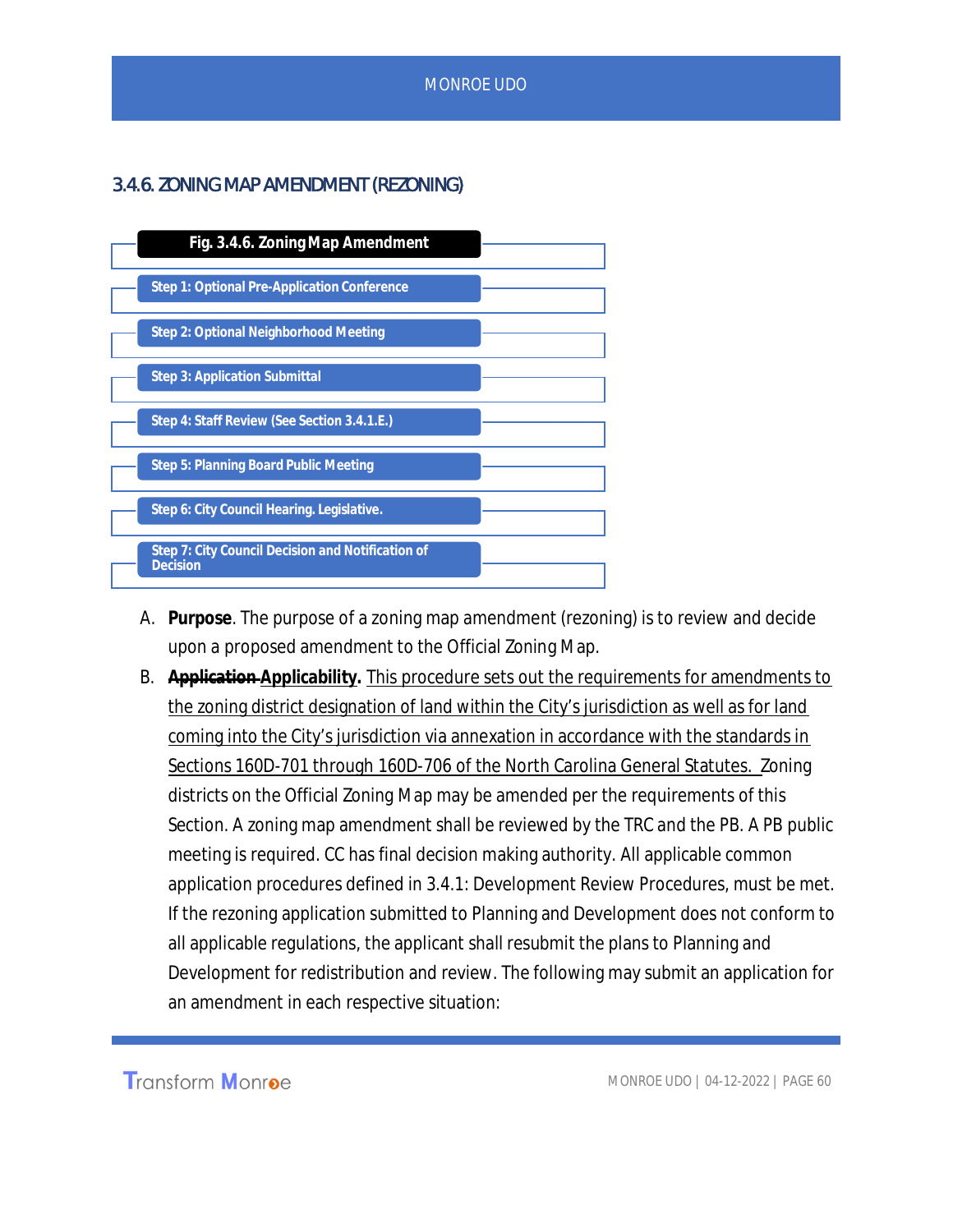- 1. **Planning Board or City Council**. The PB or CC may request a rezoning other than to a conditional district.
- 2. **Owner of Property.** The owner of property, or one having financial or close interest in the property with the written consent of the owner, may institute an application for a change in the zoning classification of that particular property.
- C. **Rezoning Review Process.** A rezoning shall occur through a public hearing process and shall be reviewed by the Planning and Development Department for consistency with the regulations of this UDO and any other relevant City ordinances and adopted plans as defined in Section 3.4.1: Development Review Procedures. A staff report by the Planning and Development Department shall be provided to the PB and CC in their public hearings. The procedure for a rezoning shall be used for both a general rezoning and conditional rezoning. A conditional rezoning includes conditions agreed to by the applicant and the City that shall limit development or seek modifications from the standards in this UDO. Applications for a conditional rezoning may not change to a general rezoning application. The application must clearly state which type of rezoning (general or conditional) is being sought.
- 1. **Rezoning Review Process.**.
- **D. Conditional Zoning**. This Section establishes the option of conditional zoning within the City of Monroe. Conditional zoning provides an alternative to general zoning within the City which allows flexibility in addressing standards to this UDO. As part of conditional zoning, unique site specific conditions may be assigned to the property by City Council (with agreement by the landowner). The following standards apply:
	- 1. Conditional zoning is defined as a legislative zoning map amendment with sitespecific conditions incorporated into the zoning map amendment.
	- 2. A site plan may be approved as part of a conditional zoning. If it is incorporated as a condition in conditional zoning, it is part of that legislative decision.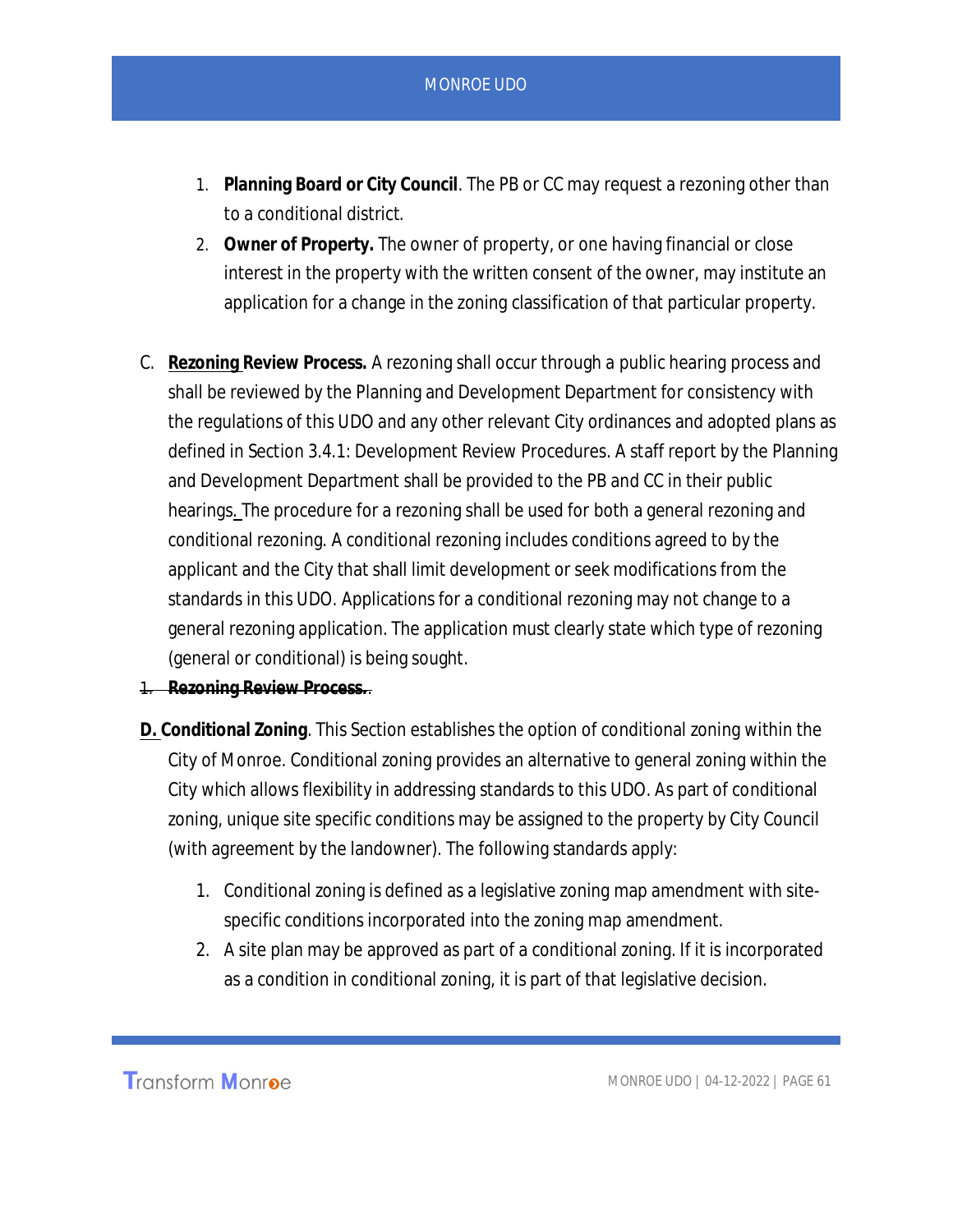- 3. Conditions and site-specific standards imposed in a conditional district shall be limited to those that address the conformance of the development and use of the site to local government ordinances, plans adopted pursuant to G.S. 160D-501, or the impacts reasonably expected to be generated by the development or use of the site.
- 4. Amendments to a conditional rezoning application approval shall be considered as minor modifications or major modifications, in accordance with the following:
	- a. Minor Modifications.
		- i. Subsequent plans and permits for development within a conditional zoning district may include minor modifications to the conditions of approval, provided the development continues to meet the minimum requirements of the Unified Development Ordinance. Minor modifications are limited to changes that have no material effect on the character of the development or changes that address technical considerations that could not reasonably be anticipated at the time of the conditional rezoning application approval.
		- ii. The following minor modifications may be approved by the Director of Planning and Development:
			- 1. Changes to the location of entrances or driveways, the rearrangement of internal streets, drives or access restrictions;
			- 2. Changes to the configuration of parking areas, including the number of parking spaces provided the changes are within 10% of approved parking spaces;
			- 3. Changes to the configuration or location to open space or placement of required amenities, provided the amount of open space (whether active or passive) is unchanged;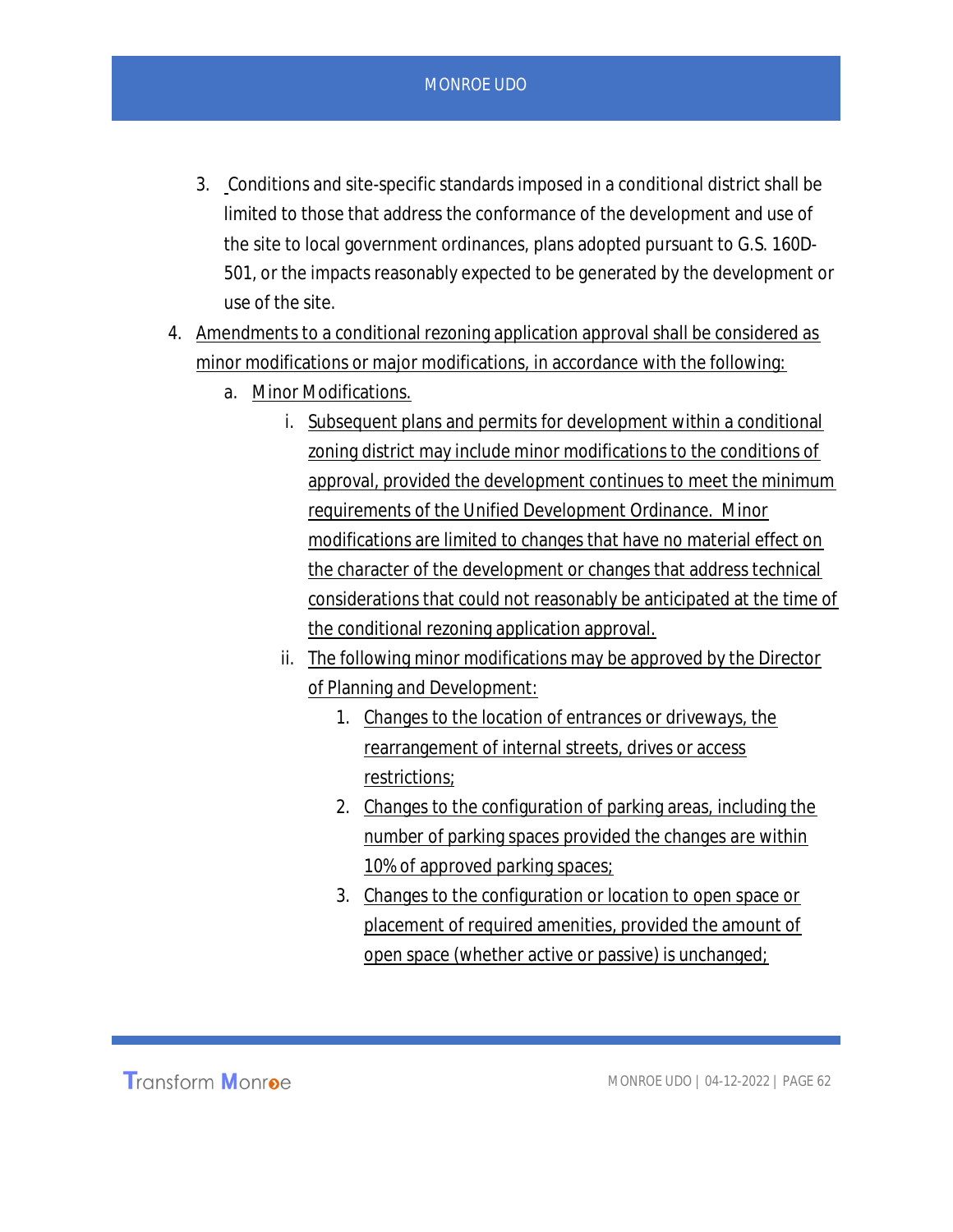- 4. Changes to the configuration of landscape yards, including the types of materials, provided minimum width and planting requirements are met;
- 5. Changes to the proposed building elevation or façade, including materials, provided that the change retains the same general architectural character and remains consistent with design parameters established in the approval; and
- 6. Changes to the arrangement or location of buildings provided there is no increase in the number of buildings, size or amount of impervious surface.
- iii. In no instance shall a minor modification include any changes to the range of proposed uses or an increase in lot count.
- b. Major Modifications Considered Amendments.
	- i. Changes that materially affect the basic configuration of the development, basic parameters of conditions of approval, or that exceed the scope of minor modifications are considered major modifications or amendments.
	- ii. Major Modifications include, but are not limited to:
		- 1. Increase in building height;
		- 2. Changes in proposed use types;
		- 3. Increase in lot count or change in intensity;
		- 4. Decrease in open space;
		- 5. Substantial changes in the location of streets (particularly if streets are to be deleted or access points to the development moved so traffic flows both inside and outside the development are affected); and
	- iii. Major modifications shall be treated as an amendment that must be reviewed and considered in accordance with the procedures and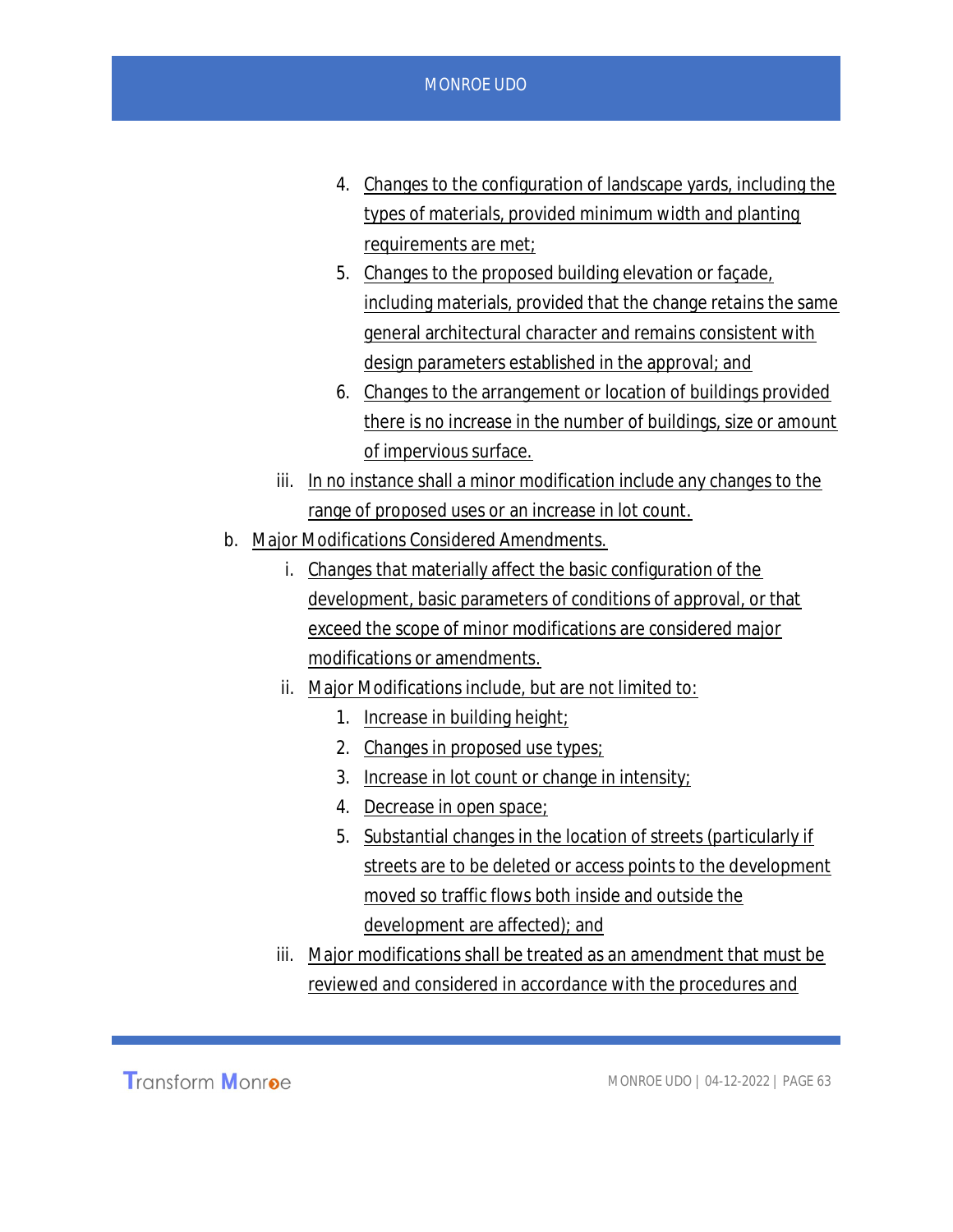standards established for the original approval of the conditional rezoning application.

- 5. Minor modifications in conditional district standards that do not involve a change in uses permitted or the density of overall development permitted by be reviewed and approved administratively. Any other modification of the conditions and standards in a conditional district shall follow the same process for approval as a zoning map amendment.
- 6. If multiple parcels of land are subject to a conditional zoning, the owners of individual parcels may apply for modification of the conditions so long as the modification would not result in other properties failing to meet the terms of the conditions.
- 7. Any modifications approved shall only be applicable to those properties who owners petition for the modification
- 8. Conditional rezoning requests shall meet all standards set forth in Section 4.6, Conditional Zoning, of this UDO.
- D. **TRC Review**. The TRC shall review any rezoning request for conformance to the UDO and any other relevant City ordinances and adopted plans as defined in Section 3.4.1: Development Review Procedures.
- E. **Planning Board Public Meeting**. The PB, following a public meeting, shall make a recommendation to the CC on the rezoning request and comment on its consistency with the UDO and any other relevant City ordinances and adopted plans as defined in Section 3.4.1: Development Review Procedures.
- F. **Changes to Application.** The applicant may make changes, including changes recommended by the PB or CC, to the rezoning application at any time prior to the CC's decision.
- G. **City Council Public Hearing.**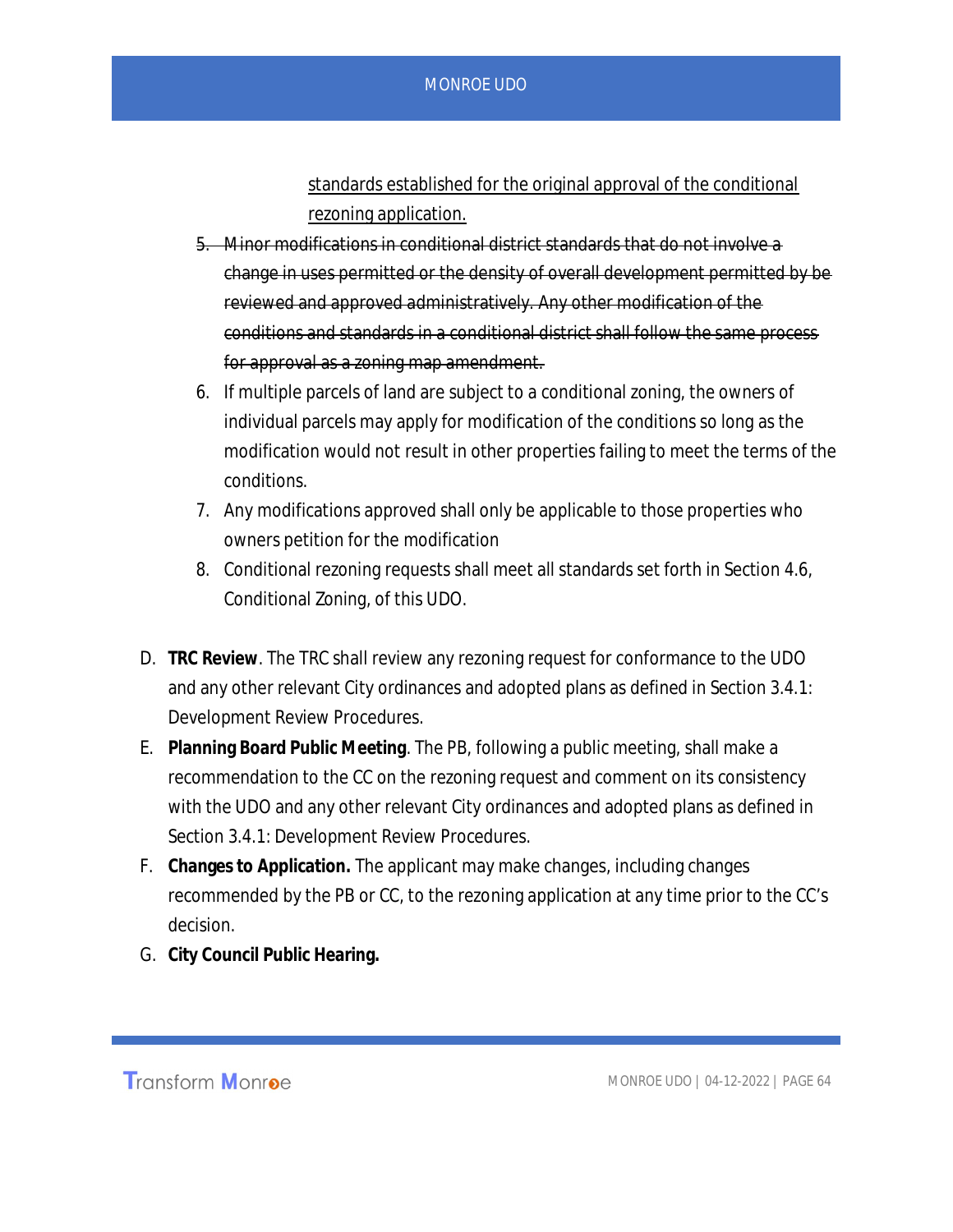- 1. The CC may attach conditions to the rezoning requirements in addition to those required in this UDO. The CC may modify and/or adjust any numerical requirement of this UDO within an amendment if the modification or adjustment meets the intent of the Forward Monroe Plan and provides a development of equal or great quality.
- 2. The CC shall adopt a consistency statement and a statement of reasonableness for rezoning per G.S. 160D-605.
- 3. The CC, at the conclusion of a public hearing, shall decide under legislative discretion, one of the following:
	- a. Approve the application as submitted.
	- b. Deny approval of the application.
	- c. Approve the application with modifications agree to the by the applicant.
	- d. Table the application to a future public hearing with or without further advertising.
	- e. Submit the application to the Planning Board for further study. The Planning Board shall have thirty (30) days from the date of such submission to make a report the City Council. Once the Planning Board issues its report, or if no report is issued within that time, the City Council may take action on the application.
		- f. Adoption of the rezoning as proposed;
		- g. Adoption of a revised rezoning; or
		- h. Denial of the rezoning.
- 4. A note must appear on the land use character area map when a rezoning is approved that is not consistent with the map. The land use character area map is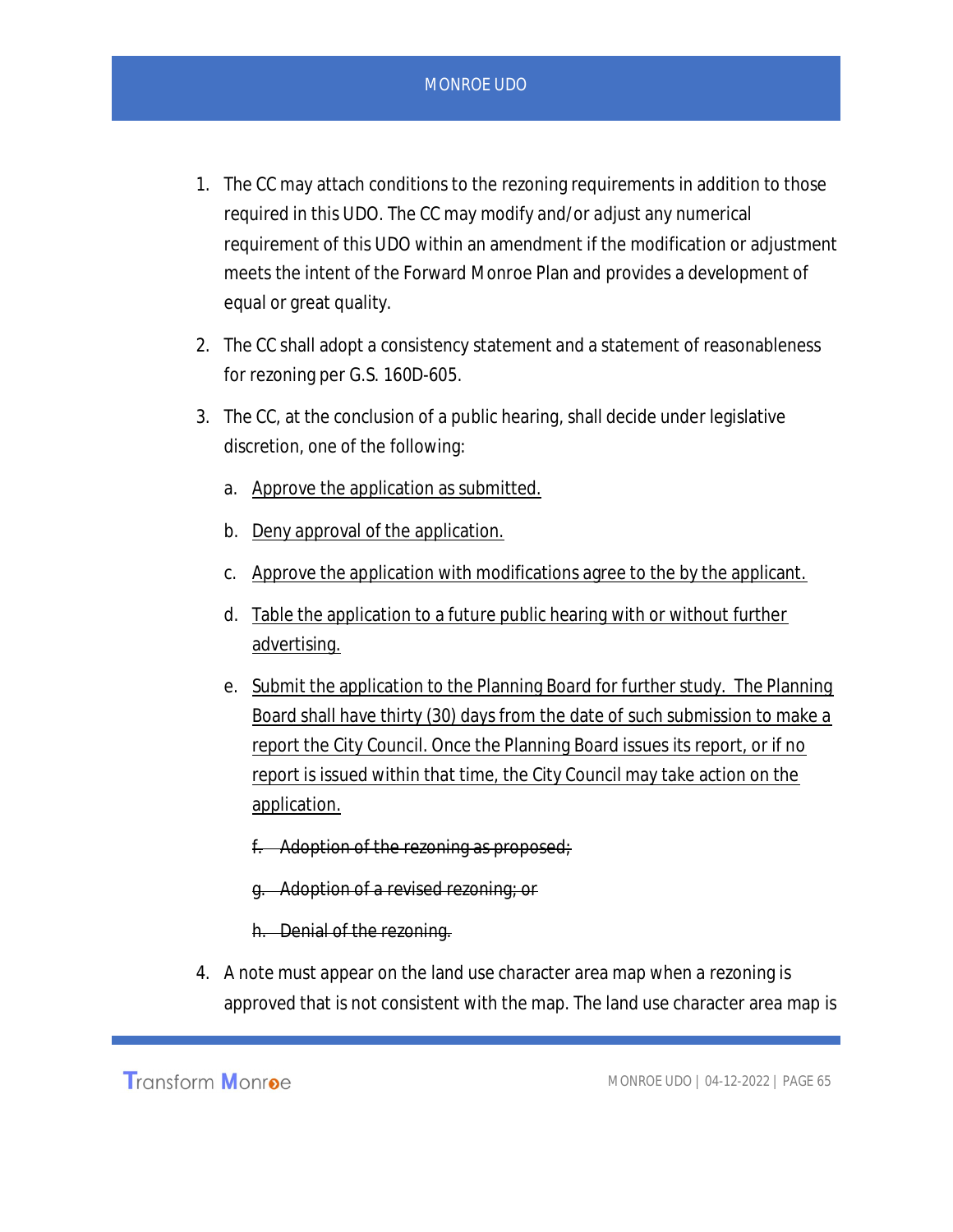deemed amended when an inconsistent rezoning is approved per G.S. 160D-605(a).

H. **Effect.** Any property subject to a rezoning shall have its zoning districts modified on the Official Zoning Map as soon as possible after approval of the rezoning by CC. Any property subject to a conditional rezoning shall be subject to all standards and conditions agreed upon and approved during the rezoning process. Approved rezoning requests shall not expire.

**\*\*THIS PORTION OF PAGE LEFT INTENTIONALLY BLANK\*\***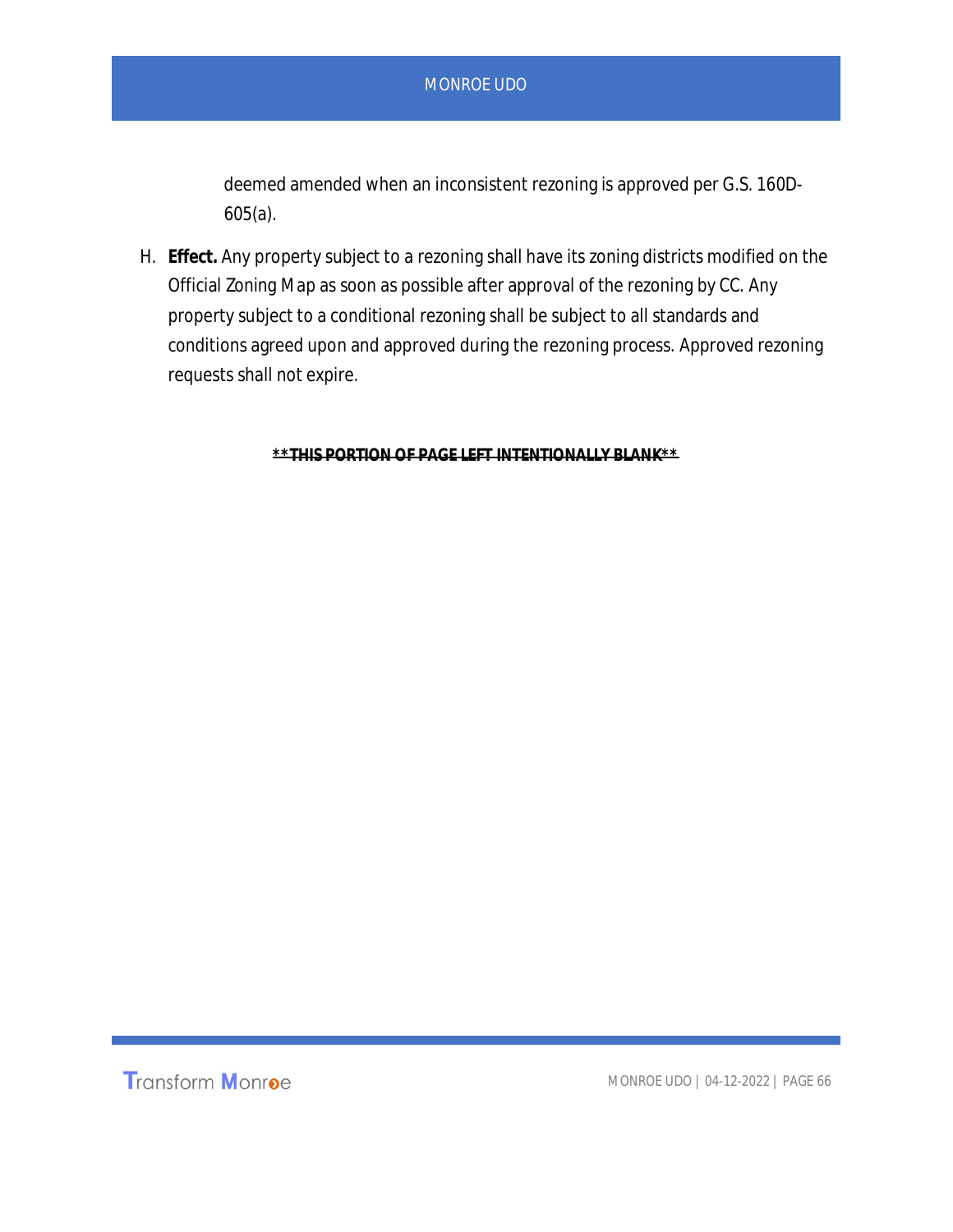# 3.4.7. PLANNED DEVELOPMENTS



- A. **Applicability**. Approval of a planned development and a corresponding planned development master plan (PDMP) is required for a Planned Commerce Development (PCD) and Planned Unit Development (PUD). Standards specific to planned developments are defined in Section 4.5: Planned Districts.
- B. **Purpose.**
	- 1. Planned Commerce Developments (PCD) and Planned Unit Developments (PUD) (also referred to as "*planned developments*") are intended to provide uniform means for amending the Official Zoning Map to establish a PCD or PUD zoning district.
		- a. The planned development districts provide an orderly, master plan style development with a mix of land uses and intensities for master planned commercial and residential developments.

Transform Monroe

MONROE UDO | 04-12-2022 | PAGE 67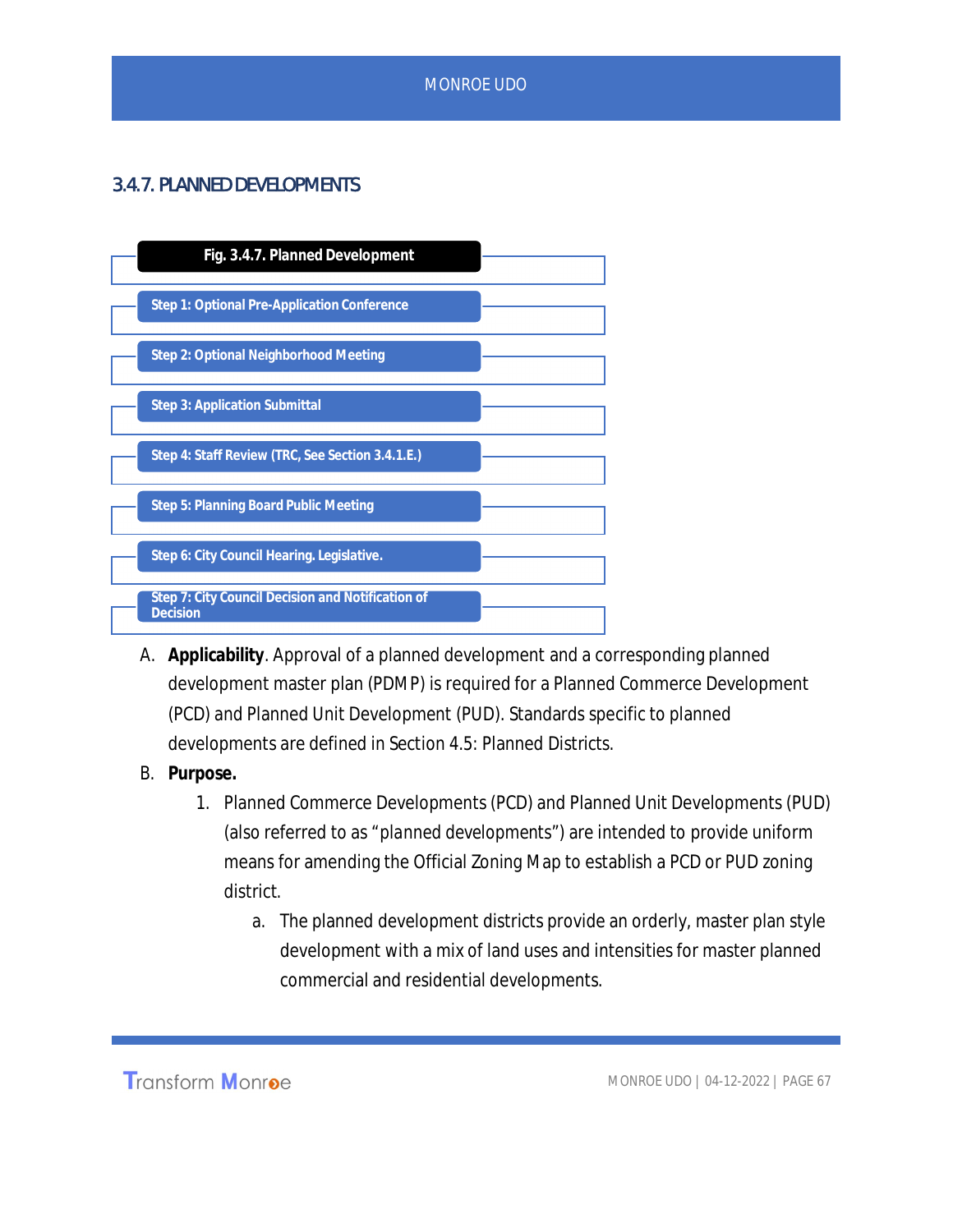- b. Planned development districts are developed under unified control in accordance with flexibility for innovative design and procedures that are conducive to creating mixed-use, pedestrian-oriented development that makes efficient use of land.
- 2. Planned developments allow for creation of customized, planned development standards and deviations from design standards requirements set forth in this UDO, but not from permissible uses. In return for a higher quality of development with more amenities than might otherwise result from a strict application of standards in the Ordinance.
- 3. A planned development must be approved along with a *Planned Development Master Plan* (PDMP). A planned development may only be obtained through an amendment (rezoning) and is required to go through the amendment process set forth in this UDO. Planned developments allow for modification of standards found in this UDO, as per this Section.
- C. **Modification Standards**.
	- 1. Except as noted in this Section, development in a planned development must conform to all applicable provisions of this UDO. In no circumstance may a PCD or PUD modify process or administrative related requirements as set forth in this UDO.
	- 2. Each planned development shall conform to Section 8.7: Non-Residential Design Standards.
	- 3. Modifications may be requested from design standards as part of the PDMP.
	- 4. Design modifications shall be indicated at time of filing of any planned development application and shall be labeled and identified on the PDMP.
	- 5. Any proposed design modification shall be accompanied by a narrative explanation demonstrating that the modification is necessary and how potential adverse impacts shall be mitigated.
- D. **Application Requirements**. All PCDs and PUDs shall be required to submit a Planned Development Master Plan (PDMP). If the application submitted does not conform to all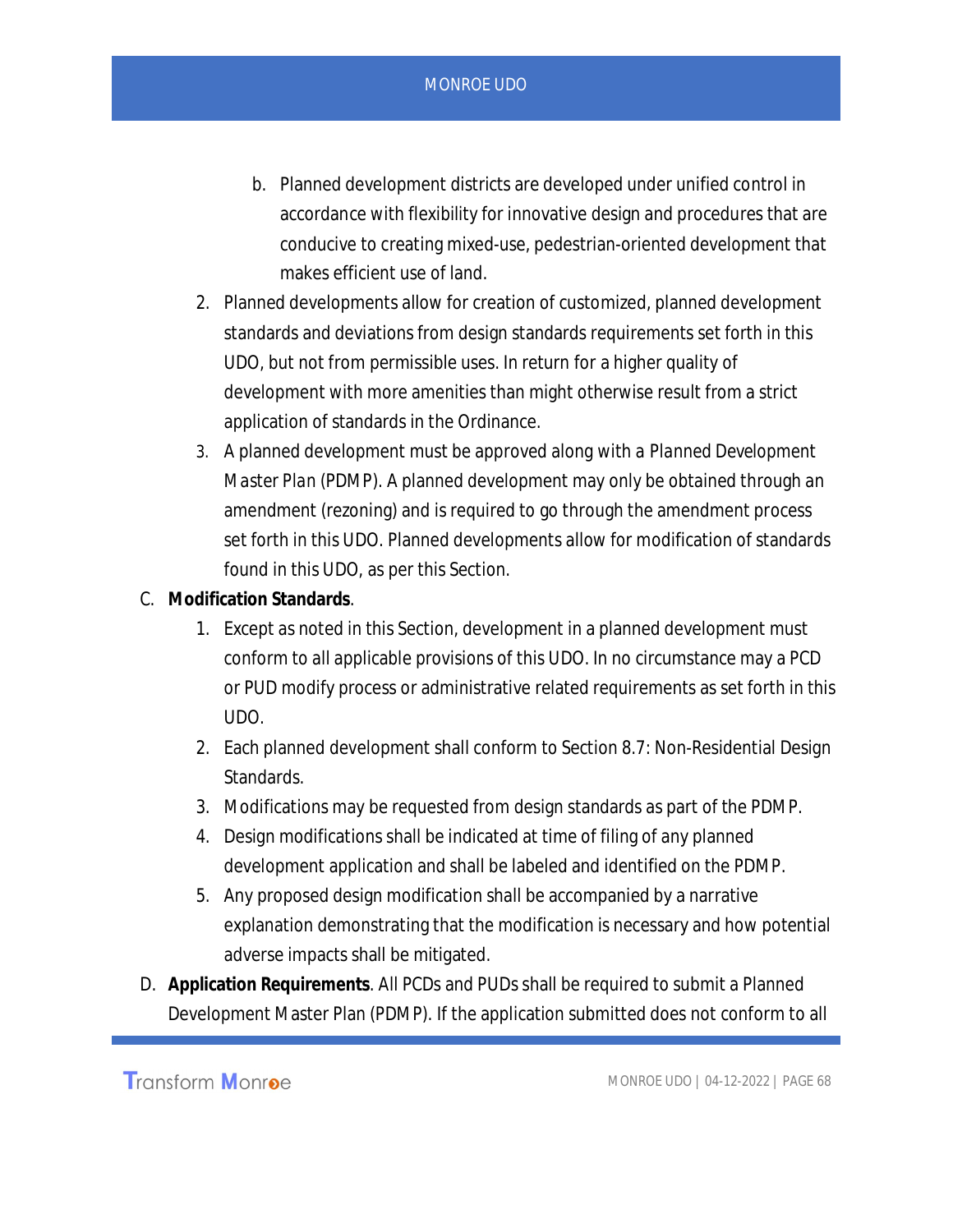applicable regulations, the applicant shall resubmit the plans to the Planning and Development Department for redistribution and review. A PDMP may be separated into multiple pages and maps and shall contain, at minimum:

- 1. Proof of unified control; PCDs and PUDs shall be planned and developed as a whole in a single development operation or approved programmed phases of development;
- 2. Existing conditions map;
- 3. General layout map showing boundaries of the planned development district, density/intensity of land uses in built areas, landscaped areas, buffers, vehicular use areas, parking areas, street network and street types, and pedestrian and multimodal systems.
- 4. Proposed location of all buildings. The building locations, to allow for a level of flexibility, do not need to show exact layout and configuration, but shall show at minimum areas where proposed buildings shall be located and the minimum setbacks proposed;
- 5. Maximum square footage of non-residential uses;
- 6. Maximum number of dwelling units (if applicable) and housing types;
- 7. Parking plan;
- 8. Utilities plan;
- 9. Tree conservation plan;
- 10. Stormwater plan;
- 11. Phasing plan (if applicable);
- 12. Traffic impact study;
- 13. Master sign plan;
- 14. Indicate height of all proposed structures;
- 15. Development standards must be clearly defined and include all proposed uses, setback requirements for structures, lot dimensions, maximum height, parking, lighting, and landscaping.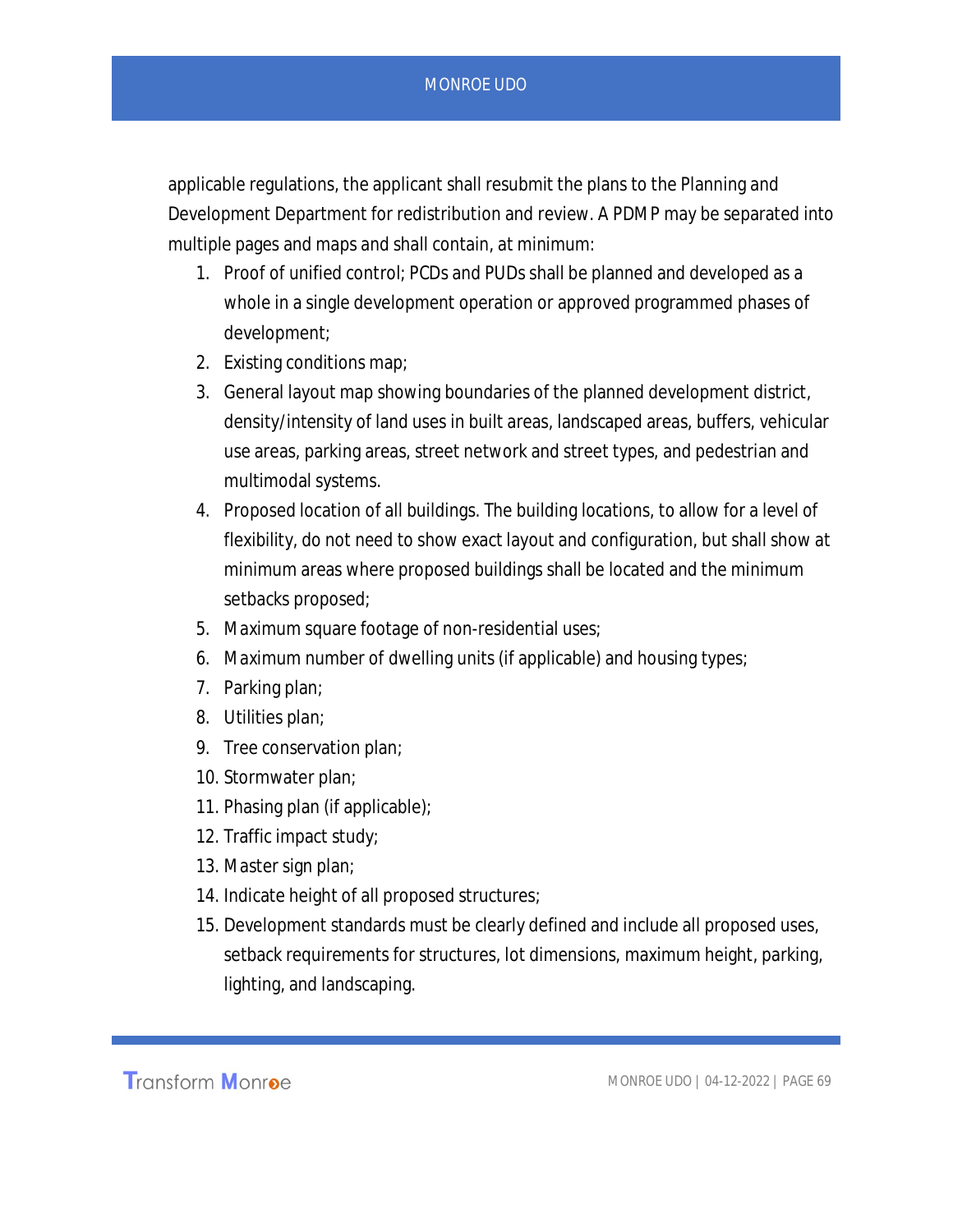- 16. Any proposed standards to be modified (as allowed per this Section) as part of the approval process. If a standard is not listed as being modified, the standard set forth in the UDO shall apply.
- E. **Approval Process.** PCDs and PUDs (which require a rezoning) shall follow the approval process for a rezoning as defined in Section 3.4.6: Zoning Map Amendment (Rezoning).
- F. **Administrative Changes to a Planned Development Master Plan.** The Director may administratively approve amendments to planned development master plans after approval if any of the following alterations occur:
	- 1. A change in allowable residential density, total number of dwelling units not to exceed 10%.
	- 2. A change in non-residential square footage, not to exceed 10%.
	- 3. Minor changes in location of a building, parking, or accessory uses. A minor change will not exceed 100' in distance from the approved location and shall not be located closer than 50' to any property line.
	- 4. Exchange of open space area.
	- 5. Exchange of stormwater facilities of like size, provided the relocation of the facility is not within 50' of the boundary line of the PD.
- G. **Other Changes to a Planned Development Master Plan.** Any other change or amendment to a PDMP following approval shall be subject to the rezoning process defined in Section 3.4.6.

**\*\*THIS PORTION OF PAGE LEFT INTENTIONALLY BLANK\*\***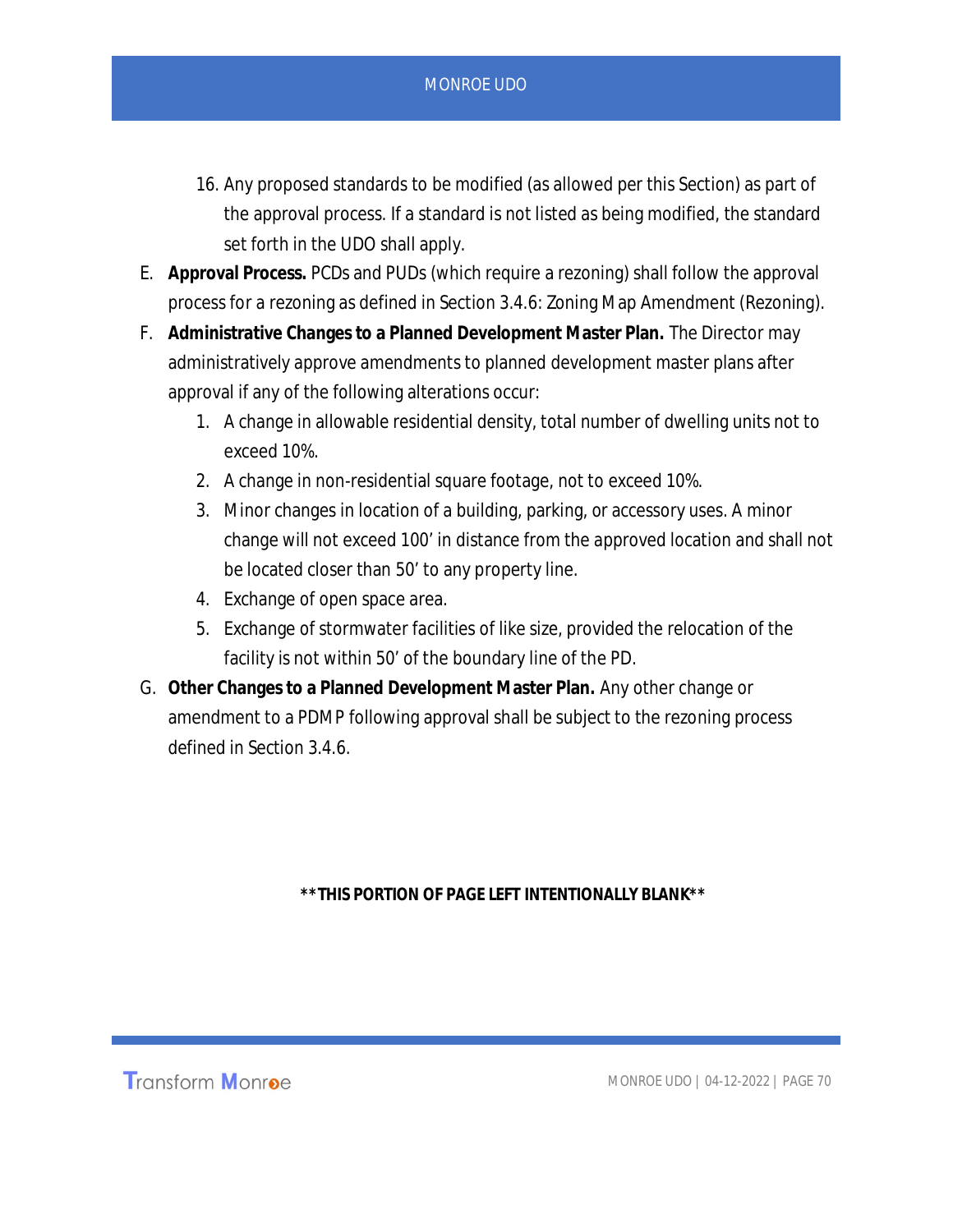# 3.4.8. VESTED RIGHTS CERTIFICATE



- A. **Purpose**. The purpose of this Section is to conform to G.S. 160D-108 , recognize that local government approval of development typically follows significant investment in site evaluation, planning, development costs, consultant fees, and related expenses, and to establish a clear procedure for an applicant to receive reasonable certainty, stability, and fairness in the development regulation process to secure the reasonable expectations of landowners, and foster cooperation between the public and private sectors in land-use planning and development regulation. These provisions strike an appropriate balance between private expectations and the public interest.
- B. **Permit Choice.** If an application made in accordance with local regulation is submitted for a development approval required pursuant to North Carolina General Statutes and this UDO, and a development regulation changes between the time the application was submitted and a decision is made, the applicant may choose which version of the development regulation will apply to the application. If the development permit applicant chooses the version of the rule or ordinance applicable at the time of the

**Transform Monroe** 

MONROE UDO | 04-12-2022 | PAGE 71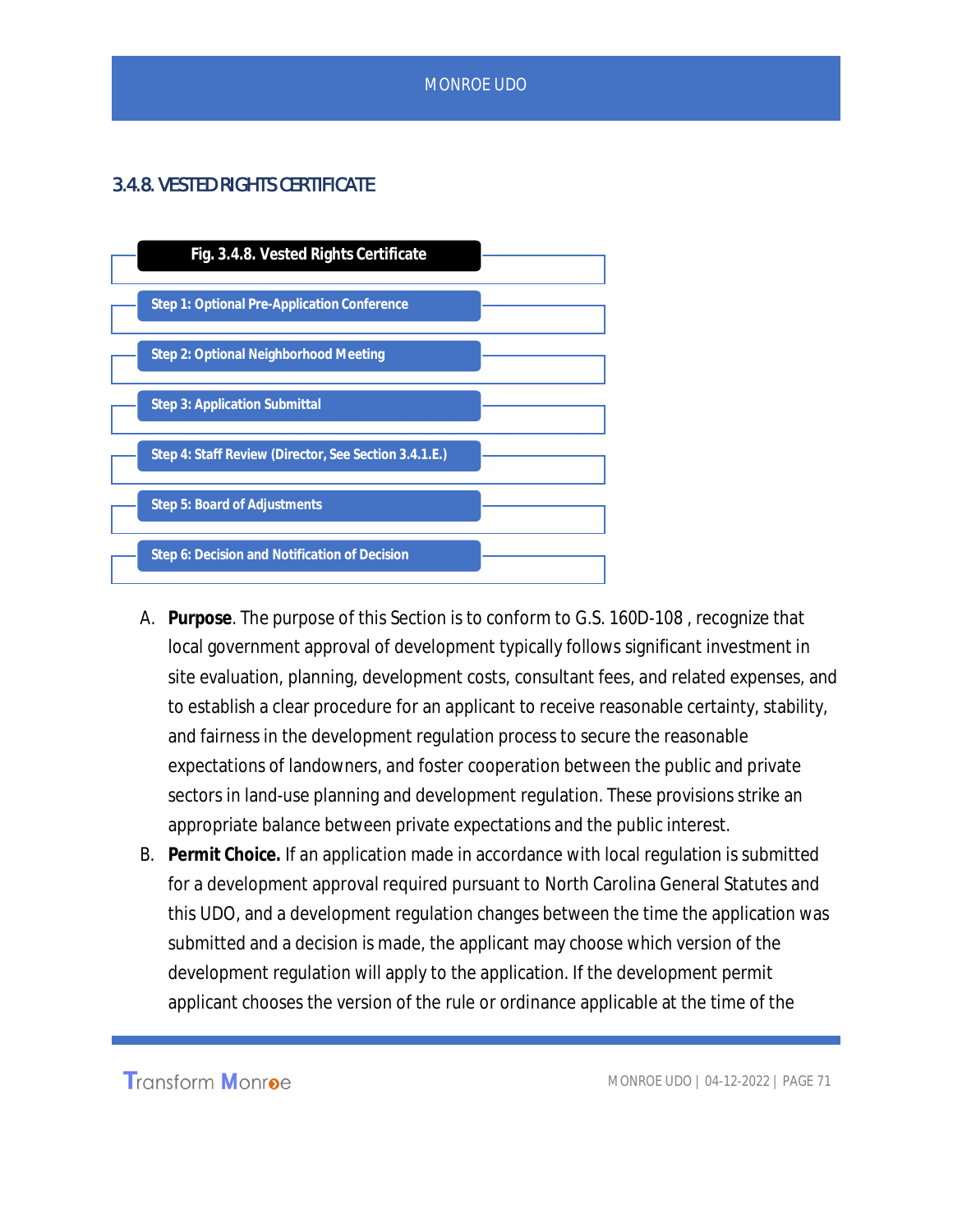permit application, the development permit applicant shall not be required to await the outcome of the amendment to the rule, map, or ordinance prior to acting on the development permit.

- C. **Process**. A person claiming a statutory or common law vested right may submit information to substantiate that claim to the Director, who shall make an initial determination as to the existence of the vested right. The Director's determination may be appealed under G.S. 160D-405. On appeal the existence of a vested right shall be reviewed de novo. In lieu of seeking such a determination, a person claiming a vested right may bring an original civil action as provided by G.S. 160D-405(c).
- D. **Types and Duration of Statutory Vested Rights**. N.C. Gen. Stat. § 160D-108 and 108.1 recognize that local government approval of development typically follows significant investment in site evaluation, planning, development costs, consultant fees, and related expenses, and to establish a clear procedure for an applicant to receive reasonable certainty, stability, and fairness in the development regulation process to secure the reasonable expectations of landowners, and foster cooperation between the public and private sectors in land-use planning and development regulation. These provisions strike an appropriate balance between private expectations and the public interest.
	- a. Process to Claim a Vested Right. A person claiming a statutory or common law vested right may submit information in accordance with N.C. Gen. Stat. § 160D-108(h) and the establishment of a vested right is defined in N.C. Gen. Stat. § 160D-108.1(b). **Building Permits – Six Months**. Pursuant to G.S. 160D-1111-9, a building permit expires six months after issuance unless work under the permit has commenced. Building permits also expire if work is discontinued for a period of 12 months after work has commenced.
	- b. **Conditional District/Site Specific Plan/Planned Unit Development Five Years**. Items in this subsection shall expire Five Years from date of approval unless an extension is granted by the City Council.
- E. **Miscellaneous Provisions**.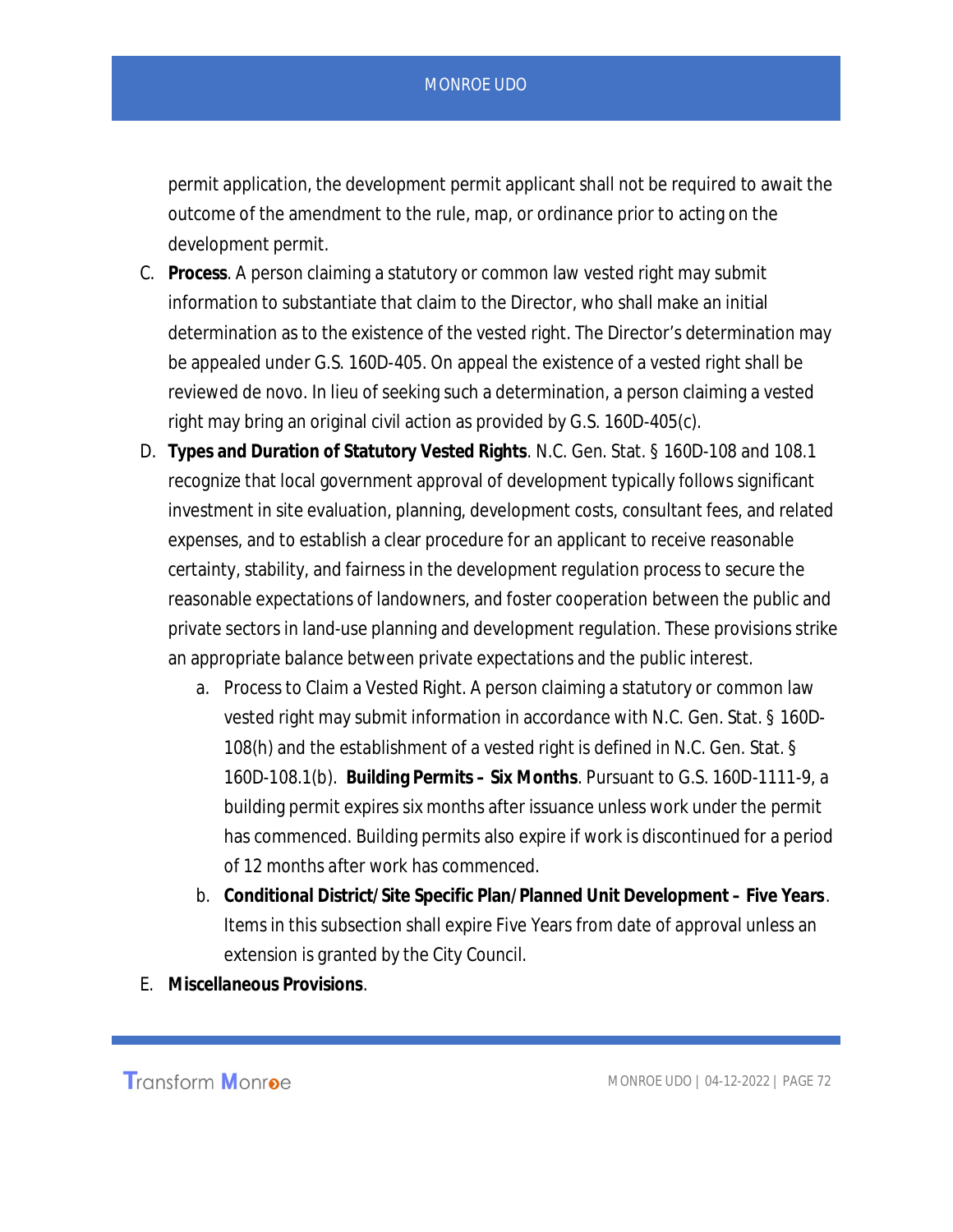- 1. A vested right obtained under this Section is not a personal right, but shall attach to and run with the applicable property. After approval of a vested right under this Section, all successors to the original landowner shall be entitled to exercise such rights.
- 2. Nothing in this Section shall preclude judicial determination, based on common law principles or other statutory provisions, that a vested right exists in a particular case or that a compensable taking has occurred. Except as expressly provided in this Section, nothing in this Section shall be construed to alter the existing common law.
- F. **Application**. The application shall be submitted on a form as designated by the City and include the appropriate filing fee. The applicant for a vested rights certificate/ determination shall provide the Director with a completed application and copies of any documents on which the applicant is relying to establish vested rights. The application shall be reviewed by the Director and approved in a public hearing by the BOA and meet all applicable common application procedures.
- G. **Review Process.**
	- a. Vested rights applications shall occur through a public hearing process and shall be reviewed by the Director for consistency with the regulations of the UDO, comprehensive plan, and any other relevant City ordinances and adopted plans. A staff report (if applicable) by the Planning Department shall be provided to the BOA.
- H. **Board of Adjustments Public Hearing.** The BOA shall hold a public hearing consistent with Section 3.3.3 above. The BOA, after public hearing, may grant approval of a vested rights request, grant approval of a revised vested rights request, or deny an application for vested rights.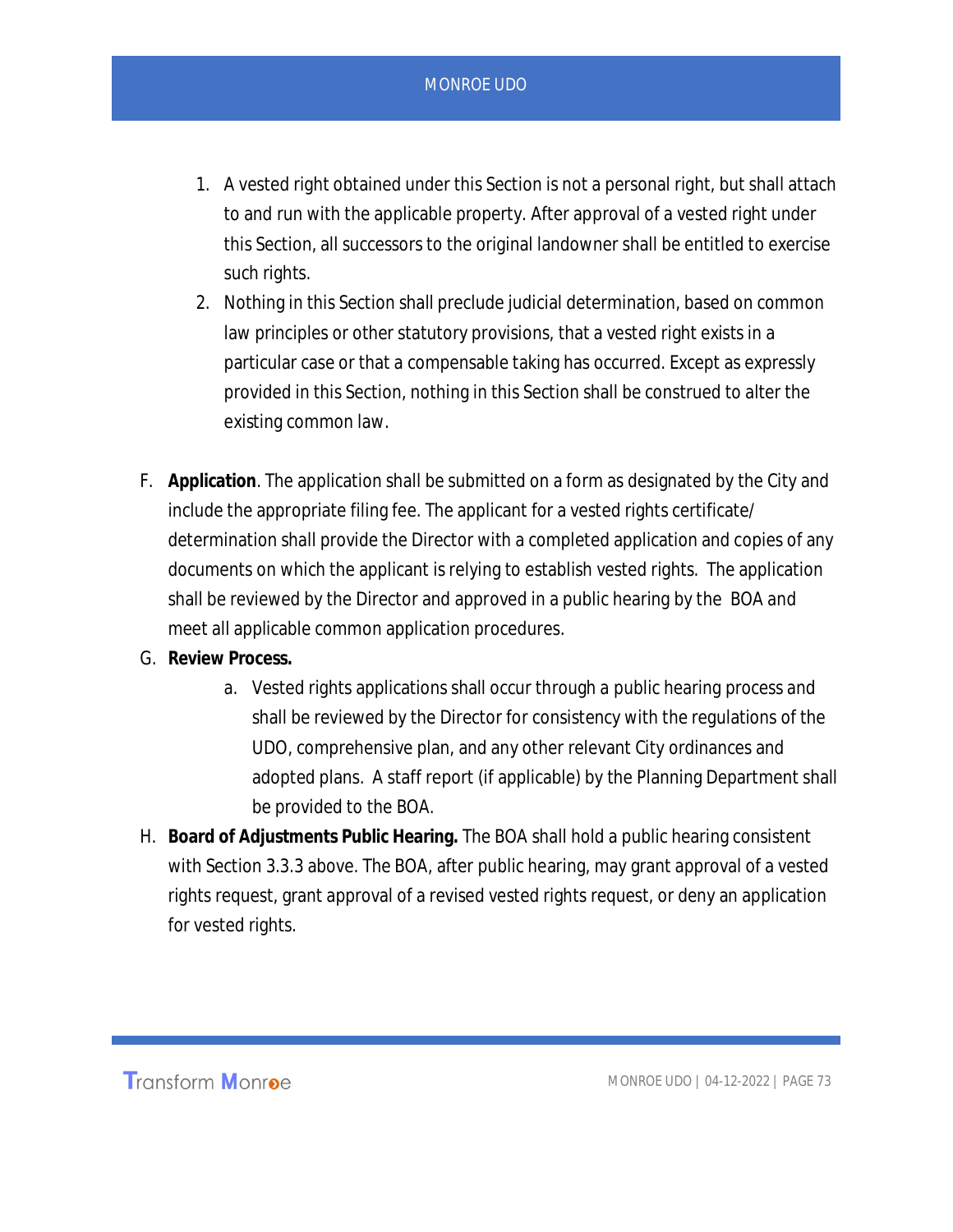## 3.4.9. SPECIAL USE PERMITS



- A. **Purpose**. The purpose of special use permits is to allow for uses that may be appropriate in zoning district with additional considerations due to the nature, extent and effects of the use.
- B. **Application**. Special use permits shall be submitted to the BOA by filing the application with the Planning and Development Department. The application shall be reviewed by the TRC. If the application submitted to the TRC does not conform to all applicable regulations, the applicant shall resubmit the plans to the TRC for redistribution and review.
- C. **Review Process**.
	- 1. The application shall be reviewed by the TRC for consistency with the regulations of this UDO and any other relevant City ordinances and adopted plans. A report shall be provided to the BOA to use in their review. The report shall state the special use permit's compliance with the UDO, as well as any staff recommendations for additional requirements to be imposed by the BOA.
	- 2. The BOA shall review the special use permit and hold an evidentiary hearing.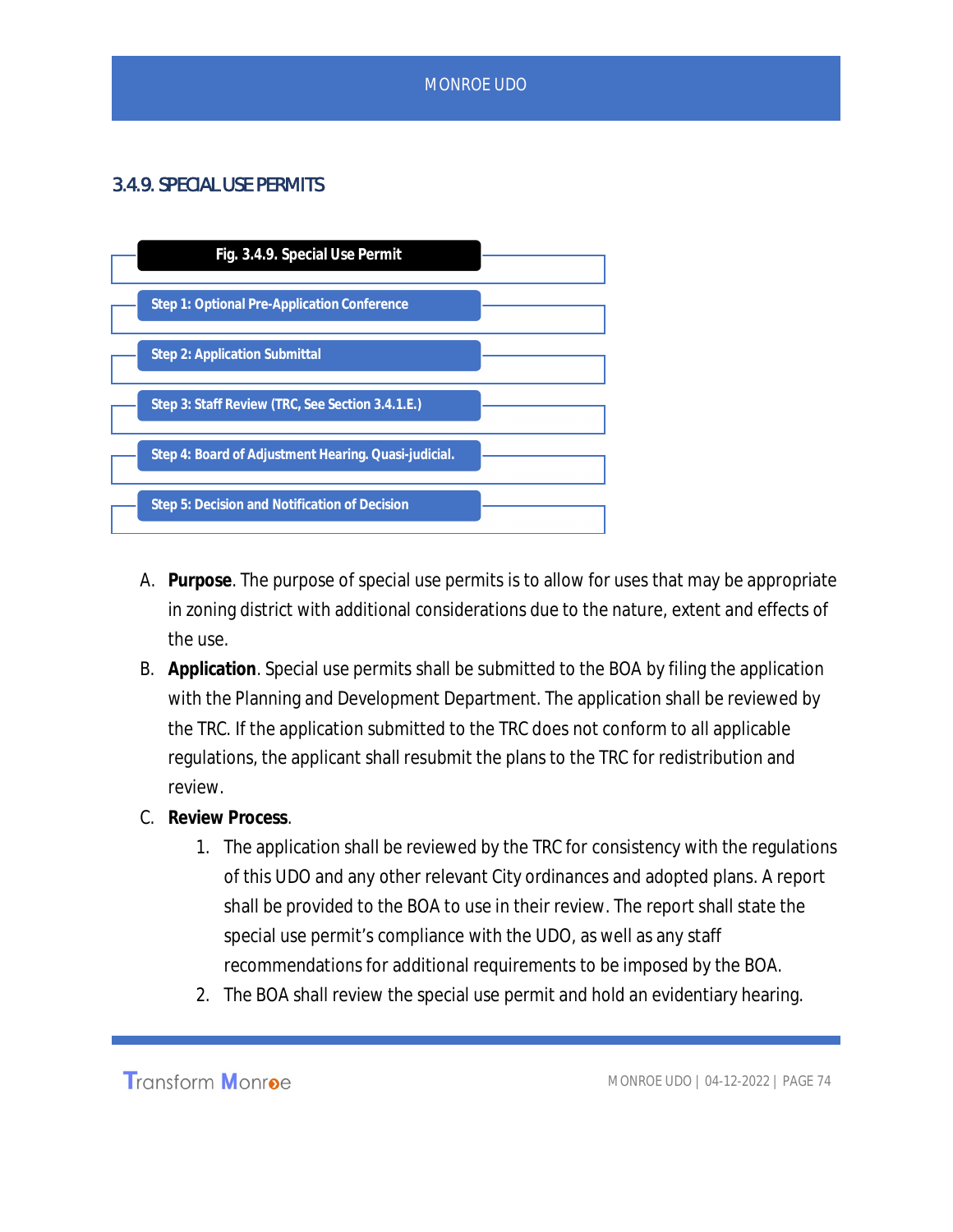- D. **Board of Adjustment Evidentiary Hearing**.
	- 1. Burden of Presenting Evidence. The burden of presenting a complete application is upon the applicant and the hearing shall be quasi-judicial in nature.
	- 2. The BOA will review the proposed special use permit under the following criteria:
		- a. The proposed use does not materially endanger the public health or safety;
		- b. The proposed use meets all required conditions and specifications of the UDO;
		- c. The proposed use will not substantially injure the value of adjoining propertyunless the proposed use is a public necessity; and,
		- d. The propose use will be in harmony with the area in which it is located and otherwise be in general conformity with the City of Monroe's adopted plans.
	- 3. The BOA shall determine whether the criteria above has been met based upon the evidence submitted, and either approve the special use permit or deny the special use permit, through a simple majority vote
- E. **Additional Requirements.**
	- 1. The BOA may impose reasonable and appropriate conditions and safeguards as a condition of approval but may not waive or reduce any applicable standards set forth in this UDO if the modification or adjustment meets the intent of the Forward Monroe Plan and provides a development of equal or great quality.
- F. **Effect.** A special use permit is binding and runs with the property unless amended or modified. A special use permit shall expire if construction has not begun within two years from the date of the special use permit approval by the BOA.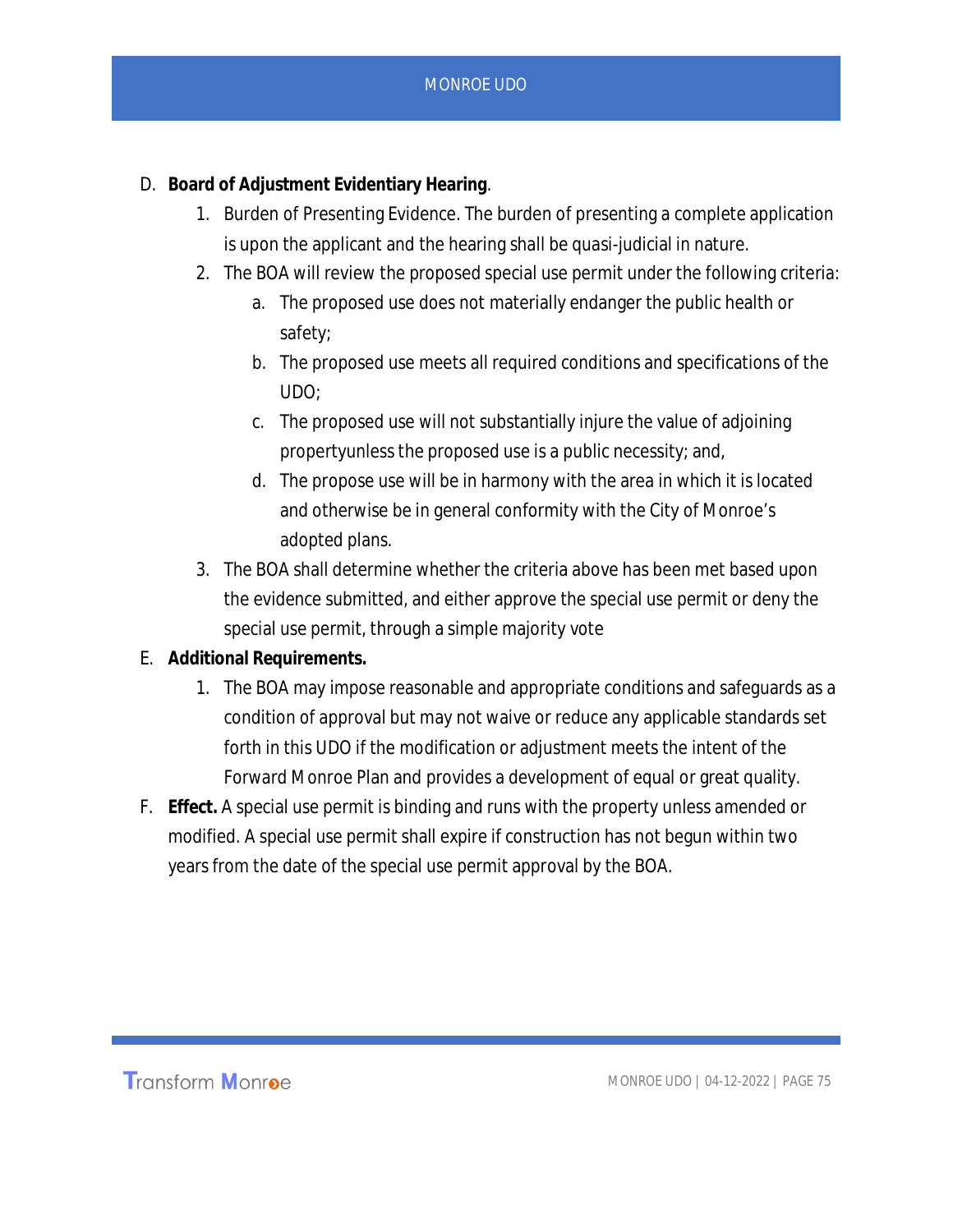# 3.4.10. VARIANCE



- A. **Purpose**. Variances allow certain provisions of this UDO (such as height, setback, lot coverage, sign area, or other similar numerical standards) when a hardship can be demonstrated by the landowner. The hardship should be due to special circumstances or conditions (such as unique lot configuration or topographical difficulties) making the typical application of standards an undue hardship to the landowner. The BOA may grant the variance request if it concludes that strict enforcement of the ordinance would result in unnecessary hardships for the applicant and that by granting the variance, the intent of the particular ordinance provision shall be observed.
- B. **Application**.
	- 1. Variance applications shall be submitted to the Planning and Development Department.
	- 2. Variances shall only be granted on the basis of hardships, i.e. that strict application of the UDO would cause unnecessary hardship on the property owner.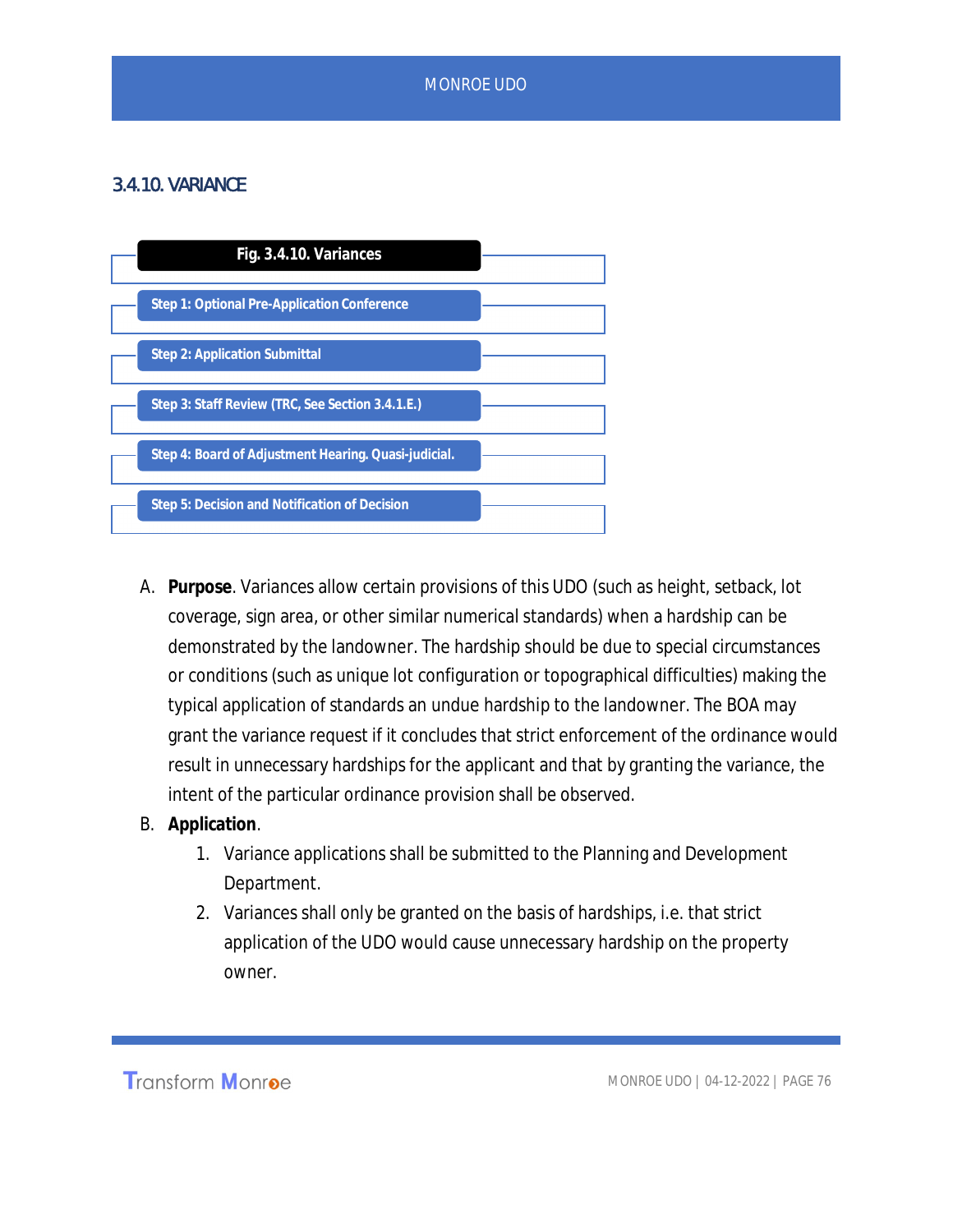- 3. Variances shall only be permitted for numerical standards of this UDO and may not be sought for density or to allow a use not permissible in a certain zoning district.
- C. **Review Process.**
	- 1. The application shall be reviewed by Planning and Development Department for consistency with the regulations of this UDO and any other relevant City ordinances and adopted plans. No variance shall be approved which constitutes a danger to the general welfare of the public. A report shall be provided to the BOA to use in their review. The report shall state the variance's departure with the typical numerical standard within the UDO, as well as any staff recommendations for additional requirements to be imposed by the BOA.
	- 2. The BOA shall review the variance application and hold an evidentiary hearing.
- D. **Board of Adjustment Evidentiary Hearing.**
	- 1. Burden of Presenting Evidence. The burden of presenting a complete application is upon the applicant and the hearing shall be quasi-judicial in nature.
	- 2. The BOA will review the proposed variance request and may vary any of the provisions of the UDO upon a showing of all of the following:
		- a. Unnecessary hardship would result from the strict application of the ordinance. It shall not be necessary to demonstrate that, in the absence of the variance, no reasonable use can be made of the property.
		- b. The hardship results from conditions that are peculiar to the property, such as location, size, or topography. Hardships resulting from personal circumstances, as well as hardships resulting from conditions that are common to the neighborhood or the general public, may not be the basis for granting a variance,
		- c. The hardship did not result from actions taken by the applicant or the property owner. The act of purchasing property with knowledge that circumstances exist that may justify the granting of a variance shall not be regarded as a self-created hardship.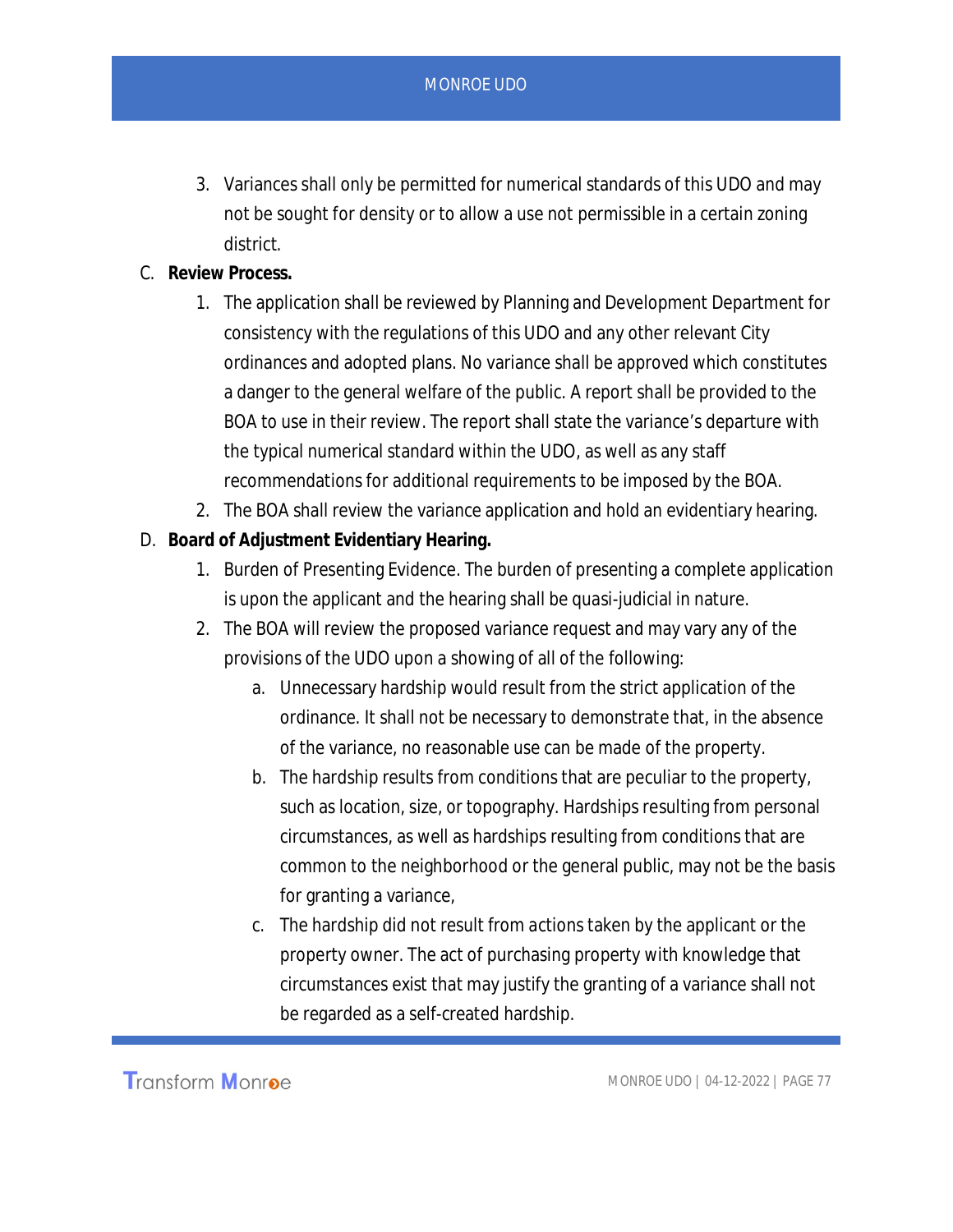- d. The requested variance is consistent with the spirit, purpose, and intent of the ordinance, such that public safety is secured, and substantial justice is achieved.
- 3. The BOA may also consider whether the variance is the minimum necessary to make possible the reasonable use of the land, building, or structure.
- 4. The BOA shall vote whether the criteria above has been met based upon the evidence submitted, and either approve the request or deny the request, through a four-fifths majority. The BOA may add additional requirements but may not waive or reduce any applicable standards set forth in this UDO.
- E. **Effect.** Approval of a variance request allows for relief only from the approved portion of the UDO. All other provisions of this UDO shall be met. A variance shall not expire.

**\*\*THIS PORTION OF PAGE LEFT INTENTIONALLY BLANK\*\***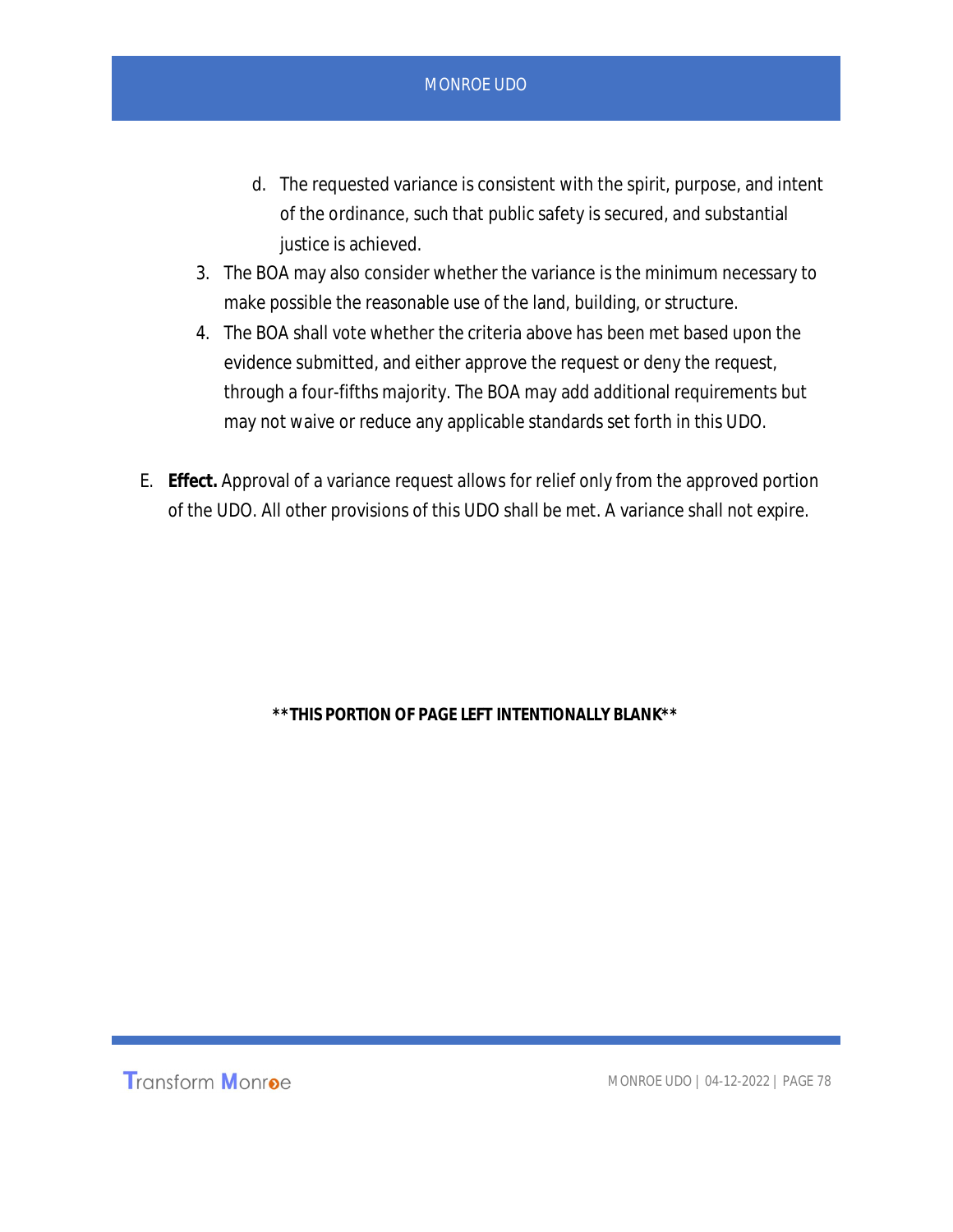# 3.4.11. APPEALS



- A. **Purpose**. The BOA shall hear and decide appeals of UDO decisions of administrative officials in compliance with G.S. 160D-405. The appeal process shall allow for a predictable procedure for persons aggrieved by an official decision in the interpretation of this UDO by a review authority. Any person who has standing under G.S. 160D-1402(c) or the City may appeal an administrative decision. The applicant shall have 30 days from receipt of a written notice of a determination within which to file an appeal.
- B. **Application.** A complete application shall be submitted to the Planning and Development Director along with copies of any related plans or documents, and written copy of the decision rendered by the administrative official.
- C. **Review Process**.
	- 1. The Director shall review the request for an appeal and forward a report to the BOA.
- D. **Board of Adjustment Hearing.** The BOA shall hold an evidentiary hearing that shall be quasi-judicial in nature. The BOA, after the hearing, may grant approval of an appeal request, grant approval of a revised request, or deny an application for an appeal through a simple majority.

Transform Monroe

MONROE UDO | 04-12-2022 | PAGE 79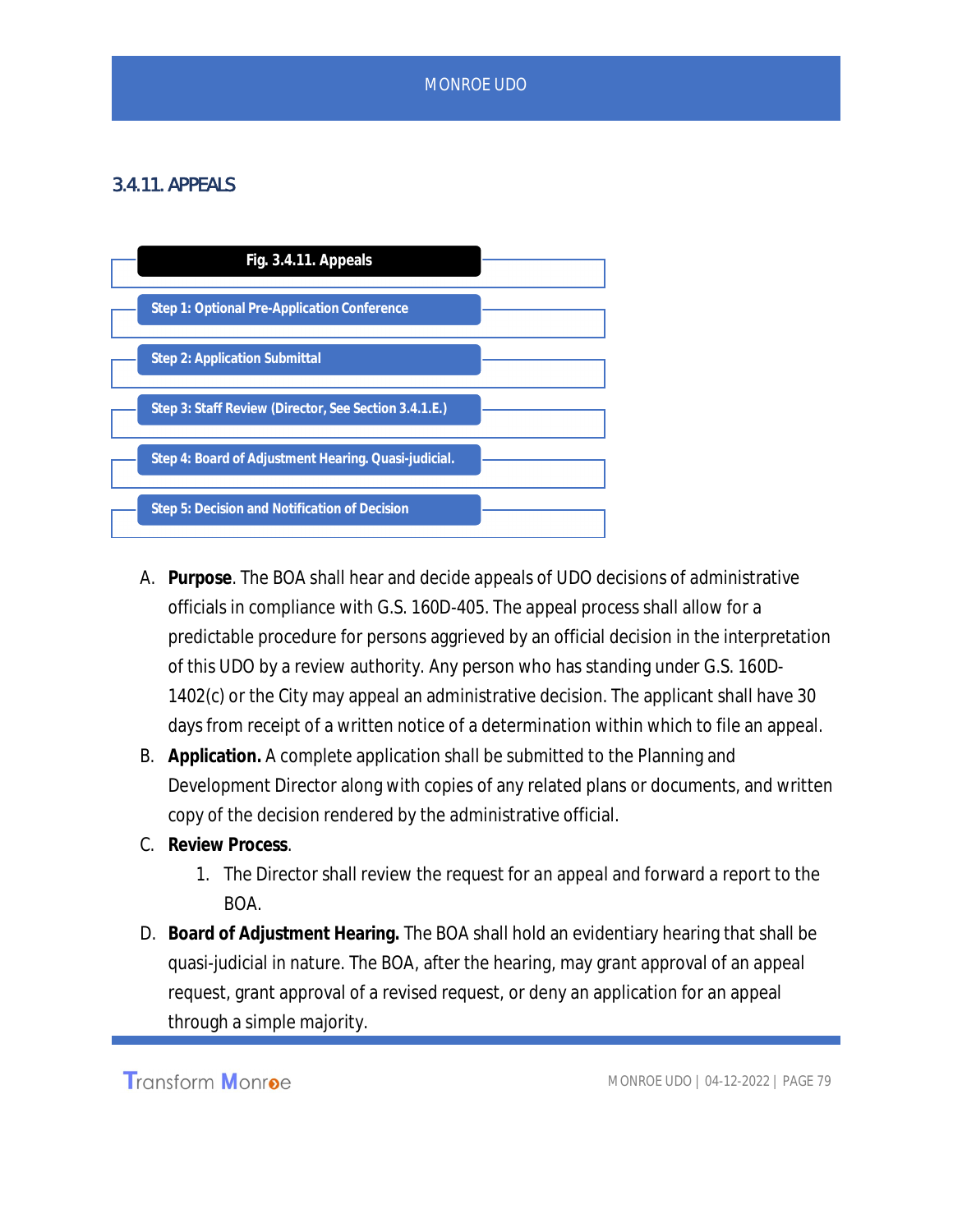- 1. **Criteria.** The BOA is limited to whether the review authority erred in the interpretation of the UDO and shall not hear evidence based on hardships (hardships shall be addressed through the variance process).
- E. **Effect.** An appeal approval shall not expire and may not be amended.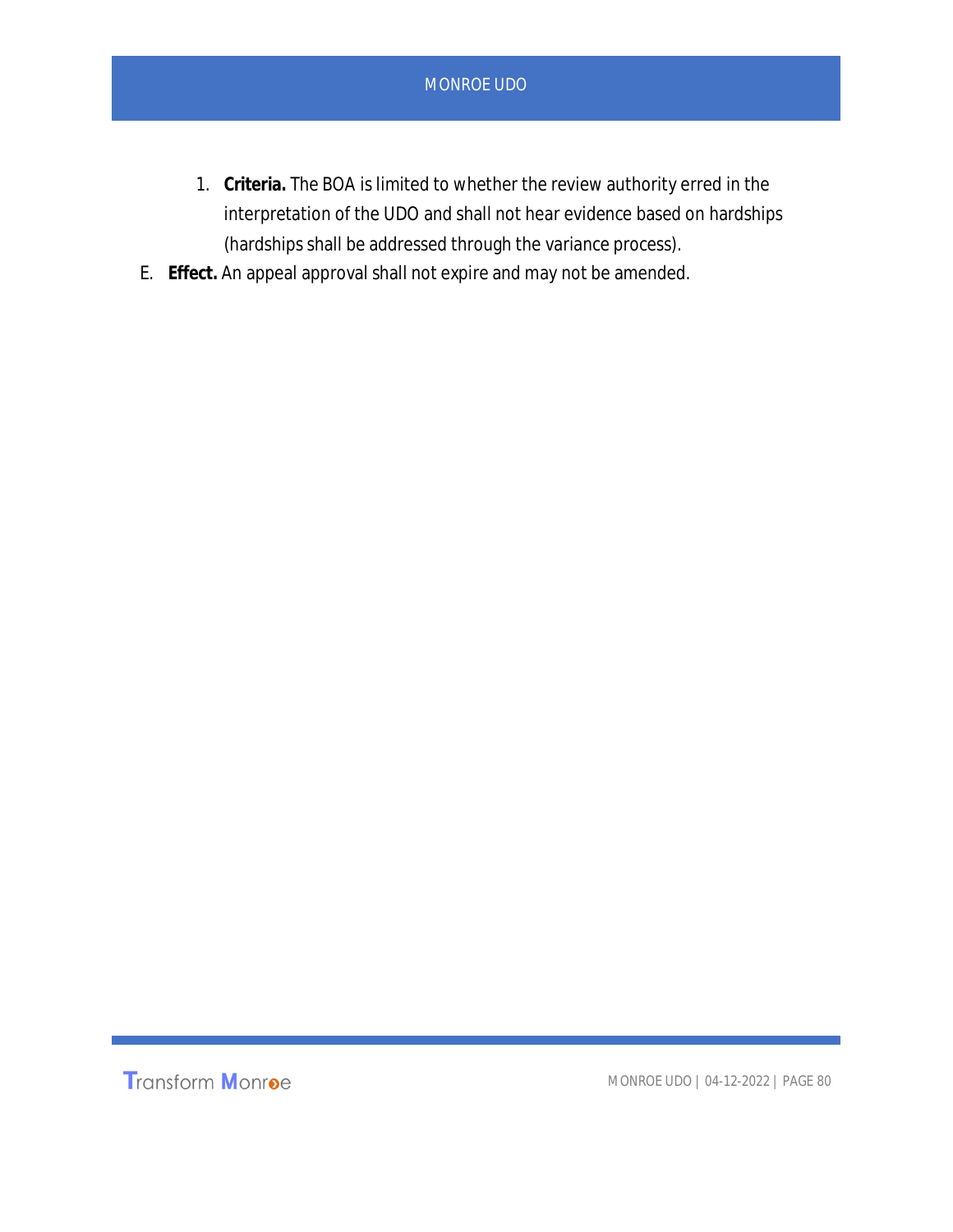# 3.4.12. CERTIFICATE OF APPROPRIATENESS (COA)



- A. **Certificate of Appropriateness (Major Work) (COA)**
	- 1. **Generally.**
		- a. **Applicability**. In compliance with G.S. 160D-9047, after the designation of a landmark or a historic district, no exterior portion of any building or other structure, above-ground utility structures, or outdoor advertising sign shall be erected, altered, restored, moved or demolished until after an application for a *Certificate of Appropriateness* (COA) has been approved by the Historic District Commission (HDC) in compliance with the most recently adopted Historic District Design standards. A COA is required to be issued by the HDC prior the issuance of a building permit or other permit granted for the purposes of constructing, altering, moving or demolishing structures. A COA shall be required whether or not a building or other permit is requested. The City and all public utility companies shall be required to obtain a COA prior to initiating any changes in the character of street paving, sidewalks, trees, utility

Transform Monroe

MONROE UDO | 04-12-2022 | PAGE 81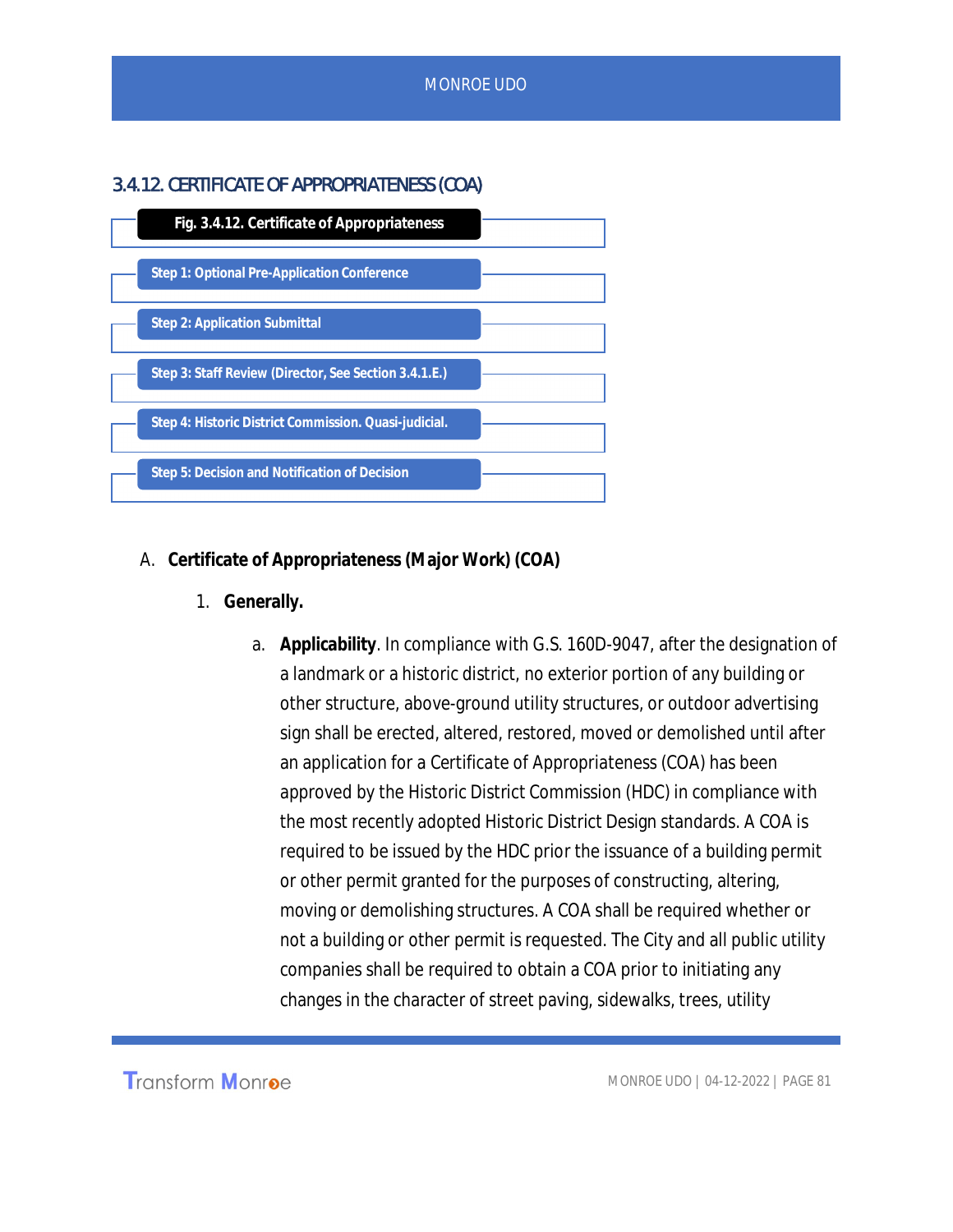installations, lighting, walls, fences, structures and building on property, easements, or streets owned or franchised by the City or public utility companies.

- b. **Exterior Features**. For purposes of this ordinance, "exterior features" shall include the architectural style, general design, and general arrangement of the exterior of a building or other structure, including the kind and texture of the building material, the size and scale of the building, and the type and style of all windows, doors, light fixtures, signs and other appurtenant features. In the case of outdoor advertising signs, "exterior features" shall mean the style, material, size and location of all such signs.
- 2. **Limitation on Jurisdiction Over Interior Spaces.** The HDC shall have no jurisdiction over interior arrangement and spaces.
- 3. **Review Process For Major Works Certificate of Appropriateness.**
	- a. **Application for COA.** An application for a COA shall be obtained from the Planning and Development Department, and when completed, filed with the Planning and Development Department.
	- b. **Contents of an Application for COA.** The application for a COA shall contain supporting details that is necessary to determine compliance with this Section and the Historic District Design standards. An application for a COA shall not be considered complete until all required supporting details have been submitted. An application for a COA shall demonstrate complete compliance with the Historic District Design standards.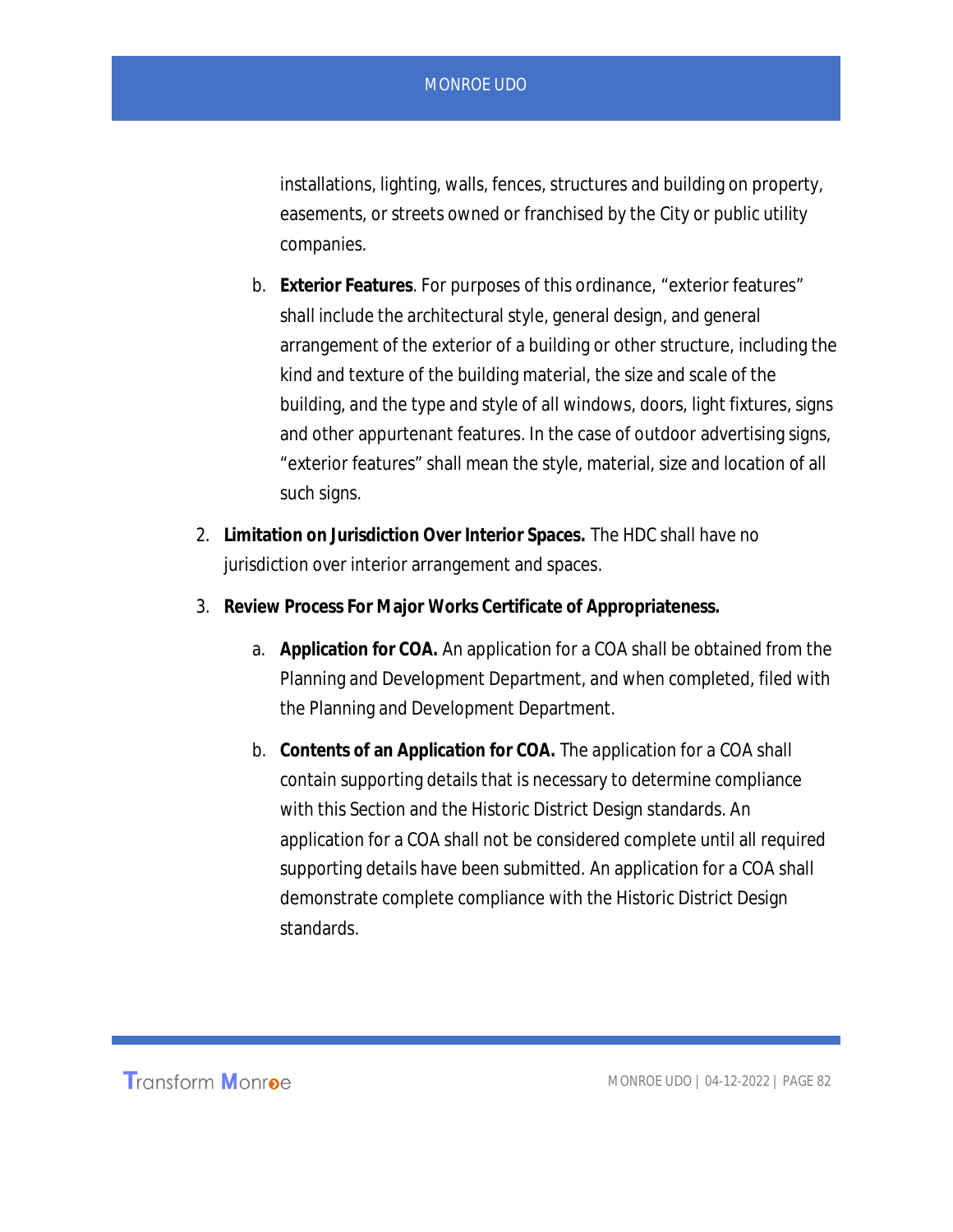- c. **Hearing Applications of COA.** Applications shall be reviewed and acted upon within a reasonable time, not to exceed 180 days from the date the application is filed.
- d. **Notification of Affected Property Owners.** Upon receipt of an application for a COA, adjoining property owners (within 150 feet of the subject property) are notified of the date, time, and location of the HDC meeting and general nature of the request. Notice to property owners shall include all adjoining property owners and the owners of properties located across any roadway from the affected property. The owners shall be given an opportunity to be heard.
- e. **Public Hearing.** When an application for a Certificate of Appropriateness is presented to the HDC, a quasi-judicial evidentiary hearing shall be held.
- f. **Action On An Application For A Certificate of Appropriateness.** The action on an application for a COA shall be approval, approval with modification, or denial by the HDC. Prior to any final action on an application, the review criteria in Chapter 152.058 shall be used to make findings of fact indicating the extent to which the application for a COA is or is not congruous with the historic aspects of the district or landmark. As part of its review procedure, the HDC may view the premises and seek the advice of the Department of Cultural Resources or other such experts as it may deem necessary under the circumstances.
- g. **Review Criteria for Certificates of Appropriateness.** When considering a COA, the HDC shall take into account compliance with the Monroe Historic District Design standards, architectural significance of the structure, as well as the effect of such change or additions upon other structures in the vicinity. In a historic district, it is not the intention of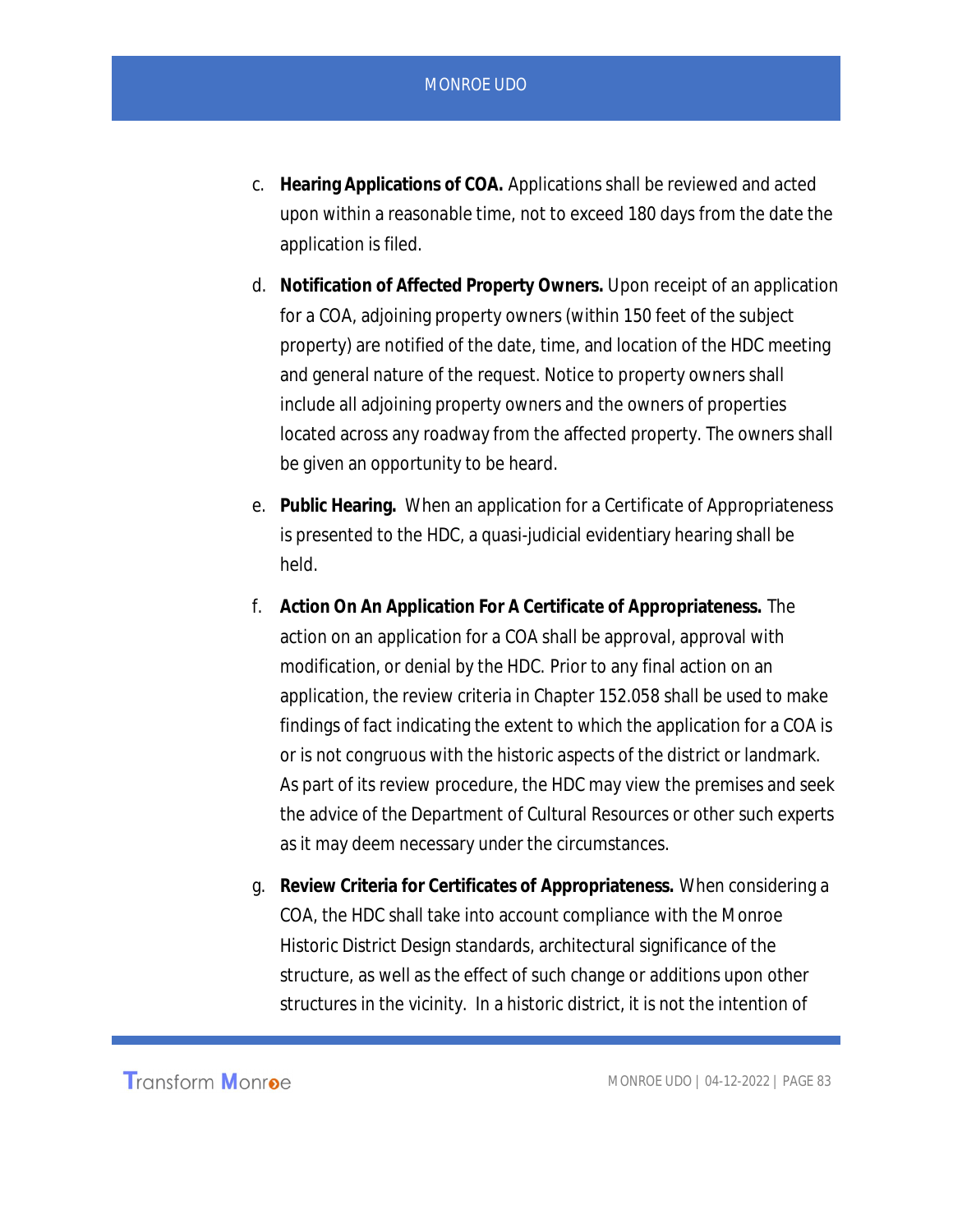these criteria or the standards to require the reconstruction or restoration of individual or original buildings or prohibit the demolition or removal of same or to impose architectural styles from particular historic period. In considering new construction in a historic district, the HDC shall encourage contemporary design which is harmonious with the character of the district. The following criteria shall be considered, when relevant, along with companion design standards and the standards of the Secretary of the Interior in reviewing for a Certificate of Appropriateness.

- i. Lot coverage, defined as the percentage of lot area covered by primary structures;
- ii. Setback, defined as the distance from the lot lines the building;
- iii. Building height;
- iv. Spacing of buildings, defined as the distance between adjacent buildings;
- v. Building materials;
- vi. Proportion, shape, positioning, location, pattern and sizes of any elements of fenestration;
- vii. Surface textures;
- viii. Roof shapes, form and materials;
- ix. Use of local or regional architectural traditions;
- x. General form and proportions of buildings and structures, and relationship of any additions to the main structure;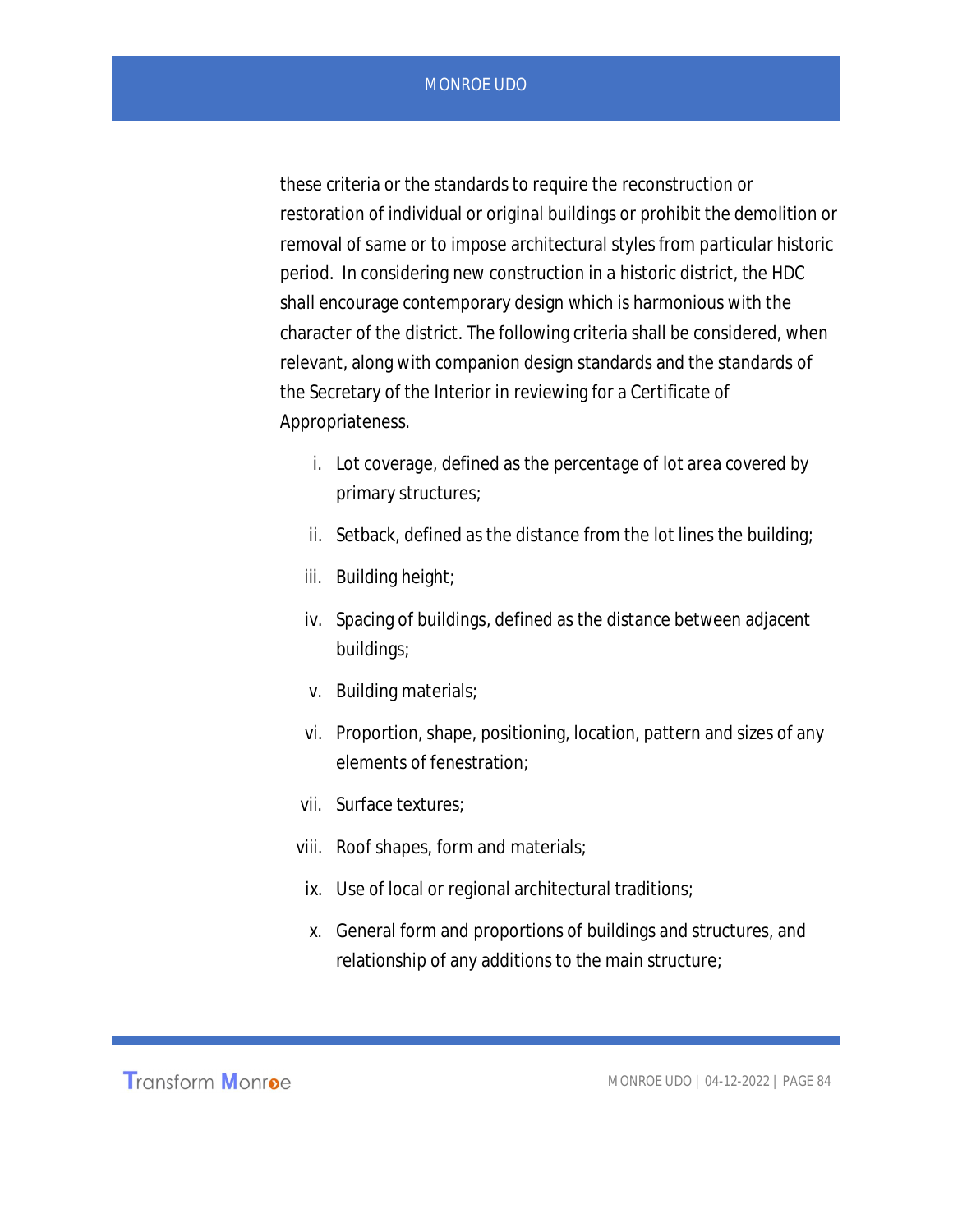- xi. Expression of architectural detailing, such as lintels, cornices, brick bond, and decorative elements;
- xii. Orientation of the building to the street;
- xiii. Scale, determined by the size of the units of construction and architectural details in relation to the human scale and also by the relationship of the building mass to adjoining open space and nearby buildings and structures;
- xiv. Proportion of width to height of the total building facade;
- xv. Archaeological sites and resources associated with standing structures;
- xvi. Major landscaping efforts that would impact known archaeological sites
- xvii. Appurtenant features and other features such as lighting; and
- xviii. Structural condition and soundness.
- 4. **Certain Changes Not Prohibited.** Nothing in this UDO shall be construed to prevent the ordinary maintenance or repair of any exterior architectural feature of a historic landmark or in a historic district which does not involve a change in design, materials, or outer appearance. Nothing herein shall be construed to prevent a property owner from making any use of this property that is not prohibited by other statutes, ordinances, or regulations. Nothing in this ordinance shall be construed to prevent the maintenance or in the event of an emergency, the immediate restoration of any existing aboveground utility structure without approval by the HDC.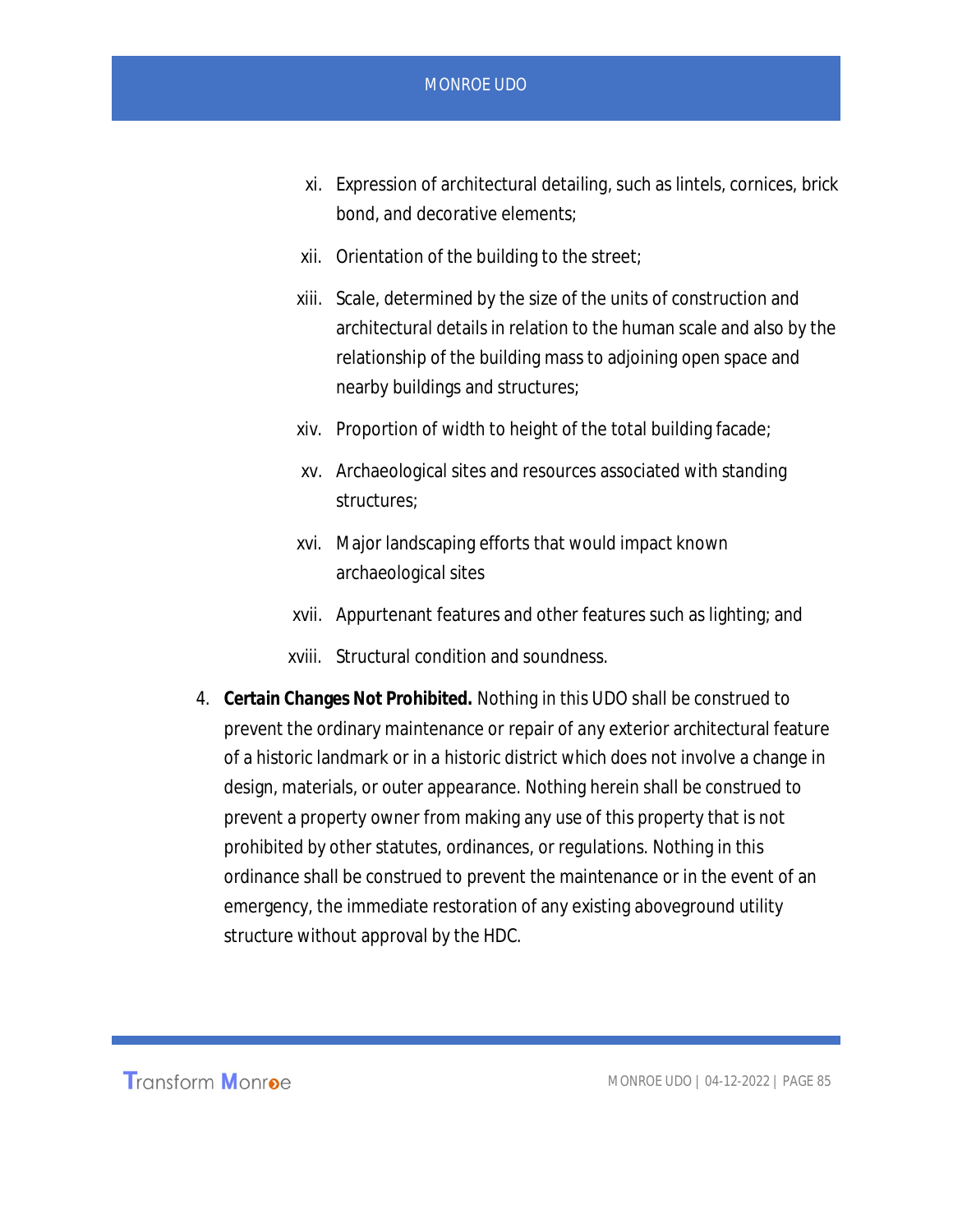- 5. **Variances.** Structures within a historic district shall conform to the district development standards defined for each zoning district in this UDO, except when a variance is granted by the BOA in compliance with Section 3.4.10 of this UDO.
- 6. **Appeals.** Pursuant to 160D-947(e), appeals to a decision of the HDC must be heard by the BOA<sub>7</sub>. Any appeal from the BOA's decision shall be heard by the Superior Court of Union County.
- 7. **Submission of New Applications.** If a COA is denied, a new application affecting the same property may not be submitted within one (1) year from the date of denial if the plans are substantially the same. If substantial change is made in plans for the proposed construction, reconstruction, alteration, restoration or moving, a new application may be submitted.
- 8. **Delay of Effective Date.** An application for a COA authorizing the demolition of a building or structure within a district may not be denied. However, the effective date of such a certificate may be delayed for a period of up to 365 days from the date of approval. The maximum period of delay authorized by this Section shall be reduced by the HDC where it finds that the owner would suffer extreme hardship or be permanently deprived of all beneficial use of or return from such property by virtue of the delay. During such period the HDC may negotiate with the owner and with any other parties in an effort to find a means of preserving the building. If the HDC finds that the building has no particular significance or value toward maintaining the character of a district, it shall waive all or part of such period and authorize earlier demolition of removal.
- 9. **Expiration.** A COA shall expire twelve (12) months after the date of issuance if the work authorized by the COA has not been commenced. If after commencement the work is intentionally and voluntarily discontinued or a period of twenty fourtwenty-four (24) months or more, the permit therefor shall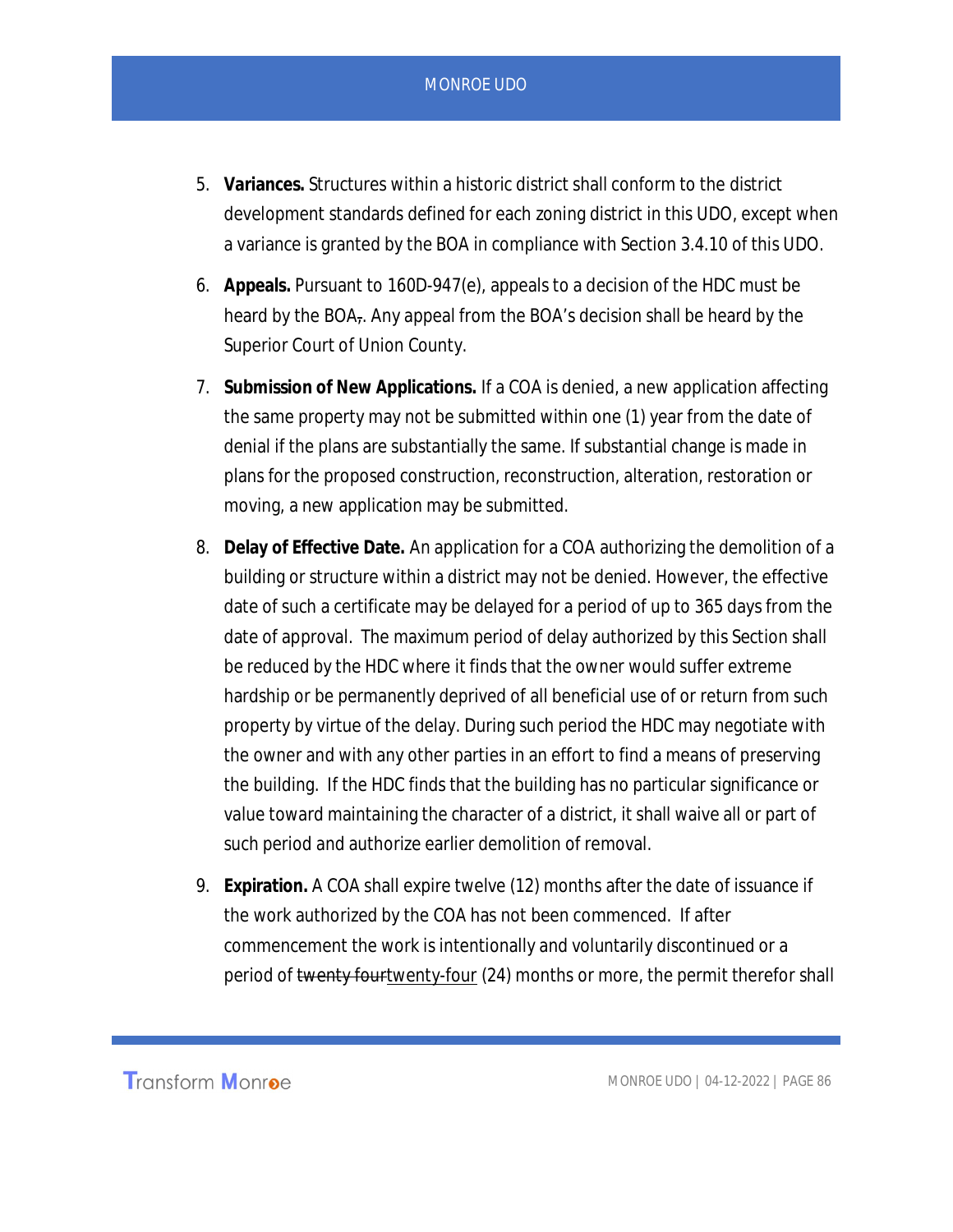immediately expire. No work authorized by any COA which has expired shall thereafter be performed until a new COA has been secured.

### 3.4.13. CERTIFICATE OF APPROPRIATENESS (MINOR WORKS)

A. **Minor Works.** A COA application, when determined to involve minor work, may be reviewed and approved by an administrative official (the Director) according to specific review criteria and standards. Minor work is defined as those exterior changes that do not involve substantial alterations, additions or removals that could impair the integrity of the property (and/or the district as a whole). The minor works shall be limited to those listed in the Monroe Historic District's design standards. No application involving a minor work may be denied without the formal action of the HDC.

### 3.4.14. MINOR SUBDIVISION FINAL PLAT

- A. **Purpose.** To review and decide on minor subdivision preliminary plats, in accordance with G.S. 160D, Article 8, Subdivision Regulation and Section 8.1: Subdivision Regulations, of this UDO. Subdivision plats shall be reviewed for compliance with the standards of this UDO and the *Standard Specifications and Detail Manual*.
- B. **Application and Approval Process**.
	- 1. **Pre-Application Meeting.** Any subdivider of land may attend a pre-application meeting with the Director before preparing a preliminary plat. In this meeting, the Director shall relay the requirements of platting a subdivision in the UDO.
	- 2. **Preliminary Plat.**
		- a. Preliminary plats may be prepared and submitted to the Director for review of compliance with the regulations of the UDO. Preliminary plats shall be reviewed by the TRC.
		- b. Preliminary plats shall be prepared at a standard scale of one (1) inch equals a distance of one hundred (100) feet or less. Preliminary plats shall be prepared in accordance with the *Standard Specification and Detail Manual* requirements, Section 07.03 Subdivision Plat Checklist.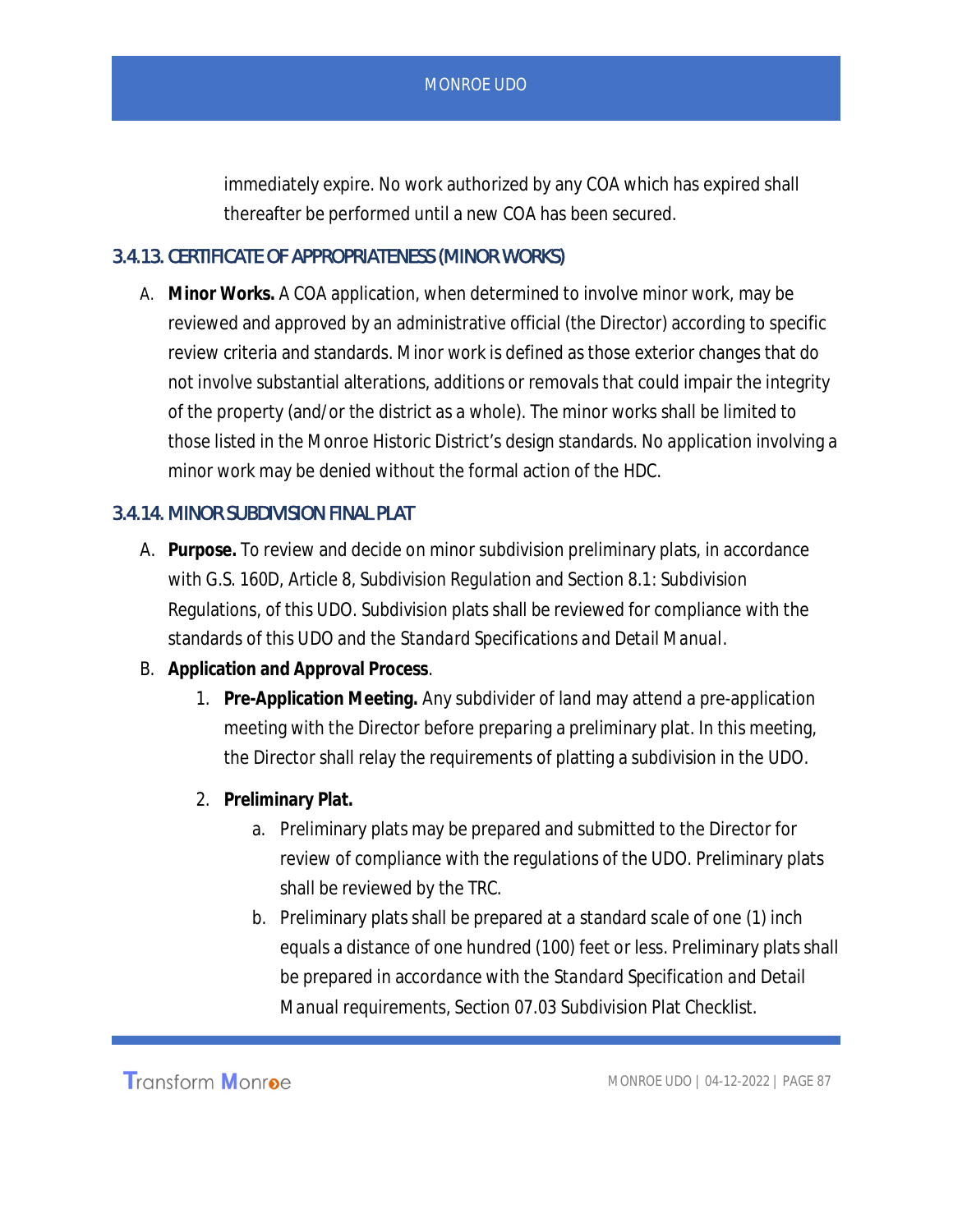- c. If the application submitted to the TRC does not conform to all applicable regulations, the applicant shall resubmit the plans to the TRC for redistribution and review.
- d. The Director shall either approve, approve conditionally or deny the approval of the preliminary plat within 30 days of receipt.
- e. Approval, conditional approval or denial shall be in written form and dated.
- f. Preliminary plat approval for minor subdivisions constitutes tentative approval of the final plat if the final plat is in substantive agreement with the preliminary plat.
- g. If changes are needed after recordation of the plat, a new plat is required.
- C. **Decision Authority.** The Director shall approve or deny minor subdivision final plats based upon the review and recommendation of the TRC.

## 3.4.15. MAJOR SUBDIVISION PRELIMINARY PLAT

- A. **Purpose.** To review and decide on major subdivision preliminary plats, in accordance with G.S. 160D, Article 8, Subdivision Regulation and Section 8.1: Subdivision Regulations of this UDO. Subdivision plats shall be reviewed for compliance with the standards of this UDO and the *Standard Specifications and Detail Manual*.
- B. **Application and Approval Process**.
	- 1. **Pre-Application Meeting.** Any subdivider of land shall attend a pre-application meeting with the Director before preparing a preliminary plat. In this meeting, the Director shall relay the requirements of platting a subdivision in the UDO.
	- 2. **Sketch Plan**.
		- a. Sketch plans shall be required for any major subdivision as defined in this UDO.
		- b. Sketch plans are not required for minor subdivisions.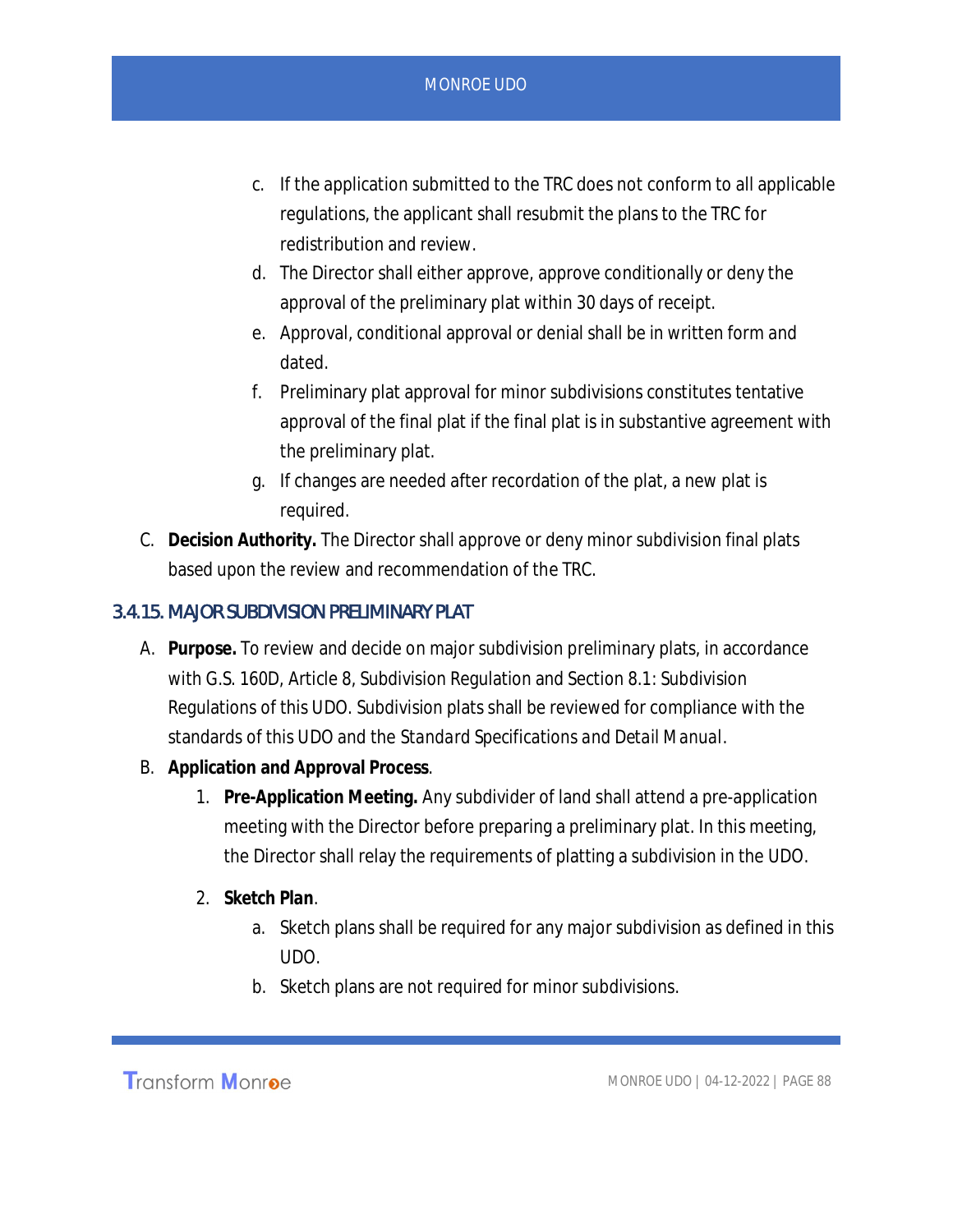- c. Sketch plans may be submitted at any time. The applicant shall submit a sketch plan to the Director for a determination of whether the approval process authorized by this Section can be and should be utilized.
- d. The Director may require the applicant to submit whatever information is necessary to make this determination, including, but not limited to, a copy of the tax map showing the land being subdivided and all lots previously subdivided from the tract of land within the previous five years, boundary of the subject property, generalized location of water bodies, existing and proposed rights-of-way adjacent to the property, and other information deemed appropriate by the Director.
- e. The Director shall approve, approve conditionally or deny the sketch plan within thirty (30) days of receipt.
- f. Approval, conditional approval or denial shall be in written form and dated.
- g. Upon approval of the sketch plan, the applicant may prepare a preliminary plat for review.
- 3. **Preliminary Plat.**
	- a. Preliminary plats may be prepared and submitted to the Director for review of compliance with the regulations of the UDO. The TRC shall review preliminary plats as required.
	- b. Preliminary plats shall be prepared at a standard scale of one (1) inch equals a distance of one hundred (100) feet or less. Preliminary plats shall be prepared in accordance with the Standard Specification and Detail Manual requirements, Section 07.03 Subdivision Plat Checklist.
	- c. If the application submitted does not conform to all applicable regulations, the applicant shall resubmit the plans to the TRC for redistribution and review.
	- d. The Director shall either approve, approve conditionally or deny the approval of the preliminary plat within 30 days of receipt. Approval,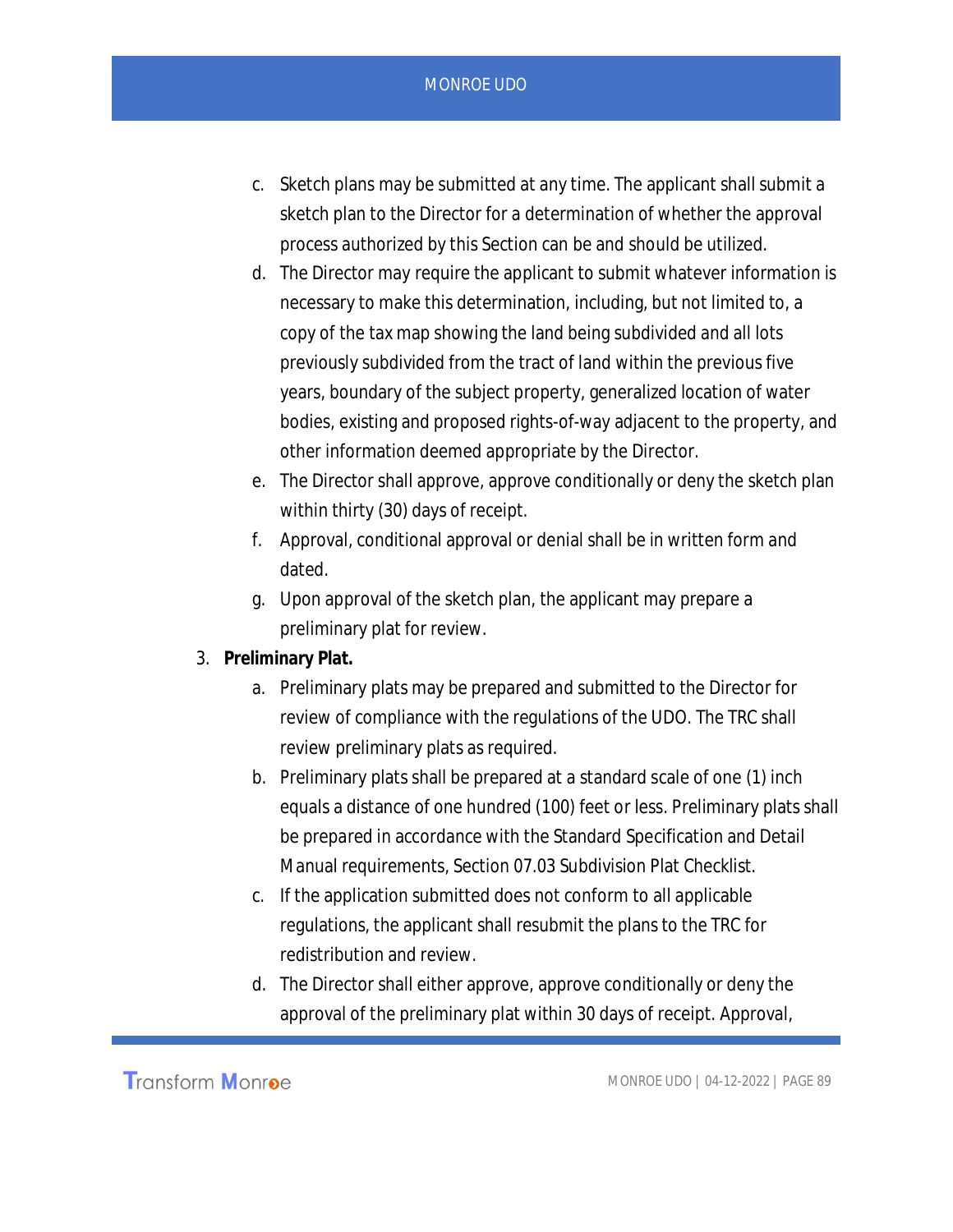conditional approval or denial shall be in written and/or drawn form and dated.

- C. **Administrative Changes to Preliminary Plats**. If the preliminary plat is changed after approval by the Director, certain changes to the preliminary plat may be made subject to review from all applicable City Departments.
- D. **Decision Authority.** The Director shall approve or deny major subdivision preliminary plats.

### 3.4.16. MAJOR SUBDIVISION FINAL PLAT

- A. **Purpose.** To review and decide on major subdivision final plats, in accordance with G.S. 160D, Article 8, Subdivision Regulation and Section 8.1: Subdivision Regulation, of this UDO. Subdivision final plats shall be reviewed for compliance with the standards of this UDO and the *Standard Specifications and Detail Manual*.
- B. **Application**. The TRC shall review and the Director shall approve the proposed final plat unless the plat fails to comply with one or more of the requirements of this Section, or if the final plat differs substantially from the preliminary plat.
	- 1. Approval of a final plat is contingent upon the plat being recorded within 60 days after the approval certificate is signed by the Director or his or her designee.
	- 2. The applicant for a subdivision plat approval shall submit to the Director a final plat, drawn in waterproof ink on a sheet made of material that will be acceptable to the Union County Register of Deed's Office for recording purposes, and having dimensions as follows: 21" x 30", 12" x 18", or 18" x 24".
	- 3. When more than one sheet is required to include the entire subdivision, all sheets shall be made of the same size and shall show appropriate match marks on each sheet and appropriate references to other sheets of the subdivision.
	- 4. The scale of the plat shall be at one (1) inch equals not more than one hundred (100) feet.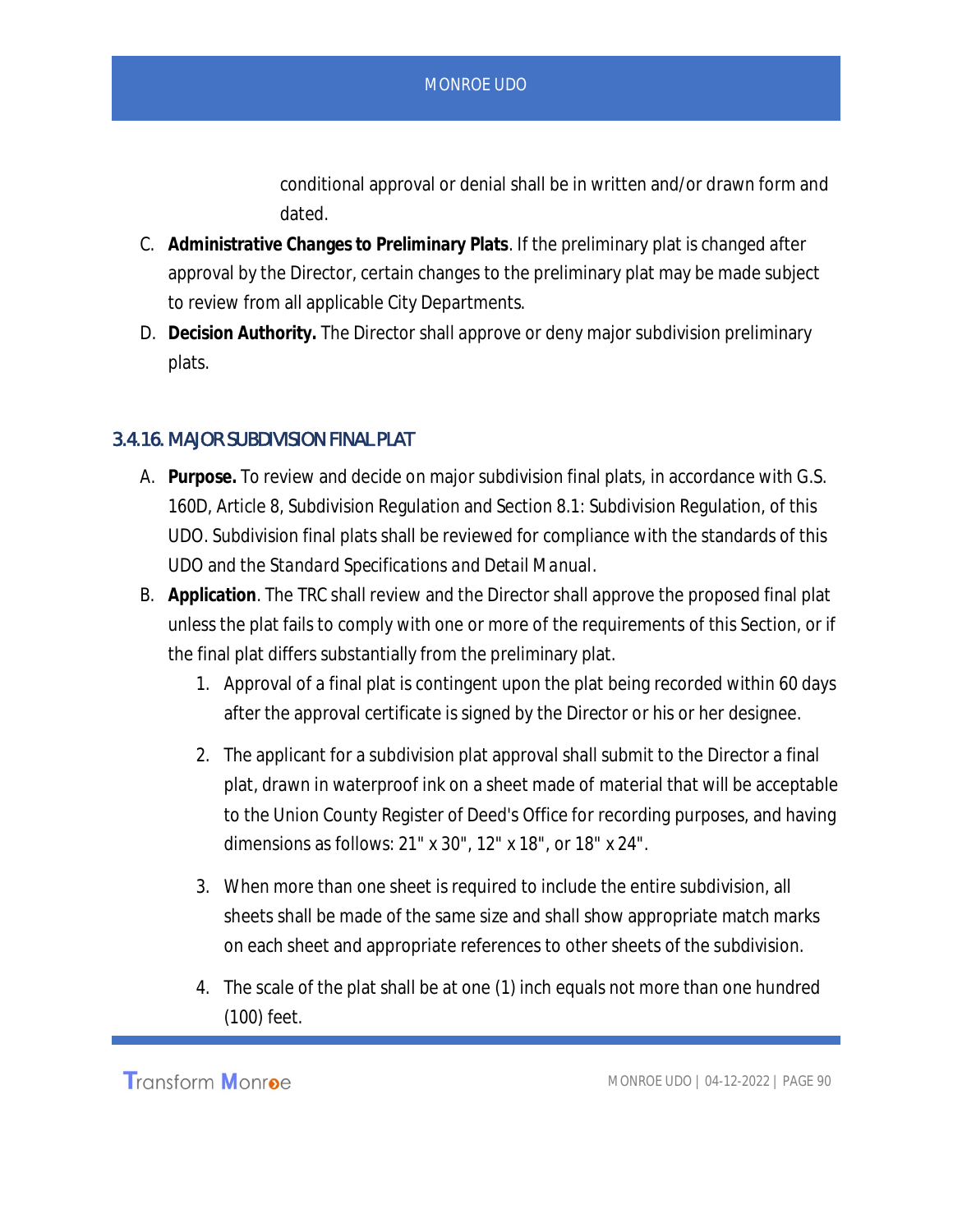- 5. The applicant shall provide all required information per the *Standard Specifications and Detail Manual*, Section 07.03 Subdivision Plat Checklist.
- C. **Performance Guarantees**. In lieu of requiring the completion, installation, and inspection of all or any part of required subdivision improvements (as described in Section 8.1: Subdivision Regulations, in this UDO) prior to final plat approval, the City permits subdividers to deposit with the City A surety bond issued by any company authorized to do business in this State, a letter of credit issued by any financial institution licensed to do business in this State, or other form of guarantee that provides equivalent security to a surety bond or letter of credit. Such financial guarantees shall be in an amount equal to 110% of the estimated cost of completing the required improvements.
- D. **Decision Authority.** The Director shall approve or deny major subdivision final plats.

### 3.4.17. SITE AND DEVELOPMENT PLAN (SITE PLAN)

- A. **Purpose**. To review site and development plans (site plans) for compliance with all applicable regulations defined in this UDO.
- B. **Application**. All commercial and multifamily developments shall provide a site plan.
	- 1. Site plans shall graphically illustrate, in both a site plan view and elevation view, those elements which are publicly visible.
	- 2. During the review process, the Director has authority to request, or approve requests by the TRC, for studies and reports which are needed in order to make a final determination for UDO and state law compliance.
	- 3. If the site plan application submitted to the TRC staff does not conform to all applicable regulations, the applicant shall resubmit the plans to the TRC for redistribution and review.
	- 4. All applicant responses shall be described in a cover letter and clearly identified on the plans. The site plan shall include, at a minimum, but not limited to: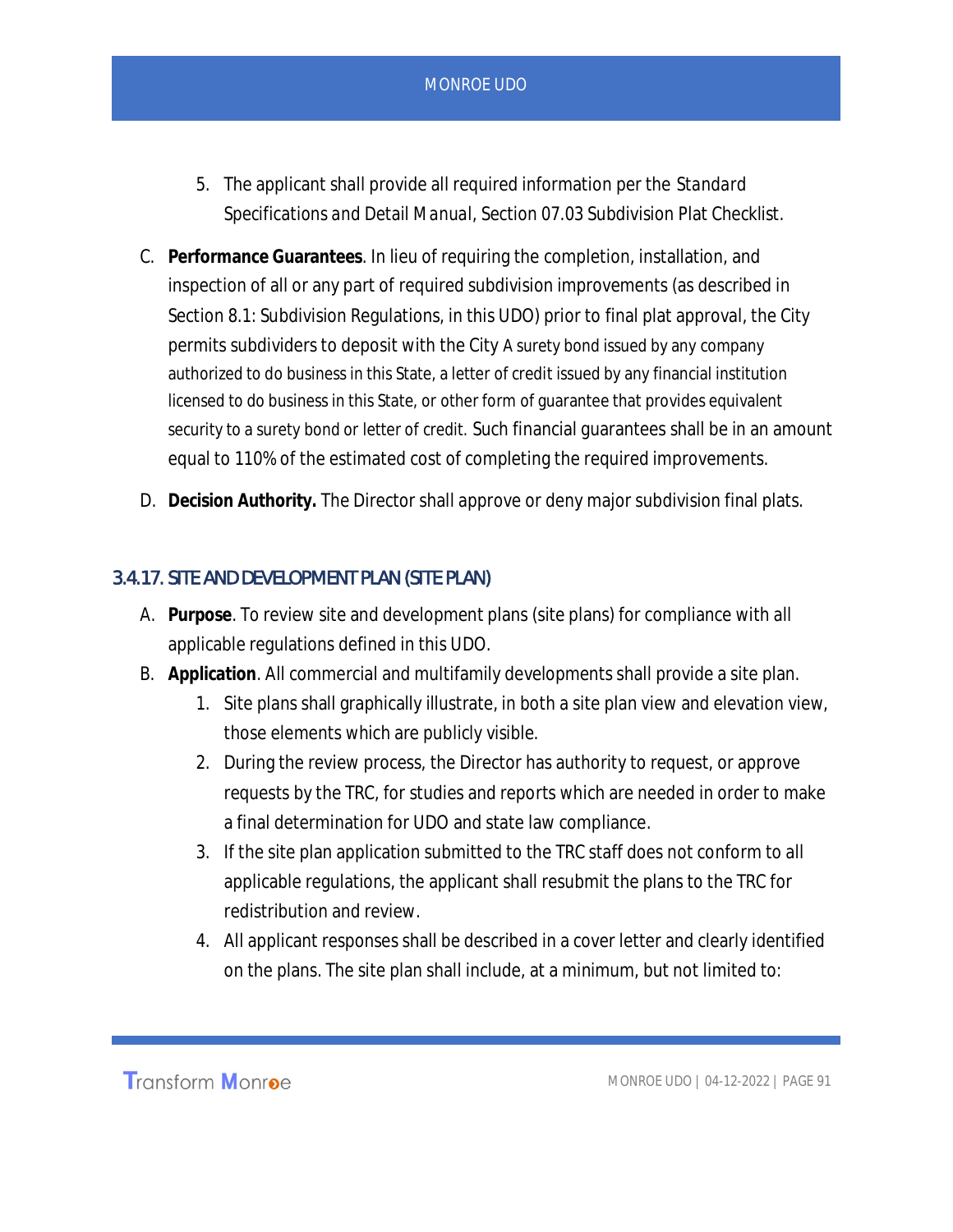- a. General layout of any proposed structures within the development, including setbacks.
- b. General road layout
- c. Elevation drawings of each side of the building shall be provided. The elevations shall have materials and colors rendered in such a way that each is distinct. Elevation drawings shall be accompanied by the following information for each portion of the building:
	- i. Largest distance in plan between required elevation features, and the elevation(s) on which this occurs.
	- ii. Number of features required and number present in each elevation.
	- iii. Name of each type of feature in elevation.
	- iv. Material samples shall be provided for exterior material types.
	- v. Fiber cement compositions shall be stated on the elevations.
	- vi. A graphical illustration, with narrative, explaining compliance with Section 8.7: Non-Residential Design Standards.
	- vii. If located within a mixed-use district, a graphical illustration, with narrative, explaining compliance with mixed-use district architectural standards, as defined in the respective mixed-use district's development standards table in Section 5: Mixed-Use Districts.
- 5. A lighting plan shall be submitted for staff review and approval prior to issuance of building permits. The plan shall be in conformance with the standards in Section 8.7.7: Lighting, and contain the following information:
	- a. An area lighting plan, drawn to scale, indicating all structures, parking lots, building entrances, vehicular and pedestrian traffic areas, vegetation that may interfere with lighting, and adjacent land uses that may be adversely impacted by the lighting.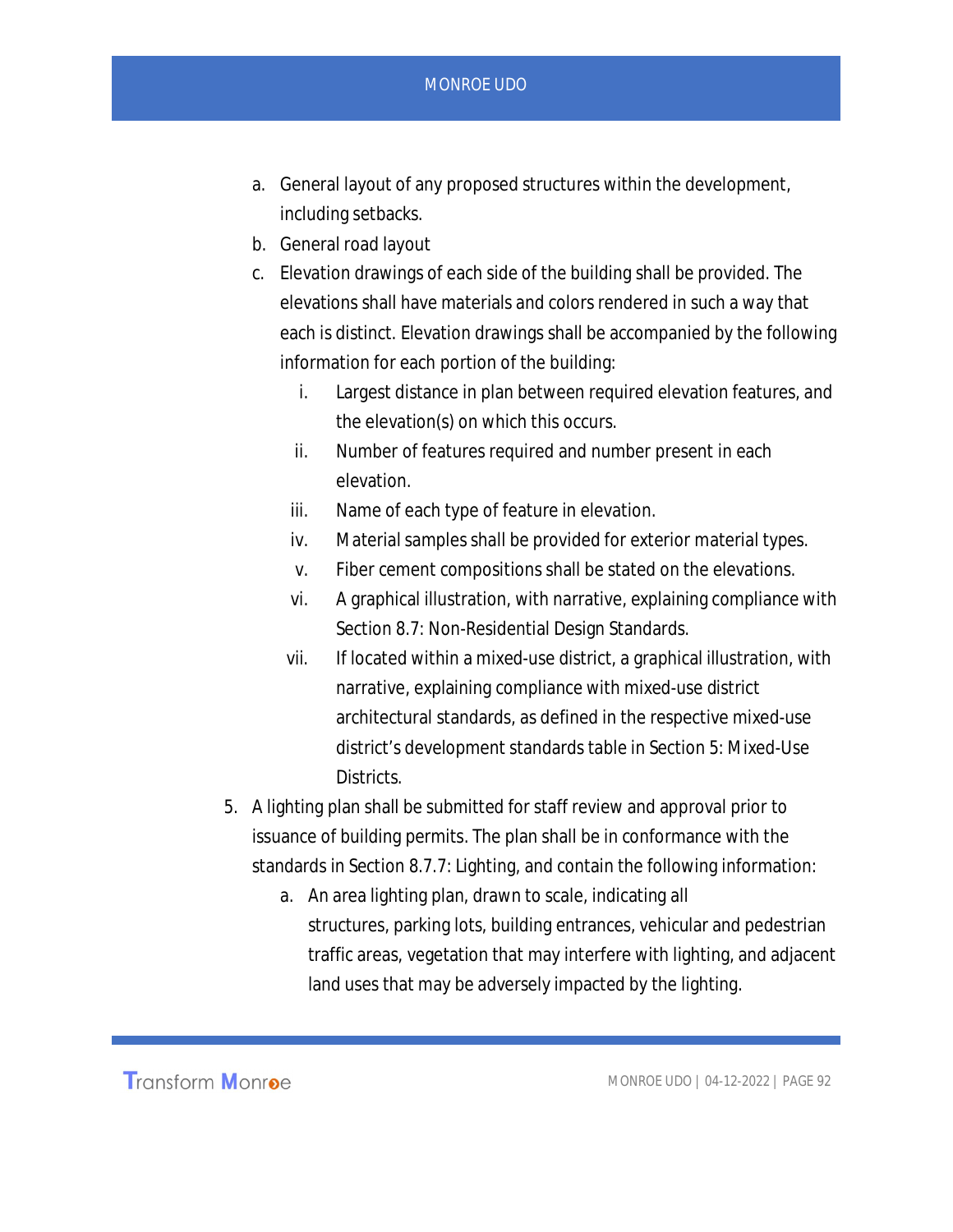- b. The plan shall contain a layout of all proposed fixtures by location, orientation, aiming direction, mounting height and type.
- c. The submission shall include, in addition to proposed area lighting, all other exterior lighting, e.g., architectural building entrance, landscape, flagpole, sign, and the like.
- d. A 10' X 10' illuminance grid (point-by-point) of maintained footcandles overlaid on the site plan plotted out to 0.0 foot-candles, which demonstrates compliance with light intensity standards.
- e. The lighting plan shall confirm conformance to Section 8.7.7: Lighting, as defined in this UDO. Graphical illustrations and narrative may be required to confirm compliance.
- 6. Any other required information such as landscape plans (as defined in Section 8.3: Landscaping, Buffering, Fences and Walls), traffic impact analysis, stormwater permit, erosion control, parking plan, construction plans or performance guarantees deemed necessary by the corresponding application and UDO requirements for TRC review.
- 7. A common signage plan shall be submitted, in accordance with Section 8.2.2.I: Common Signage Plan.
- **C. Review Process.**
	- 1. Site and development plans shall be reviewed and approved by the TRC for conformity with this UDO. The plan shall show in sufficient detail that the proposed project meets all applicable portions of the UDO.

### 3.4.18. TEMPORARY USE (60 DAYS OR MORE)

A. **Purpose**. Temporary use permits allow for specific temporary uses of a limited duration, such as grand opening events, tent sales, outdoor vehicle shows, special events, and food trucks and street vendors. (See Section 3.4.19). In situations where a temporary use is 60 days or more, the temporary use shall require a special use permit from the BOA.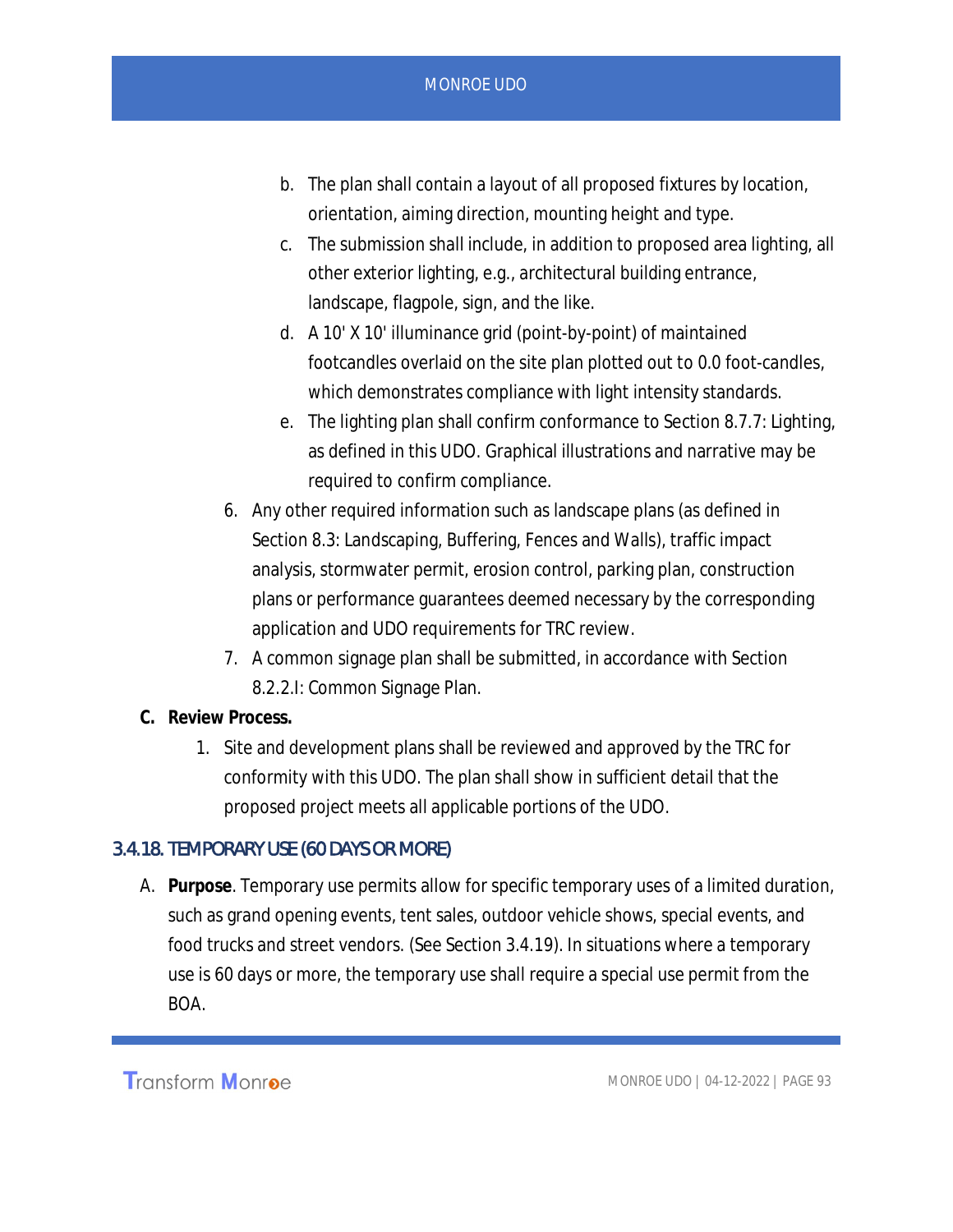- B. **Application**. A completed application form for a temporary use of 60 days or more shall be of the same form for a special use permit and shall be submitted to the Planning and Development Department.
- C. **Review Process**. A temporary use that exceeds 60 days or more shall be reviewed in the same form as a special use permit, per Section 3.4.9: Special Use Permit.

### 3.4.19. TEMPORARY USE PERMIT (LESS THAN 60 DAYS)

- A. **Purpose**. Temporary use permits allow for specific temporary uses of a limited duration, such as grand opening events, tent sales, outdoor vehicle shows, special events, and food trucks and street vendors. These temporary uses for less than 60 days shall be reviewed to ensure they do not cause a negative effect on adjacent land, and shall not involve the construction of any permanent building or structure.
- B. **Application**. A completed application form for a temporary use permit shall be submitted to the Planning and Development Department.
- C. **Review Process**.
	- 1. Applicants for temporary use permits shall provide a sketch plan identifying the location of all temporary structures, trailers, product display areas, parking areas, road access points and other temporary uses and improvements to the property. The Director will review the proposed request for compliance with the UDO. The Director shall approve the application as submitted, approve the application
		- 2. subject to conditions of approval, or deny the application as submitted s.

# 3.4.20. ZONING PERMIT

- A. **Purpose.** A zoning permit is required for development that does not require a site and development plan. Zoning permits shall be reviewed for compliance with the provisions defined in this UDO. Zoning permits are required for:
	- 1. Fences;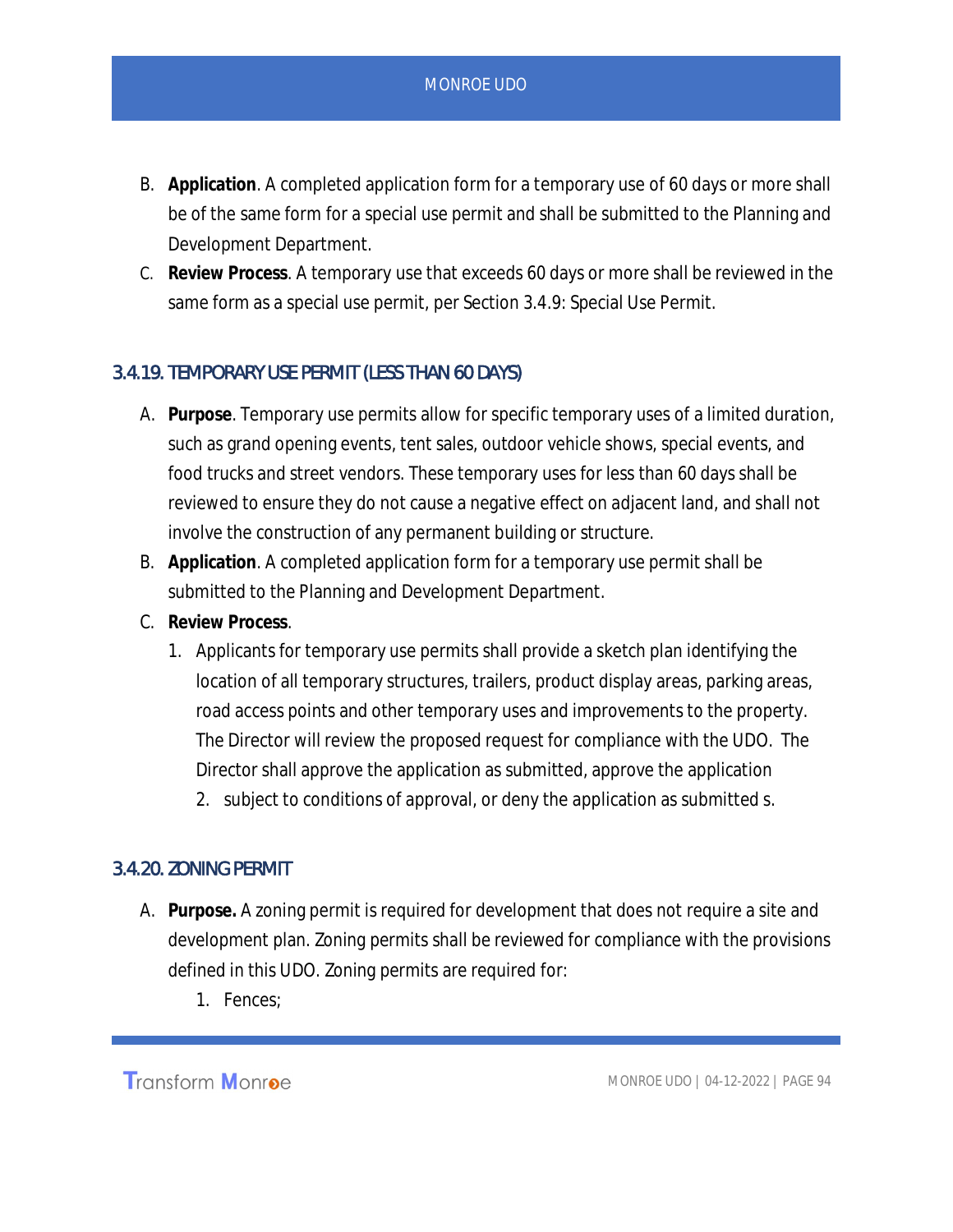- 2. Driveways and driveway extensions;
- 3. Accessory Structures 12x12 feet and under;
- 4. Home occupations;
- 5. Family care homes;
- 6. Group homes;
- 7. Intermediate homes; and
- 8. Childcare homes
- B. **Application**. A completed application form for a zoning permit shall be submitted to the Planning and Development Department. The Director or their designee will review and issue a decision on application consistent with the UDO.
- C. **Approval Process**. Approval shall be contingent upon the below:
	- 1. Proposed use being permitted in the zoning district;
	- 2. Application and any required documents must be complete;
	- 3. Application must comply with all standards and requirements of the UDO.
	- 4. If the application meets all standards of the UDO, the application shall be approved by the Director.
- D. **Appeal.** If an applicant disagrees with the decision rendered for a zoning permit, the applicant may submit an appeal in accordance with Section 3.4.11: Appeals.
- E. **Effect**. Approval of a zoning permit shall authorize an applicant to commence construction, provided all requirements of this UDO and other applicable rules and regulations are met.
- F. **Expiration.** A zoning permit shall expire and become void if development does not commence within 180 days of permit issuance.

# 3.4.21. PARKING PLAN

A. **Purpose.** A parking plan is required for any development and redevelopment with the exception of single-family residential uses. Parking plans may be reviewed concurrently with site and development plans. Parking standards are defined in Section 8.4: Parking.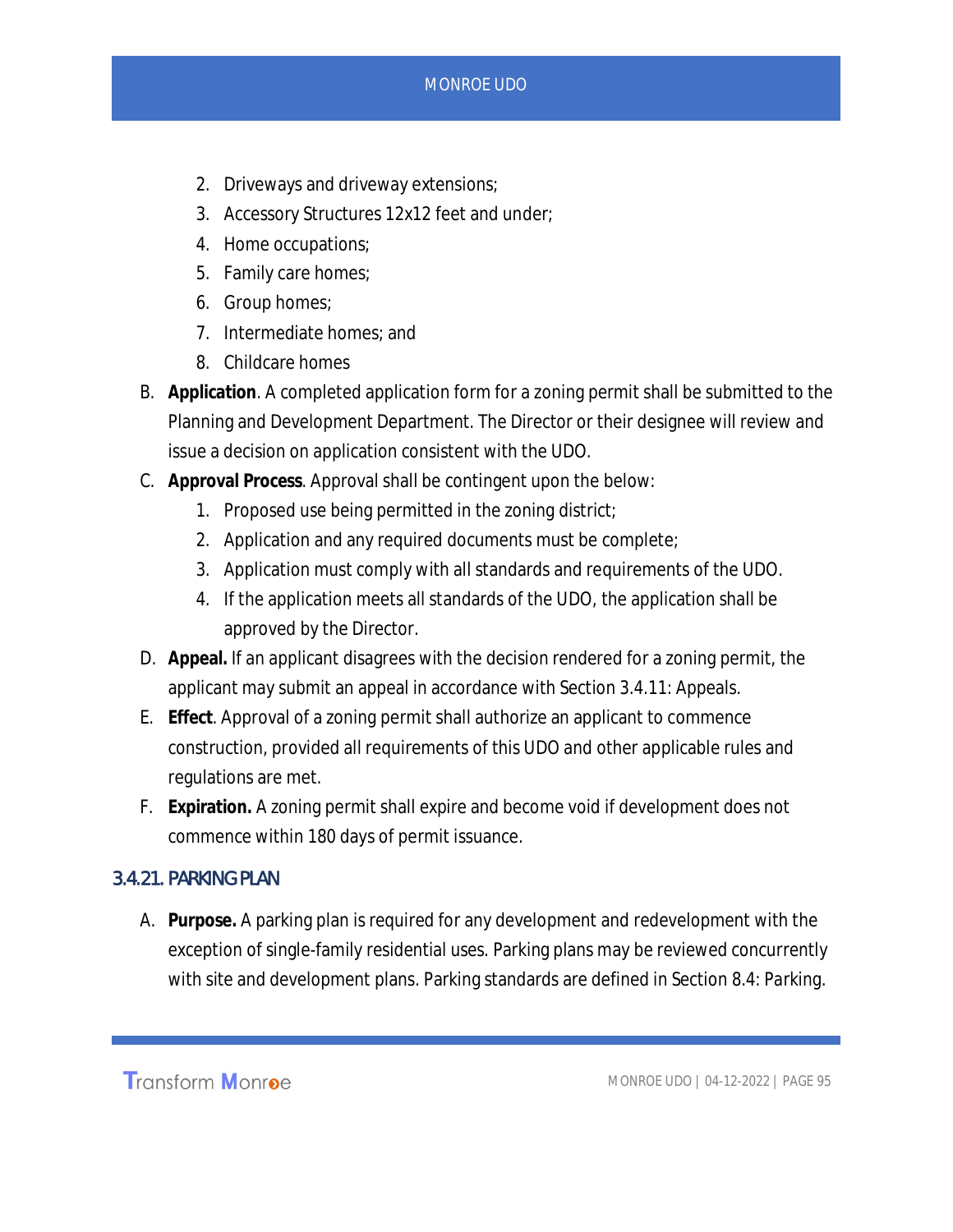- B. **Application**. Parking Plans shall be submitted to the Planning and Development Department. Parking plans shall include access points, internal circulation (including drive aisles), landscaping, pedestrian connections, materials, parking type (angle of parking), and dimensions, including but not limited to those in Section 8.4.3.C: Dimensional Standards
- C. **Approval Process**. Parking plans, unless otherwise stated, shall be reviewed by the TRC) and Director for compliance with the UDO and any applicable technical standards in other City ordinances.
- D. **Alternative Parking Plans.** Alternative parking plans may be submitted in place of a parking plan in compliance with Section 8.4.2.H: Alternative Parking Plan.
- E. **Expiration.** A parking plan shall not expire unless there are changes in the number of parking spaces, or uses proposed, in the parking plan.

# 3.5. REGULATORY PROVISIONS

- A. **Authorizing Use, Occupancy, or Sale.**
	- 1. If in extraordinary cases, such as weather conditions (and excluding financial hardship), if it would be unreasonable to require the applicant to comply with all of the requirements of this UDO before commencing the intended use, occupancy or sale of property, the permit-issuing body may authorize commencement, as long as a performance bond to be fulfilled within twelve (12) months is provided.
	- 2. When additional conditions or requirements are required, or when additional items beyond what is required in this UDO are proposed, the permit-issuing body may authorize the permit recipient to commence if it specifies a date which such conditions, requirements, or additional items must be met. Compliance of the below requirements must be met:
		- a. A performance bond or other security satisfactory to the body is furnished;

Transform Monroe

MONROE UDO | 04-12-2022 | PAGE 96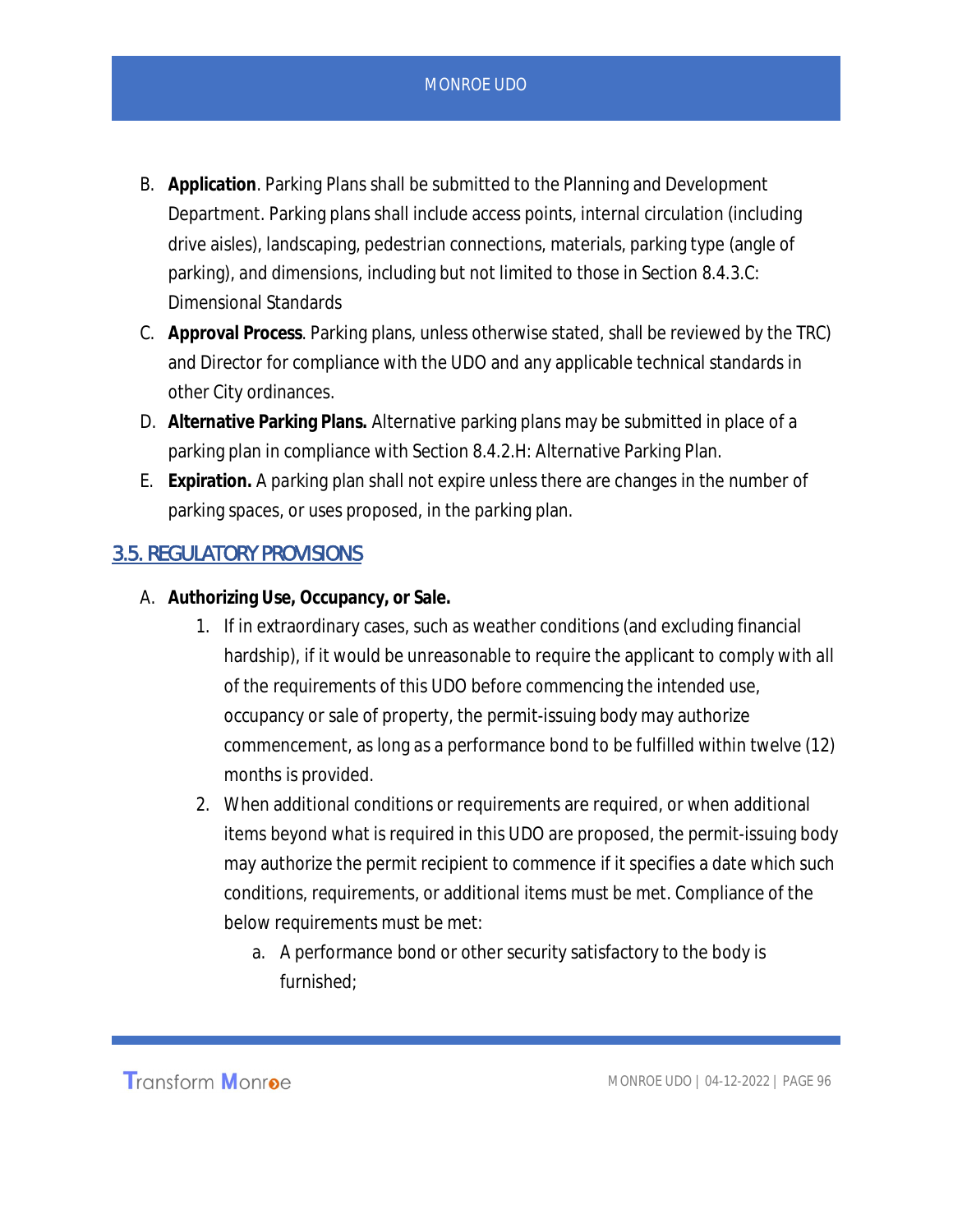- b. A condition is imposed establishing an automatic expiration date on the permit, ensuring compliance will be reviewed when application for renewal is made;
- c. With respect to subdivisions in which the developer is selling only undeveloped lots, the Director may authorize final plat approval and the sale of lots before all the requirements of this UDO are fulfilled if the applicant provides a performance bond or other security satisfactory to ensure that all of these requirements will be fulfilled within 12 months or such other period as determined pursuant to G.S. -160D-804.1.
- d. The applicant or developer may request a one-time extension of the performance bond or other surety for an additional 6 months if the applicant or developer submits in writing to the Director the request at least 3 months prior to the expiration of the original bond for either an extension or reduction of the performance bond.
- B. **Completing Developments in Phases.**
	- 1. If a development is constructed in phases or stages in accordance with this UDO, then, subject to subsection (1), UDO requirements shall apply to each phase as if it were the entire development.
	- 2. As a prerequisite to subsection (2), the developer shall submit plans that clearly show the various phases or stages of the proposed development and that the requirements of this UDO that will be satisfied with respect to each phase or stage.
	- 3. If a development that is to be built in phases or stages includes improvements that are designed to be used by the entire development (such as amenities), then as part of the application, the developer shall submit a proposed schedule for completion of improvements. The schedule shall link completion of improvements to completion of phases. Once a schedule has been approved and made part of the permit by the permit-issuing authority, no land may be used,

**Transform Monroe**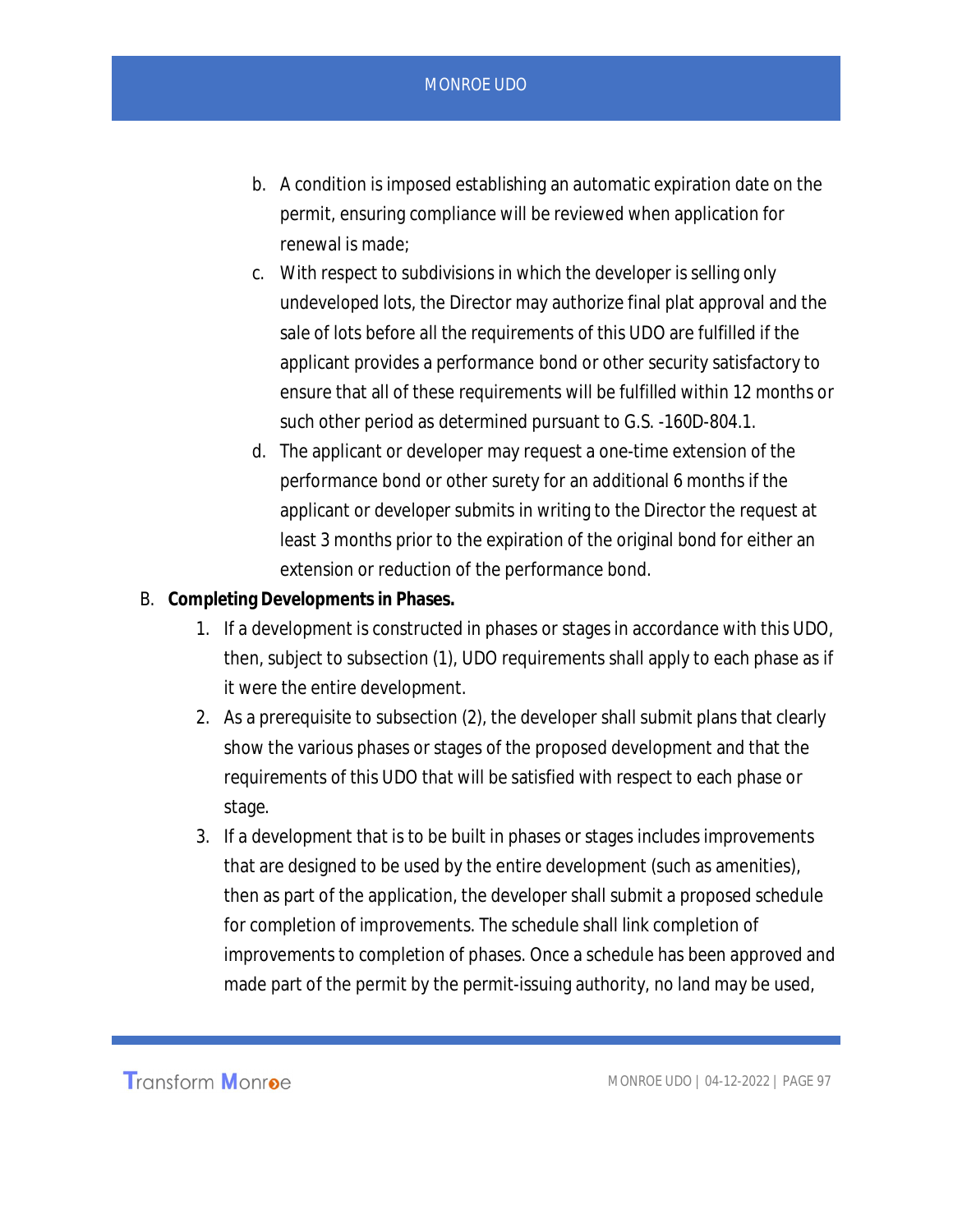no buildings may be occupied, and no subdivision lots may be sold except in accordance with the schedule approved as part of the permit.

- C. **Expiration of Permits.**
	- 1. Unless otherwise specified, permits shall expire automatically if work has not commenced within one year of the permit issuance date. With respect to phased development, this requirement shall apply only to the first phase.
	- 2. If work is discontinued for a period of one year after work has commenced, the permit shall immediately expire.
	- 3. An extension period up to six months from the expiration date may be granted by the review authority if the following circumstances exist:
		- a. the permit has not yet expired;
		- b. the permit recipient has proceeded with due diligence and in good faith; and
		- c. conditions have not changed so substantially as to warrant a new application. Successive extensions may be granted for periods up to six months upon the same findings. All such extensions may be granted without resort to the formal processes and fees required for a new permit.
	- 4. For purposes of this Section, permits are considered issued when the PB or CC votes to approve the application. Permits are considered issued by the Director when the earlier of the following takes place:
		- a. A copy of the fully executed permit is delivered to the permit recipienby hand-delivery or mail; or
		- b. The Director notifies the permit applicant that the application has been approved and that all that remains before a fully executed permit can be delivered is for the applicant to take certain specified actions, such as having the permit executed by the property owner so it can be recorded if required.

**Transform Monroe**